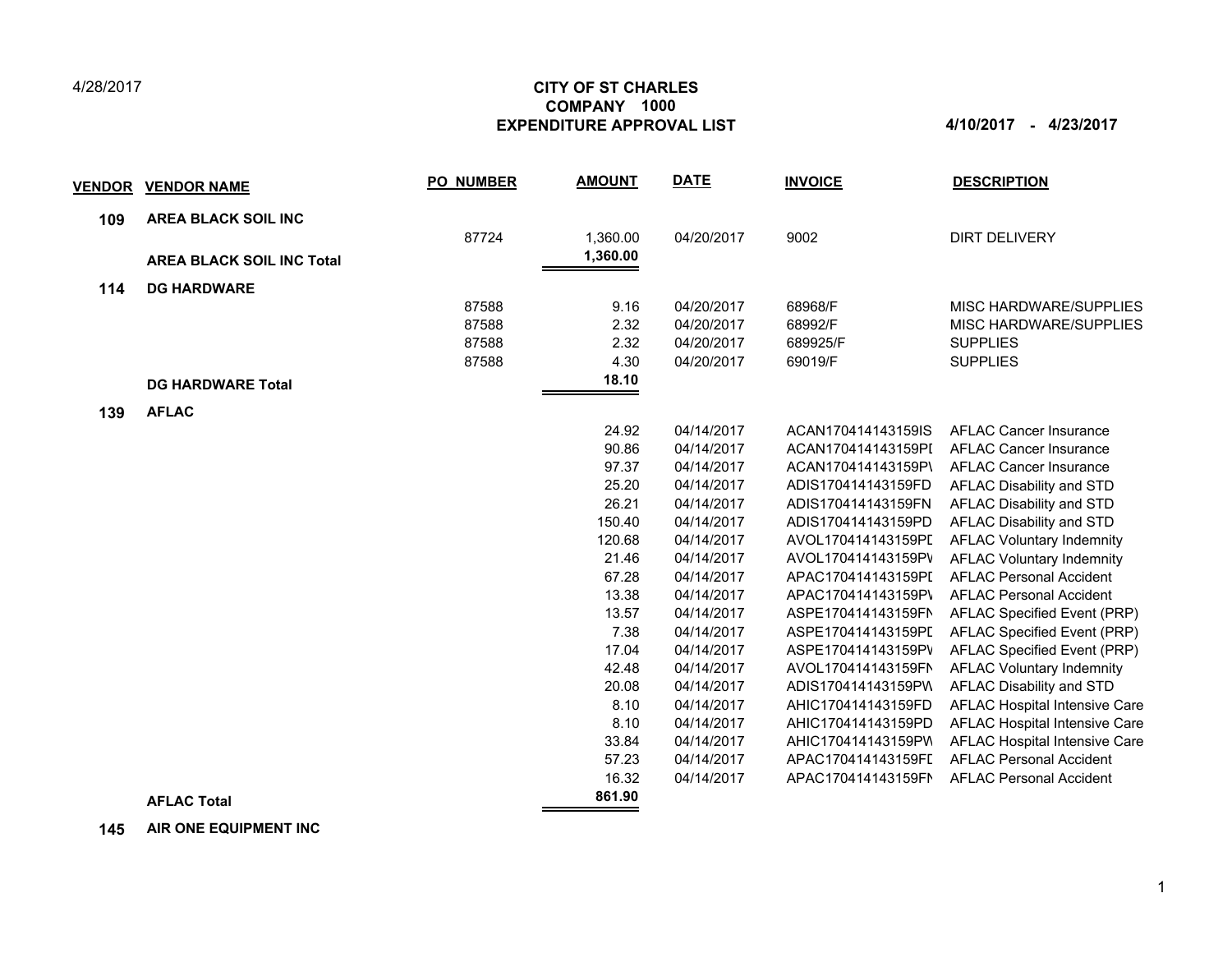|     | <b>VENDOR VENDOR NAME</b>                  | <b>PO_NUMBER</b> | <b>AMOUNT</b> | <b>DATE</b> | <b>INVOICE</b> | <b>DESCRIPTION</b>          |
|-----|--------------------------------------------|------------------|---------------|-------------|----------------|-----------------------------|
|     |                                            | 91134            | 927.95        | 04/13/2017  | 121126         | BRACKETS/HOLDERS/HANDLEI    |
|     |                                            | 91134            | 138.80        | 04/13/2017  | 121202         | <b>BOLT CUTTER BRACKET</b>  |
|     |                                            | 90917            | 542.00        | 04/20/2017  | 121774         | ROOF HOOK                   |
|     |                                            | 90924            | 627.00        | 04/20/2017  | 121775         | <b>MAXIMUS MOD</b>          |
|     | <b>AIR ONE EQUIPMENT INC Total</b>         |                  | 2,235.75      |             |                |                             |
| 161 | <b>ARMY TRAIL TIRE &amp; SERVICE</b>       |                  |               |             |                |                             |
|     |                                            | 91276            | 528.96        | 04/20/2017  | 328723         | <b>INVENTORY ITEMS</b>      |
|     | <b>ARMY TRAIL TIRE &amp; SERVICE Total</b> |                  | 528.96        |             |                |                             |
| 177 | AL PIEMONTE CADILLAC INC                   |                  |               |             |                |                             |
|     |                                            | 87558            | 37.00         | 04/13/2017  | 110602         | V#1777 RO#57797             |
|     |                                            | 91236            | 138.16        | 04/20/2017  | 110706         | <b>INVENTORY ITEMS</b>      |
|     | AL PIEMONTE CADILLAC INC Total             |                  | 175.16        |             |                |                             |
| 250 | <b>ARCHON CONSTRUCTION CO</b>              |                  |               |             |                |                             |
|     |                                            | 89224            | 2,521.95      | 04/13/2017  | 16329F         | RESTORATION @ EASTON PL     |
|     |                                            | 89224            | 2,549.80      | 04/13/2017  | 16571F         | RESTORATION @ 4311 WINDYN   |
|     |                                            | 89224            | 711.00        | 04/13/2017  | 16591F         | RESTORATION @ 600 INDUSTF   |
|     |                                            | 89224            | 1,088.00      | 04/13/2017  | 16720F         | RESTORATION @ FOX ISLAND    |
|     |                                            | 89224            | 932.20        | 04/13/2017  | 16747F         | RESTORATION @ 3543 ILLINOIS |
|     |                                            | 89224            | 237.00        | 04/13/2017  | 16749F         | RESTORATION @ 1501 KEIM C   |
|     |                                            | 89224            | 79.00         | 04/13/2017  | 16772F         | RESTORATION @ 317 W ILLINC  |
|     |                                            | 89224            | 632.00        | 04/13/2017  | 16783F         | RESTORATION @ 1802 S TYLEI  |
|     | <b>ARCHON CONSTRUCTION CO Total</b>        |                  | 8,750.95      |             |                |                             |
| 255 | <b>ARIES INDUSTRIES INC</b>                |                  |               |             |                |                             |
|     |                                            | 90927            | 4,533.56      | 04/20/2017  | 366058         | SEWER CAMERA REPAIR         |
|     | <b>ARIES INDUSTRIES INC Total</b>          |                  | 4,533.56      |             |                |                             |
| 264 | AMERICAN SOCIETY OF COMPOSERS              |                  |               |             |                |                             |
|     |                                            | 91300            | 341.00        | 04/13/2017  | 500694544-2017 | <b>LICENSE RENEWAL</b>      |
|     | AMERICAN SOCIETY OF COMPOSERS Total        |                  | 341.00        |             |                |                             |
| 272 | ASK ENTERPRISES & SON INC                  |                  |               |             |                |                             |
|     |                                            | 91141            | 345.00        | 04/13/2017  | 23260          | <b>INVENTORY ITEMS</b>      |
|     |                                            | 91112            | 529.60        | 04/13/2017  | 23261          | <b>INVENTORY ITEMS</b>      |
|     |                                            | 91027            | 480.00        | 04/13/2017  | 23268          | <b>INVENTORY ITEMS</b>      |
|     |                                            | 91112            | 743.10        | 04/13/2017  | 23269          | <b>INVENTORY ITEMS</b>      |
|     | <b>ASK ENTERPRISES &amp; SON INC Total</b> |                  | 2,097.70      |             |                |                             |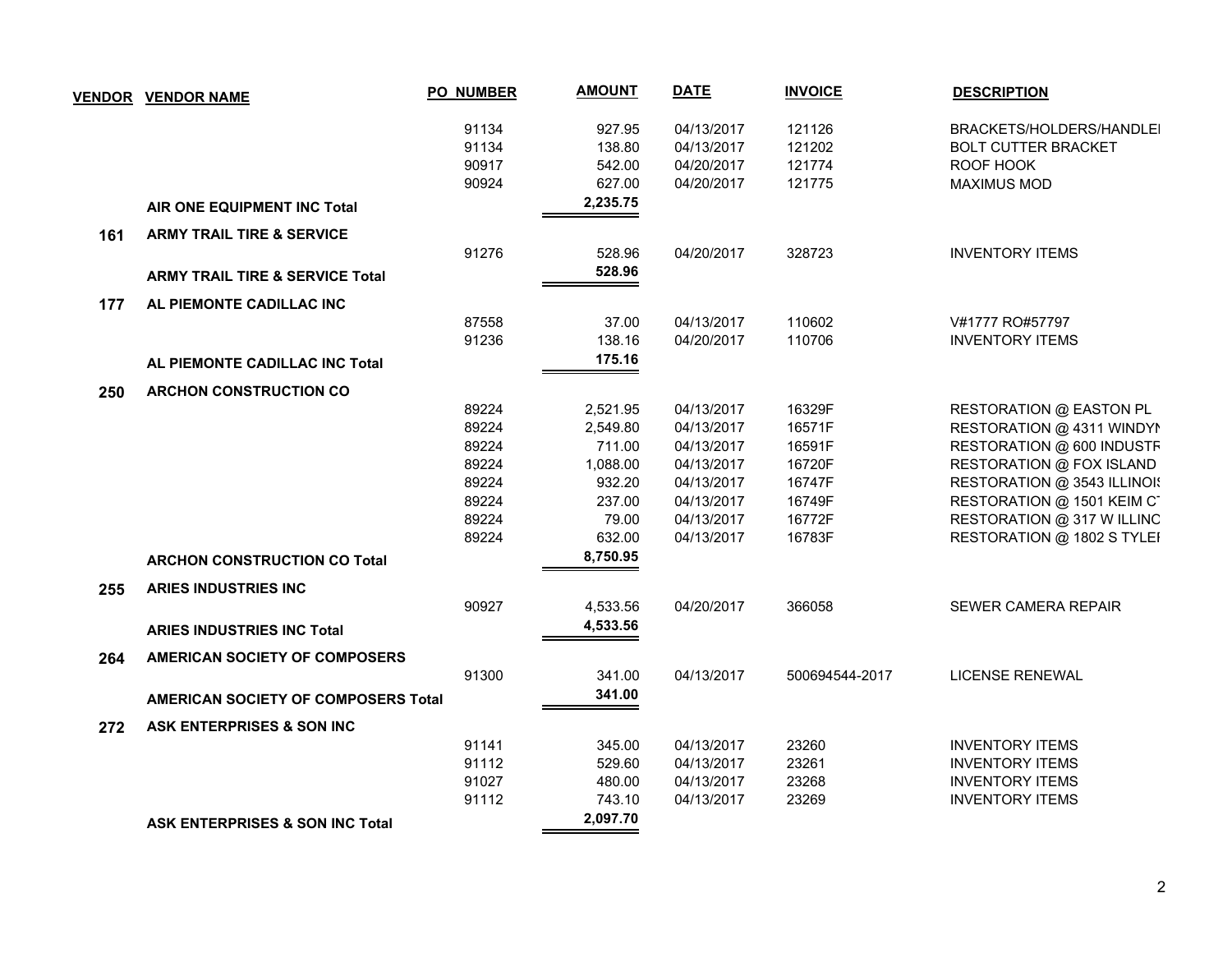|     | <b>VENDOR VENDOR NAME</b>               | PO_NUMBER | <b>AMOUNT</b>    | <b>DATE</b>              | <b>INVOICE</b>     | <b>DESCRIPTION</b>          |
|-----|-----------------------------------------|-----------|------------------|--------------------------|--------------------|-----------------------------|
| 279 | ATLAS CORP & NOTARY SUPPLY CO           |           |                  |                          |                    |                             |
|     |                                         |           | 21.45<br>39.00   | 04/13/2017<br>04/20/2017 | 447936<br>041817SC | <b>D KINTZ</b><br>S CORYELL |
|     | ATLAS CORP & NOTARY SUPPLY CO Total     |           | 60.45            |                          |                    |                             |
| 284 | <b>ILLINOIS BELL TELEPHONE CO</b>       |           |                  |                          |                    |                             |
|     |                                         |           | 65.00<br>65.00   | 04/20/2017               | 040817-878         | MONTHLY SEVICE              |
|     | <b>ILLINOIS BELL TELEPHONE CO Total</b> |           |                  |                          |                    |                             |
| 289 | <b>AURORA AREA SPRINGS</b>              | 91204     | 145.00           | 04/13/2017               | 059463             | V#1728 RO#57837             |
|     | <b>AURORA AREA SPRINGS Total</b>        |           | 145.00           |                          |                    |                             |
| 298 | <b>AWARDS CONCEPTS</b>                  |           |                  |                          |                    |                             |
|     |                                         | 87672     | 136.50<br>136.50 | 04/13/2017               | 10439874           | AWARDS DAN ORLAND           |
|     | <b>AWARDS CONCEPTS Total</b>            |           |                  |                          |                    |                             |
| 304 | <b>BACKGROUNDS ONLINE</b>               |           | 43.50            | 04/20/2017               | 484971             | <b>MONTHLY BILLING</b>      |
|     | <b>BACKGROUNDS ONLINE Total</b>         |           | 43.50            |                          |                    |                             |
| 320 | <b>CITY OF BATAVIA</b>                  |           |                  |                          |                    |                             |
|     |                                         |           | 55.54<br>55.54   | 04/13/2017               | 032117             | REIMB 3-21-17 BK CLUB MEALS |
|     | <b>CITY OF BATAVIA Total</b>            |           |                  |                          |                    |                             |
| 323 | <b>BATTERIES PLUS</b>                   | 91160     | 38.97            | 04/13/2017               | 493-102138-01      | <b>BATTERIES</b>            |
|     | <b>BATTERIES PLUS Total</b>             |           | 38.97            |                          |                    |                             |
| 364 | <b>STATE STREET COLLISION</b>           |           |                  |                          |                    |                             |
|     |                                         | 91268     | 544.00<br>544.00 | 04/20/2017               | 4927               | 2017 FORD EXPLORER REPAIR   |
|     | <b>STATE STREET COLLISION Total</b>     |           |                  |                          |                    |                             |
| 369 | BLUE GOOSE SUPER MARKET INC             | 87579     | 9.70             | 04/13/2017               | 00504381           | <b>NEMRT CLASS</b>          |
|     | BLUE GOOSE SUPER MARKET INC Total       |           | 9.70             |                          |                    |                             |
| 371 | THE BLUE LINE                           |           |                  |                          |                    |                             |
|     |                                         |           | 348.00<br>348.00 | 04/20/2017               | 35241              | JOB POSTINGS LAW ENFORCE    |
|     | THE BLUE LINE Total                     |           |                  |                          |                    |                             |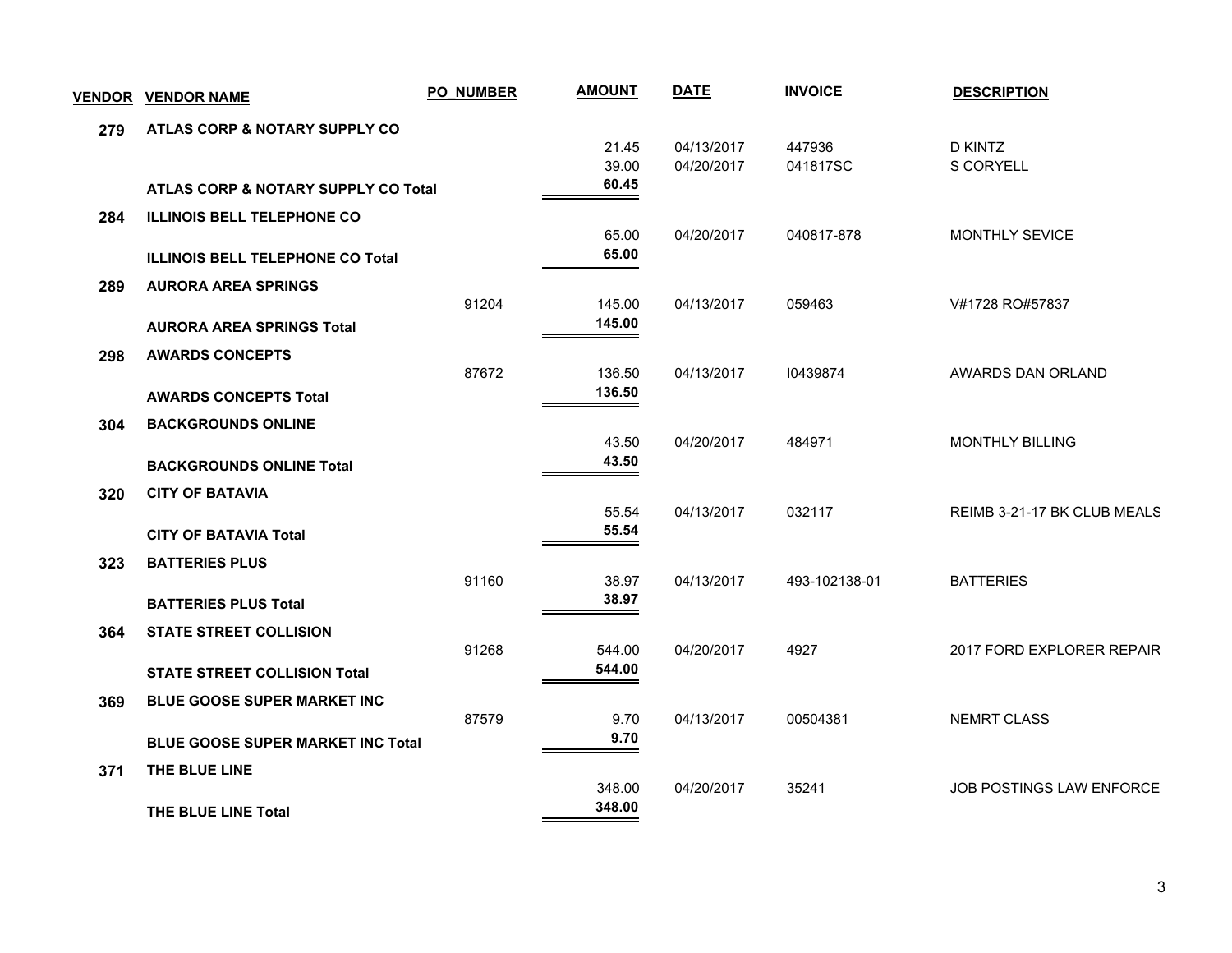|     | <b>VENDOR VENDOR NAME</b>                    | <b>PO_NUMBER</b> | <b>AMOUNT</b> | <b>DATE</b> | <b>INVOICE</b>     | <b>DESCRIPTION</b>              |
|-----|----------------------------------------------|------------------|---------------|-------------|--------------------|---------------------------------|
| 393 | <b>BRICOR CONSULTING</b>                     |                  |               |             |                    |                                 |
|     |                                              |                  | 2,000.00      | 04/20/2017  | FY 2017            | <b>AGREEMENT 12 MONTHLY PAY</b> |
|     |                                              |                  | 2,000.00      | 04/20/2017  | FY 2017            | AGREEMENT 12 MONTHLY PAY        |
|     |                                              |                  | 2,000.00      | 04/20/2017  | FY 2017            | AGREEMENT 12 MONTHLY PAY        |
|     |                                              |                  | 2,000.00      | 04/20/2017  | FY 2017            | AGREEMENT 12 MONTHLY PAY        |
|     |                                              |                  | 2,000.00      | 04/20/2017  | FY 2017            | AGREEMENT 12 MONTHLY PAY        |
|     |                                              |                  | 2,000.00      | 04/20/2017  | FY 2017            | AGREEMENT 12 MONTHLY PAY        |
|     |                                              |                  | 2,000.00      | 04/20/2017  | FY 2017            | <b>AGREEMENT 12 MONTHLY PAY</b> |
|     |                                              |                  | 2,000.00      | 04/20/2017  | FY 2017            | AGREEMENT 12 MONTHLY PAY        |
|     |                                              |                  | 2,000.00      | 04/20/2017  | FY 2017            | <b>AGREEMENT 12 MONTHLY PAY</b> |
|     |                                              |                  | 2,000.00      | 04/20/2017  | FY 2017            | <b>AGREEMENT 12 MONTHLY PAY</b> |
|     |                                              |                  | 2,000.00      | 04/20/2017  | FY 2017            | AGREEMENT 12 MONTHLY PAY        |
|     |                                              |                  | 2,000.00      | 04/20/2017  | FY 2017            | AGREEMENT 12 MONTHLY PAY        |
|     | <b>BRICOR CONSULTING Total</b>               |                  | 24,000.00     |             |                    |                                 |
| 464 | <b>TREDROC TIRE SERVICES CBA TIRE</b>        |                  |               |             |                    |                                 |
|     |                                              | 91099            | 1,501.33      | 04/13/2017  | 24231              | <b>TIRES</b>                    |
|     | <b>TREDROC TIRE SERVICES CBA TIRE Total</b>  |                  | 1,501.33      |             |                    |                                 |
| 467 | <b>PAHCS II</b>                              |                  |               |             |                    |                                 |
|     |                                              |                  | 2,062.74      | 04/13/2017  | 199027/258/362/896 | <b>MONTHLY BILLING</b>          |
|     | <b>PAHCS II Total</b>                        |                  | 2,062.74      |             |                    |                                 |
| 491 | <b>CHADS TOWING &amp; RECOVERY INC</b>       |                  |               |             |                    |                                 |
|     |                                              | 87540            | 145.00        | 04/13/2017  | 56801              | <b>TOWING - PD</b>              |
|     |                                              | 87540            | 145.00        | 04/20/2017  | 56938              | <b>TOWING - PD</b>              |
|     | <b>CHADS TOWING &amp; RECOVERY INC Total</b> |                  | 290.00        |             |                    |                                 |
| 497 | <b>CHICAGO TITLE AND TRUST CO</b>            |                  |               |             |                    |                                 |
|     |                                              | 90776            | 1,003.00      | 04/20/2017  | 17002241GV         | OWNER'S POLICY KIRK RD          |
|     | <b>CHICAGO TITLE AND TRUST CO Total</b>      |                  | 1,003.00      |             |                    |                                 |
| 508 | <b>WEST PAYMENT CENTER</b>                   |                  |               |             |                    |                                 |
|     |                                              | 87606            | 377.88        | 04/20/2017  | 835895035          | SVC MARCH 2017                  |
|     |                                              |                  | 377.88        |             |                    |                                 |
|     | <b>WEST PAYMENT CENTER Total</b>             |                  |               |             |                    |                                 |
| 517 | <b>CINTAS CORPORATION</b>                    |                  |               |             |                    |                                 |
|     |                                              | 87561            | 118.75        | 04/13/2017  | 344543002          | UNIFORM SVC - FLEET             |
|     |                                              | 87561            | 118.75        | 04/20/2017  | 344546354          | <b>UNIFORM SVC - FLEET</b>      |
|     | <b>CINTAS CORPORATION Total</b>              |                  | 237.50        |             |                    |                                 |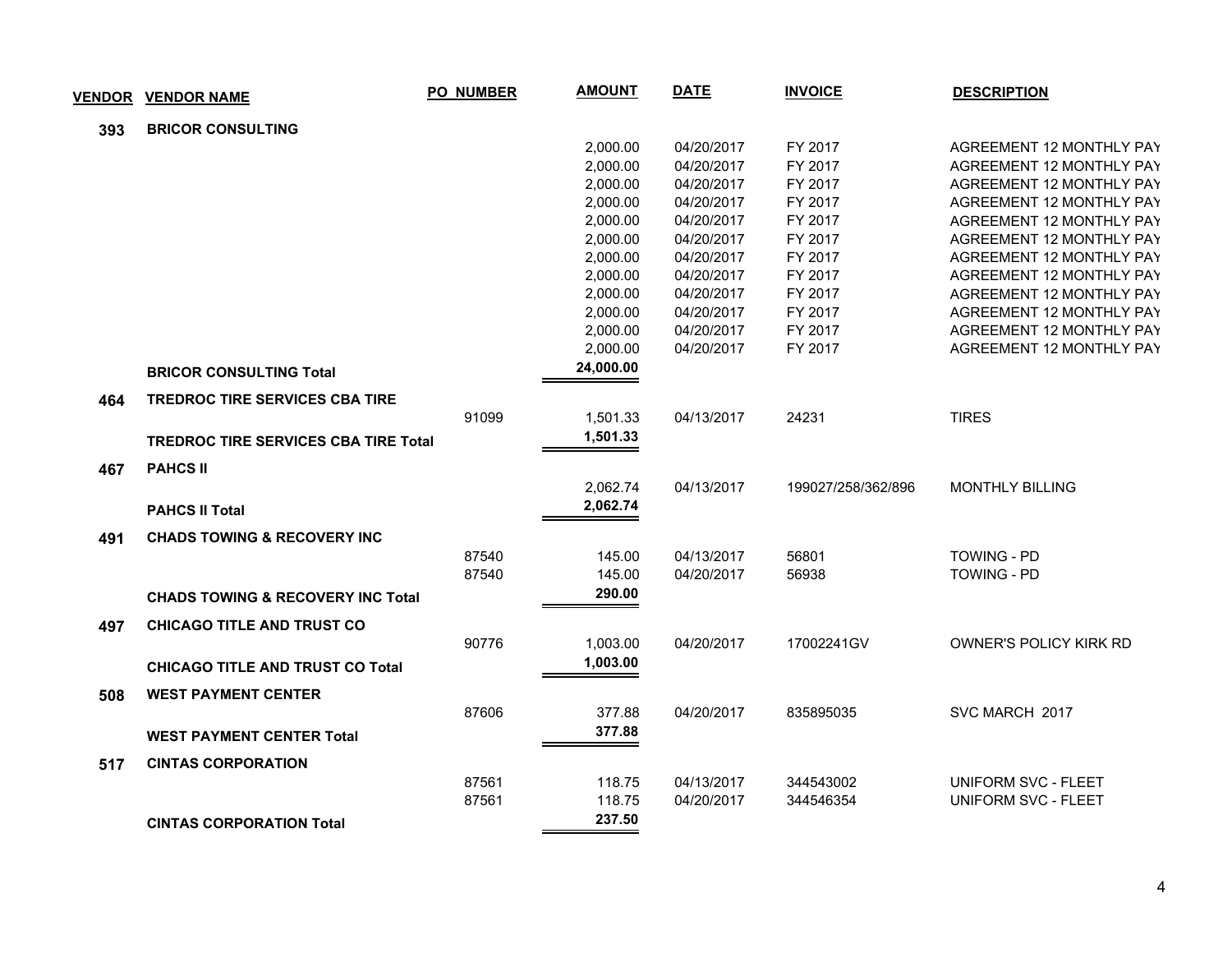| <b>VENDOR</b> | <b>VENDOR NAME</b>                     | <b>PO NUMBER</b> | <b>AMOUNT</b>      | <b>DATE</b> | <b>INVOICE</b>                   | <b>DESCRIPTION</b>                |
|---------------|----------------------------------------|------------------|--------------------|-------------|----------------------------------|-----------------------------------|
| 563           | <b>CDW GOVERNMENT INC</b>              |                  |                    |             |                                  |                                   |
|               |                                        | 90789            | 1,161.66           | 04/13/2017  | GWL0461                          | MS SLD+ PROJ PRO 2016             |
|               |                                        | 91171            | 984.65             | 04/13/2017  | <b>HHV2913</b>                   | SYG EP PROT MNT 1 YR              |
|               |                                        | 90995            | 44,640.73          | 04/13/2017  | <b>HHV6467</b>                   | <b>MS YEARLY AGREEMENTS</b>       |
|               |                                        | 91247            | 94.11              | 04/20/2017  | <b>HKM3111</b>                   | ZAGG SLIM BOOK FOR IPAD PF        |
|               |                                        | 91243<br>91274   | 83.59<br>53,828.20 | 04/20/2017  | <b>HKP3740</b><br><b>HKZ8650</b> | SEAGATE BACK UP PLUS              |
|               |                                        |                  | 100,792.94         | 04/20/2017  |                                  | <b>TOUGHBOOKS</b>                 |
|               | <b>CDW GOVERNMENT INC Total</b>        |                  |                    |             |                                  |                                   |
| 564           | <b>COMCAST OF CHICAGO INC</b>          |                  |                    |             |                                  |                                   |
|               |                                        |                  | 14.74              | 04/20/2017  | 041217PD                         | MONTHLY CHARGES                   |
|               | <b>COMCAST OF CHICAGO INC Total</b>    |                  | 14.74              |             |                                  |                                   |
| 579           | <b>COMMUNICATIONS DIRECT INC</b>       |                  |                    |             |                                  |                                   |
|               |                                        | 91096            | 450.00             | 04/13/2017  | IN140659                         | <b>HEADSETS</b>                   |
|               | <b>COMMUNICATIONS DIRECT INC Total</b> |                  | 450.00             |             |                                  |                                   |
| 633           | <b>LAWSON PRODUCTS INC</b>             |                  |                    |             |                                  |                                   |
|               |                                        | 91193            | 226.64             | 04/13/2017  | 9304819801                       | <b>CONNECTORS</b>                 |
|               | <b>LAWSON PRODUCTS INC Total</b>       |                  | 226.64             |             |                                  |                                   |
|               |                                        |                  |                    |             |                                  |                                   |
| 634           | <b>CHARLES CRUMLETT</b>                |                  | 430.09             | 04/13/2017  | 041017                           | <b>GUN PURCHASE</b>               |
|               |                                        |                  | 430.09             |             |                                  |                                   |
|               | <b>CHARLES CRUMLETT Total</b>          |                  |                    |             |                                  |                                   |
| 646           | PADDOCK PUBLICATIONS INC               |                  |                    |             |                                  |                                   |
|               |                                        |                  | 202.40             | 04/13/2017  | T4468530                         | <b>LEGAL NOTICE</b>               |
|               |                                        |                  | 117.30<br>319.70   | 04/20/2017  | T4468334                         | <b>CERTIFICATE OF PUBLICATION</b> |
|               | <b>PADDOCK PUBLICATIONS INC Total</b>  |                  |                    |             |                                  |                                   |
| 714           | DIVE RIGHT IN SCUBA INC                |                  |                    |             |                                  |                                   |
|               |                                        | 89833            | 601.00             | 04/20/2017  | 90448                            | VISUAL INSPECTION                 |
|               | DIVE RIGHT IN SCUBA INC Total          |                  | 601.00             |             |                                  |                                   |
| 721           | <b>DOC MORGAN INC</b>                  |                  |                    |             |                                  |                                   |
|               |                                        | 91147            | 102.97             | 04/20/2017  | 11074530                         | ARBOR DAY AWARD                   |
|               | <b>DOC MORGAN INC Total</b>            |                  | 102.97             |             |                                  |                                   |
| 750           | <b>DUKANE CONTRACT SERVICES</b>        |                  |                    |             |                                  |                                   |
|               |                                        | 89452            | 978.00             | 04/20/2017  | 125780                           | MONTHLY JANITORIAL                |
|               |                                        | 88138            | 1,733.00           | 04/20/2017  | 125830                           | MONTHLY JANITORIAL                |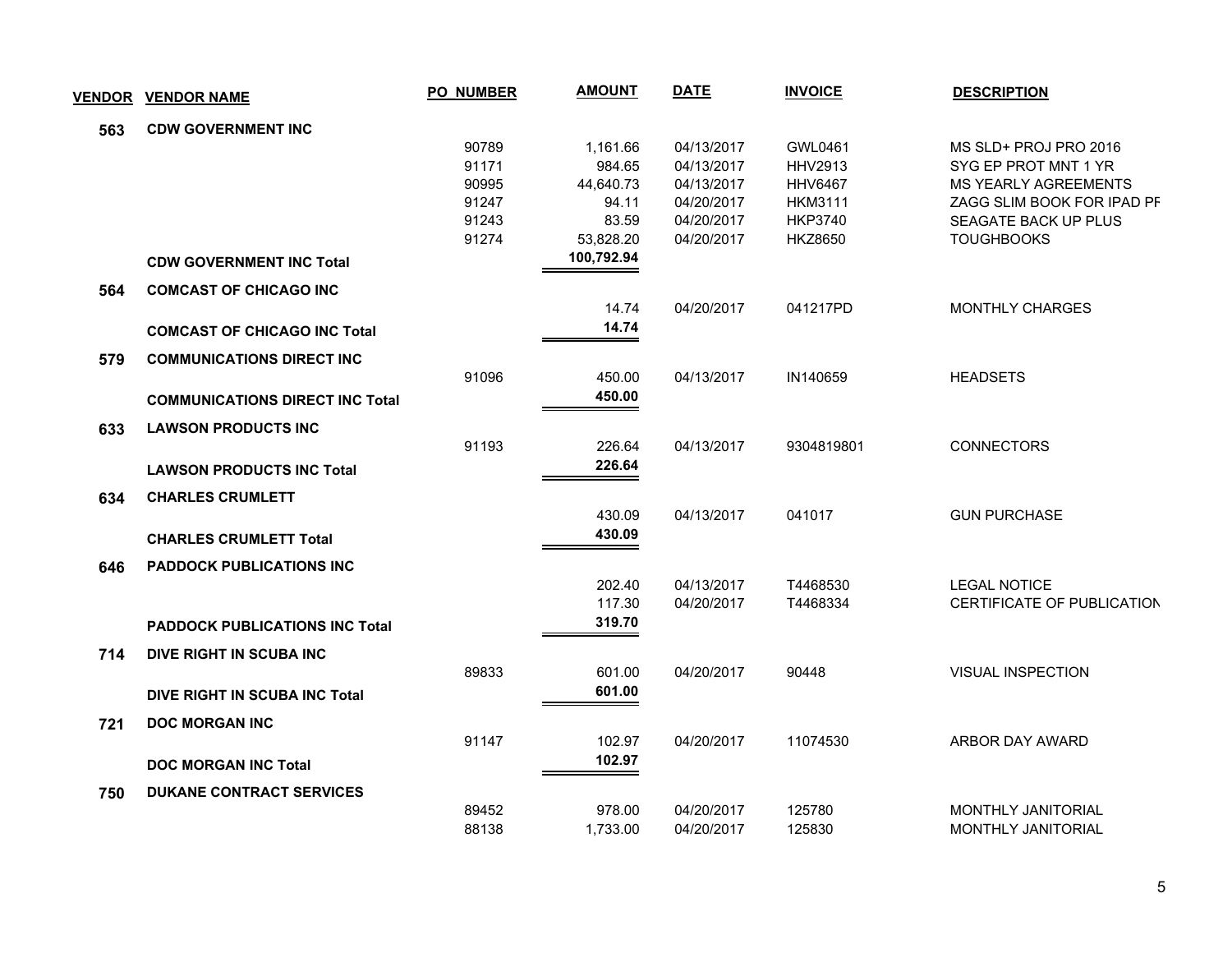|     | <b>VENDOR VENDOR NAME</b>                 | <b>PO_NUMBER</b> | <b>AMOUNT</b> | <b>DATE</b> | <b>INVOICE</b> | <b>DESCRIPTION</b>           |
|-----|-------------------------------------------|------------------|---------------|-------------|----------------|------------------------------|
|     |                                           | 88138            | 4,437.00      | 04/20/2017  | 125831         | <b>MONTHLY JANITORIAL</b>    |
|     |                                           | 88138            | 5,051.00      | 04/20/2017  | 125832         | MONTHLY JANITORIAL           |
|     |                                           | 88138            | 6,512.00      | 04/20/2017  | 125833         | <b>MONTHLY JANITORIAL</b>    |
|     |                                           | 88138            | 1,600.00      | 04/20/2017  | 125844         | MONTHLY JANITORIAL           |
|     |                                           | 89452            | 978.00        | 04/20/2017  | 125879         | MONTHLY JANITORIAL           |
|     |                                           | 91203            | 1,562.00      | 04/20/2017  | 125898         | EMERGENCY SEWER CLEAN U      |
|     |                                           |                  | $-978.00$     | 04/20/2017  | 125908         | CREDITS INVOICE 125780       |
|     | <b>DUKANE CONTRACT SERVICES Total</b>     |                  | 21,873.00     |             |                |                              |
| 767 | <b>EAGLE ENGRAVING INC</b>                |                  |               |             |                |                              |
|     |                                           | 87523            | 23.80         | 04/13/2017  | 2017-1163      | SIGNS - PD                   |
|     |                                           | 87641            | 16.00         | 04/13/2017  | 2017-269       | MISC ENGRAVING FIRE DEPT     |
|     |                                           | 87641            | 103.50        | 04/20/2017  | 2017-1224      | FIRE DEPT UNIFORMS           |
|     | <b>EAGLE ENGRAVING INC Total</b>          |                  | 143.30        |             |                |                              |
| 778 | <b>EJ EQUIPMENT INC</b>                   |                  |               |             |                |                              |
|     |                                           | 91128            | 737.47        | 04/20/2017  | P05487         | <b>MISC SUPPLIES</b>         |
|     | <b>EJ EQUIPMENT INC Total</b>             |                  | 737.47        |             |                |                              |
| 789 | <b>ANIXTER INC</b>                        |                  |               |             |                |                              |
|     |                                           | 90386            | 24,120.00     | 04/10/2017  | 3448602-00     | <b>INVENTORY ITEMS</b>       |
|     |                                           | 90516            | 1,324.50      | 04/13/2017  | 3461846-02     | <b>INVENTORY ITEMS</b>       |
|     |                                           | 91113            | 520.50        | 04/13/2017  | 3517293-00     | <b>INVENTORY ITEMS</b>       |
|     |                                           | 91224            | 316.44        | 04/20/2017  | 3531443-00     | <b>INVENTORY ITEMS</b>       |
|     | <b>ANIXTER INC Total</b>                  |                  | 26,281.44     |             |                |                              |
| 813 | <b>THOMAS ENGLISH</b>                     |                  |               |             |                |                              |
|     |                                           |                  | 241.84        | 04/13/2017  | 041217         | SAFETY BOOTS RWS 04/08/17    |
|     |                                           |                  | 310.56        | 04/13/2017  | 041217A        | (11) JEANS FARM/FLEET 4/8/17 |
|     | <b>THOMAS ENGLISH Total</b>               |                  | 552.40        |             |                |                              |
| 815 | <b>ENGINEERING ENTERPRISES INC</b>        |                  |               |             |                |                              |
|     |                                           | 89031            | 10,436.50     | 04/20/2017  | 61615          | <b>BASIN FLW MNTR STUDY</b>  |
|     | <b>ENGINEERING ENTERPRISES INC Total</b>  |                  | 10,436.50     |             |                |                              |
| 820 | <b>ENVIRONMENTAL RESOURCE ASSOC</b>       |                  |               |             |                |                              |
|     |                                           | 90123            | 392.52        | 04/13/2017  | 824468         | <b>MISC SUPPLIES</b>         |
|     | <b>ENVIRONMENTAL RESOURCE ASSOC Total</b> |                  | 392.52        |             |                |                              |
| 826 | <b>BORDER STATES</b>                      |                  |               |             |                |                              |
|     |                                           | 90387            | 23,700.00     | 04/13/2017  | 912763609      | <b>INVENTORY ITEMS</b>       |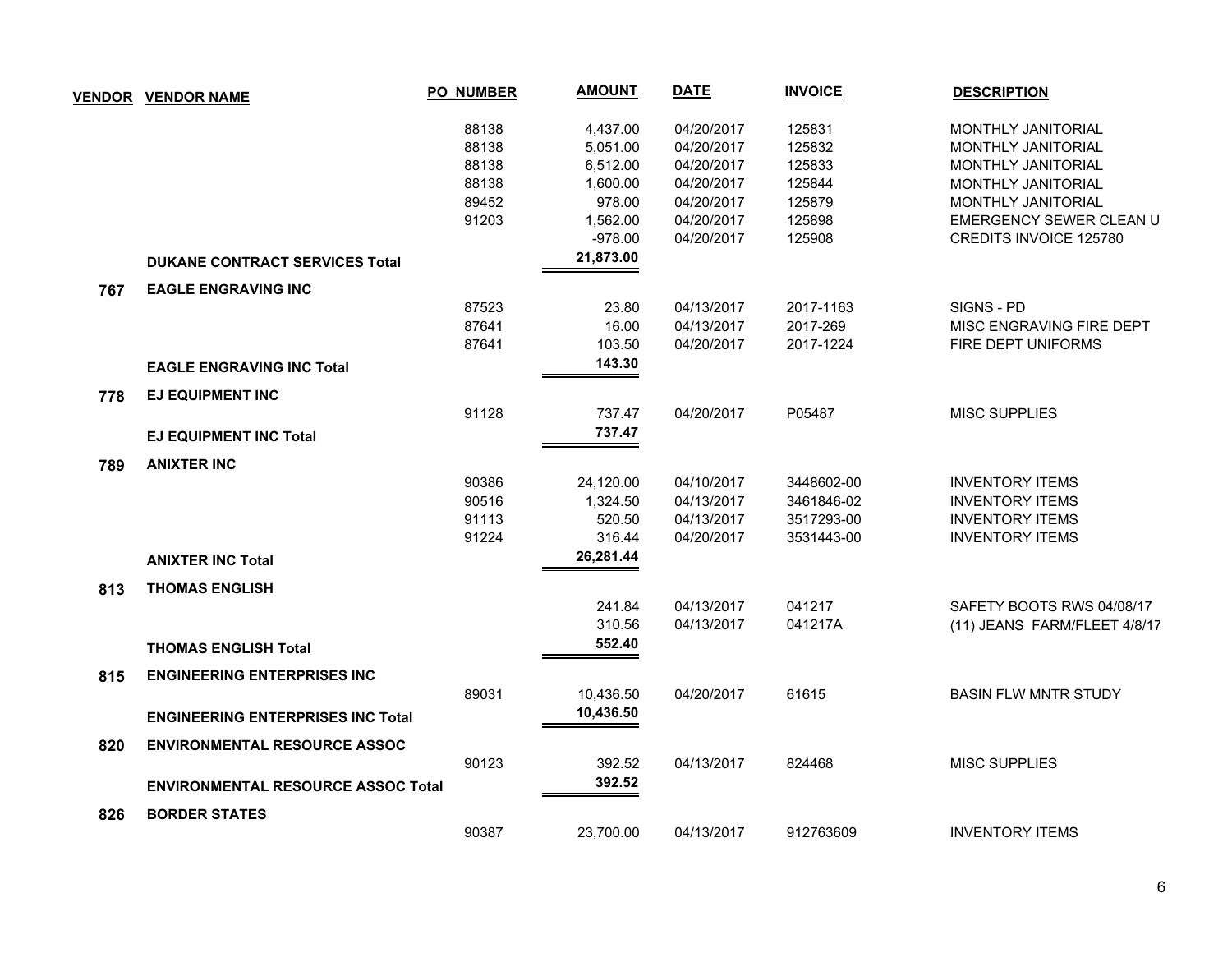|     | <b>VENDOR VENDOR NAME</b>                | <b>PO_NUMBER</b> | <b>AMOUNT</b> | <b>DATE</b> | <b>INVOICE</b>     | <b>DESCRIPTION</b>       |
|-----|------------------------------------------|------------------|---------------|-------------|--------------------|--------------------------|
|     |                                          | 91114            | 66.48         | 04/13/2017  | 912763610          | <b>INVENTORY ITEMS</b>   |
|     |                                          | 91029            | 83.18         | 04/13/2017  | 912777468          | <b>INVENTORY ITEMS</b>   |
|     |                                          | 91202            | 1,354.19      | 04/13/2017  | 912791127          | 27KV PVR ARRESTER        |
|     | <b>BORDER STATES Total</b>               |                  | 25,203.85     |             |                    |                          |
| 870 | <b>FIRE PENSION FUND</b>                 |                  |               |             |                    |                          |
|     |                                          |                  | 368.22        | 04/14/2017  | FP1%170414143159FI | Fire Pension 1% Fee      |
|     |                                          |                  | 2,114.10      | 04/14/2017  | FRP2170414143159FD | Fire Pension Tier 2      |
|     |                                          |                  | 14,768.74     | 04/14/2017  | FRPN170414143159FL | Fire Pension             |
|     | <b>FIRE PENSION FUND Total</b>           |                  | 17,251.06     |             |                    |                          |
| 876 | FIRST ENVIRONMENTAL LAB INC              |                  |               |             |                    |                          |
|     |                                          | 87522            | 310.50        | 04/20/2017  | 133657             | <b>1ST QTR BIOSOLIDS</b> |
|     | <b>FIRST ENVIRONMENTAL LAB INC Total</b> |                  | 310.50        |             |                    |                          |
| 884 | <b>FISHER SCIENTIFIC</b>                 |                  |               |             |                    |                          |
|     |                                          | 91218            | 607.03        | 04/20/2017  | 7967931            | <b>INVENTORY ITEMS</b>   |
|     | <b>FISHER SCIENTIFIC Total</b>           |                  | 607.03        |             |                    |                          |
| 891 | <b>FLEET SAFETY SUPPLY</b>               |                  |               |             |                    |                          |
|     |                                          | 91067            | 122.18        | 04/20/2017  | 67454              | <b>HEADSET REPAIR</b>    |
|     |                                          | 87563            | 58.03         | 04/20/2017  | 67594              | CHECK VALVE AIR EJECT    |
|     | <b>FLEET SAFETY SUPPLY Total</b>         |                  | 180.21        |             |                    |                          |
| 906 | <b>FORESTRY SUPPLIERS INC</b>            |                  |               |             |                    |                          |
|     |                                          | 91039            | 100.16        | 04/13/2017  | 160557-00          | CHAP, CALF WRAP          |
|     | <b>FORESTRY SUPPLIERS INC Total</b>      |                  | 100.16        |             |                    |                          |
| 935 | <b>DOWNTOWN ST CHARLES</b>               |                  |               |             |                    |                          |
|     |                                          |                  | 17,844.08     | 04/20/2017  | FY 2017            |                          |
|     |                                          |                  | 17,844.08     | 04/20/2017  | FY 2017            |                          |
|     |                                          |                  | 17,844.08     | 04/20/2017  | FY 2017            |                          |
|     |                                          |                  | 17,844.08     | 04/20/2017  | FY 2017            |                          |
|     |                                          |                  | 17,844.08     | 04/20/2017  | FY 2017            |                          |
|     |                                          |                  | 17,844.08     | 04/20/2017  | FY 2017            |                          |
|     | <b>DOWNTOWN ST CHARLES Total</b>         |                  | 107,064.48    |             |                    |                          |
| 944 | <b>GALLS LLC</b>                         |                  |               |             |                    |                          |
|     |                                          | 87542            | 27.83         | 04/13/2017  | 007250935          | <b>UNIFORMS - PD</b>     |
|     |                                          | 87542            | 31.95         | 04/20/2017  | 007256671          | UNIFORMS - PD            |
|     |                                          | 87542            | 117.95        | 04/20/2017  | 007259392          | <b>UNIFORMS - PD</b>     |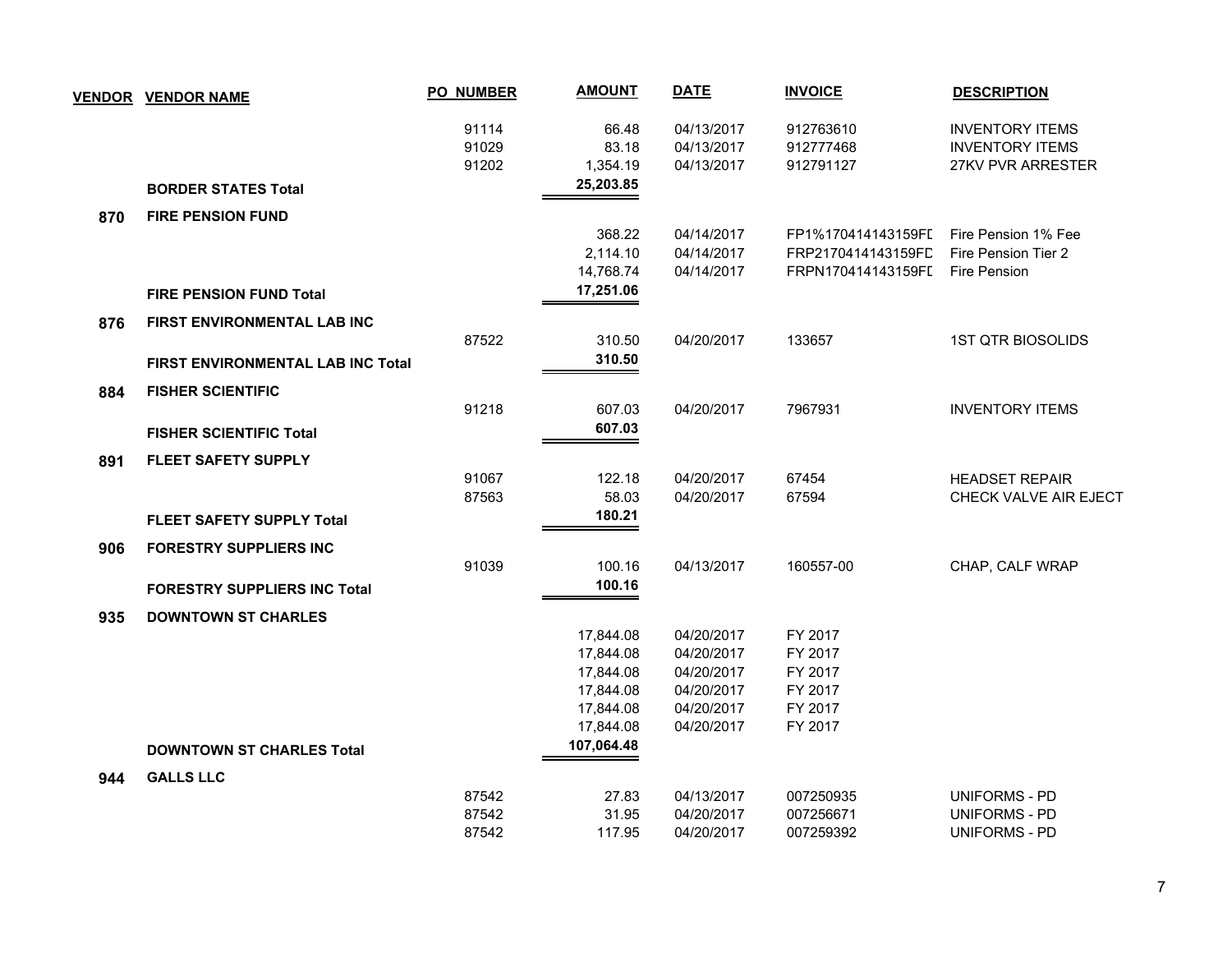| <b>VENDOR</b> | <b>VENDOR NAME</b>                   | <b>PO_NUMBER</b> | <b>AMOUNT</b>            | <b>DATE</b>              | <b>INVOICE</b>           | <b>DESCRIPTION</b>                               |
|---------------|--------------------------------------|------------------|--------------------------|--------------------------|--------------------------|--------------------------------------------------|
|               |                                      | 87542<br>87542   | 44.98<br>41.68<br>264.39 | 04/20/2017<br>04/20/2017 | 007292274<br>007296320   | <b>UNIFORMS - PD</b><br><b>UNIFORMS - PD</b>     |
|               | <b>GALLS LLC Total</b>               |                  |                          |                          |                          |                                                  |
| 981           | <b>MES ILLINOIS</b>                  | 90919            | 312.34                   | 04/13/2017               | IN1115991                | DKEY FIRE HOOKS                                  |
|               | <b>MES ILLINOIS Total</b>            |                  | 312.34                   |                          |                          |                                                  |
| 989           | <b>GORDON FLESCH CO INC</b>          |                  |                          |                          |                          |                                                  |
|               |                                      |                  | 2,496.50<br>488.68       | 04/20/2017<br>04/20/2017 | IN11864957<br>IN11867448 | <b>MONTHLY BILLING</b><br><b>MONTHLY BILLING</b> |
|               | <b>GORDON FLESCH CO INC Total</b>    |                  | 2,985.18                 |                          |                          |                                                  |
| 996           | <b>GOVCONNECTION INC</b>             | 91187            | 19,062.00                | 04/13/2017               | 54662579                 | <b>WORKSTATIONS/GRAPHICS</b>                     |
|               | <b>GOVCONNECTION INC Total</b>       | 91172            | 895.32<br>19,957.32      | 04/20/2017               | 54680702                 | HPE FOUNDATION CARE SWIT(                        |
| 1024          | <b>MICHAEL HAASE</b>                 |                  |                          |                          |                          |                                                  |
|               | <b>MICHAEL HAASE Total</b>           |                  | 40.00<br>40.00           | 04/13/2017               | 041017                   | CLASS 3/11/17 SEVERE WEATH                       |
| 1036          | <b>HARRIS BANK NA</b>                |                  | 1,440.00                 | 04/14/2017               | UNF 170414143159FD       | Union Dues - IAFF                                |
|               | <b>HARRIS BANK NA Total</b>          |                  | 1,440.00                 |                          |                          |                                                  |
| 1044          | <b>TCH 101</b>                       |                  | 89.13                    | 04/20/2017               | 042817                   | LODGING = $4-28-17$                              |
|               | TCH 101 Total                        |                  | 89.13                    |                          |                          |                                                  |
| 1066          | <b>STEVE HERRA</b>                   |                  | 20.00                    | 04/20/2017               | 041317                   | RENEWAL CROSS CONNECTIO                          |
|               | <b>STEVE HERRA Total</b>             |                  | 20.00                    |                          |                          |                                                  |
| 1074          | <b>HERCULES INDUSTRIES INC</b>       | 90752            | 586.64                   | 04/13/2017               | 96918                    | <b>INVENTORY ITEMS</b>                           |
|               | <b>HERCULES INDUSTRIES INC Total</b> |                  | 586.64                   |                          |                          |                                                  |
| 1097          | WM HORN STRUCTURAL STEEL CO          |                  |                          |                          |                          |                                                  |
|               |                                      | 91213            | 100.00                   | 04/20/2017               | 95872C                   | PUMP BRACKET MODIFICATION                        |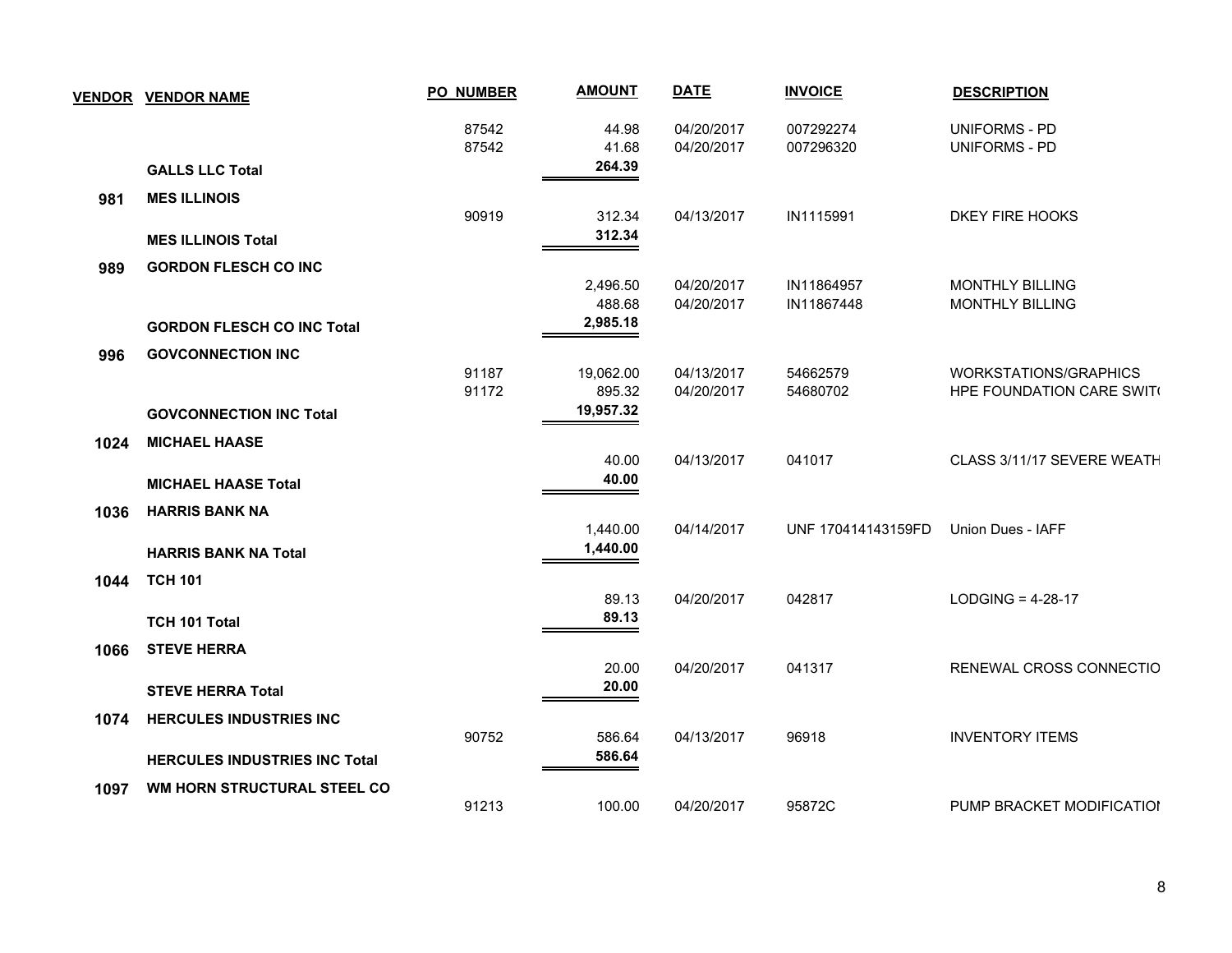|      | <b>VENDOR VENDOR NAME</b>                | <b>PO_NUMBER</b> | <b>AMOUNT</b> | <b>DATE</b> | <b>INVOICE</b>     | <b>DESCRIPTION</b>         |
|------|------------------------------------------|------------------|---------------|-------------|--------------------|----------------------------|
|      | <b>WM HORN STRUCTURAL STEEL CO Total</b> |                  | 100.00        |             |                    |                            |
| 1104 | <b>HOVING PIT STOP INC</b>               |                  |               |             |                    |                            |
|      |                                          | 87524            | 145.00        | 04/13/2017  | 151960             | DEC MONTHLY BILLING        |
|      |                                          | 87524            | 145.00        | 04/13/2017  | 153491             | <b>JAN MONTHLY BILLING</b> |
|      |                                          | 87524            | 145.00        | 04/13/2017  | 155009             | <b>FEB MONTHLY BILLING</b> |
|      |                                          | 87524            | 117.33        | 04/20/2017  | 0000053111         | <b>WOOD</b>                |
|      |                                          | 87524            | 117.33        | 04/20/2017  | 0000053111         | <b>WOOD</b>                |
|      |                                          | 87524            | $-117.33$     | 04/20/2017  | 0000053111         | <b>WOOD</b>                |
|      |                                          | 87524            | $-117.33$     | 04/20/2017  | 0000053111         | <b>WOOD</b>                |
|      | <b>HOVING PIT STOP INC Total</b>         |                  | 435.00        |             |                    |                            |
| 1106 | <b>CAPITAL ONE NATIONAL ASSOC</b>        |                  |               |             |                    |                            |
|      |                                          | 91362            | 9.98          | 04/20/2017  | 710100012282       | <b>WATER CITY ADMIN</b>    |
|      |                                          | 91260            | 67.45         | 04/20/2017  | 710400011669       | <b>INVENTORY ITEMS</b>     |
|      | <b>CAPITAL ONE NATIONAL ASSOC Total</b>  |                  | 77.43         |             |                    |                            |
| 1133 | <b>IBEW LOCAL 196</b>                    |                  |               |             |                    |                            |
|      |                                          |                  | 171.00        | 04/14/2017  | UNE 170414143159PW | Union Due - IBEW           |
|      |                                          |                  | 624.27        | 04/14/2017  | UNEW170414143159P  | Union Due - IBEW - percent |
|      | <b>IBEW LOCAL 196 Total</b>              |                  | 795.27        |             |                    |                            |
| 1136 | <b>ICMA RETIREMENT CORP</b>              |                  |               |             |                    |                            |
|      |                                          |                  | 260.62        | 04/14/2017  | RTHP170414143159FL | Roth 457 - Percent         |
|      |                                          |                  | 100.12        | 04/14/2017  | RTHP170414143159PI | Roth 457 - Percent         |
|      |                                          |                  | 30.25         | 04/14/2017  | RTHP170414143159P\ | Roth 457 - Percent         |
|      |                                          |                  | 382.66        | 04/14/2017  | 041417             | <b>PLAN 109830 ICMA</b>    |
|      |                                          |                  | 70.00         | 04/14/2017  | RTHA170414143159CI | Roth 457 - Dollar Amount   |
|      |                                          |                  | 307.00        | 04/14/2017  | RTHA170414143159FI | Roth 457 - Dollar Amount   |
|      |                                          |                  | 35.00         | 04/14/2017  | RTHA170414143159HI | Roth 457 - Dollar Amount   |
|      |                                          |                  | 25.00         | 04/14/2017  | RTHA170414143159IS | Roth 457 - Dollar Amount   |
|      |                                          |                  | 100.00        | 04/14/2017  | RTHA170414143159PI | Roth 457 - Dollar Amount   |
|      |                                          |                  | 752.31        | 04/14/2017  | RTHA170414143159P\ | Roth 457 - Dollar Amount   |
|      |                                          |                  | 236.53        | 04/14/2017  | ROTH170414143159FI | Roth IRA Deduction         |
|      |                                          |                  | 85.00         | 04/14/2017  | ROTH170414143159FI | Roth IRA Deduction         |
|      |                                          |                  | 292.30        | 04/14/2017  | ROTH170414143159HI | Roth IRA Deduction         |
|      |                                          |                  | 266.50        | 04/14/2017  | ROTH170414143159IS | Roth IRA Deduction         |
|      |                                          |                  | 995.00        | 04/14/2017  | ROTH170414143159PI | Roth IRA Deduction         |
|      |                                          |                  | 295.00        | 04/14/2017  | ROTH170414143159P\ | Roth IRA Deduction         |
|      |                                          |                  | 2,572.70      | 04/14/2017  | ICMP170414143159FD | ICMA Deductions - Percent  |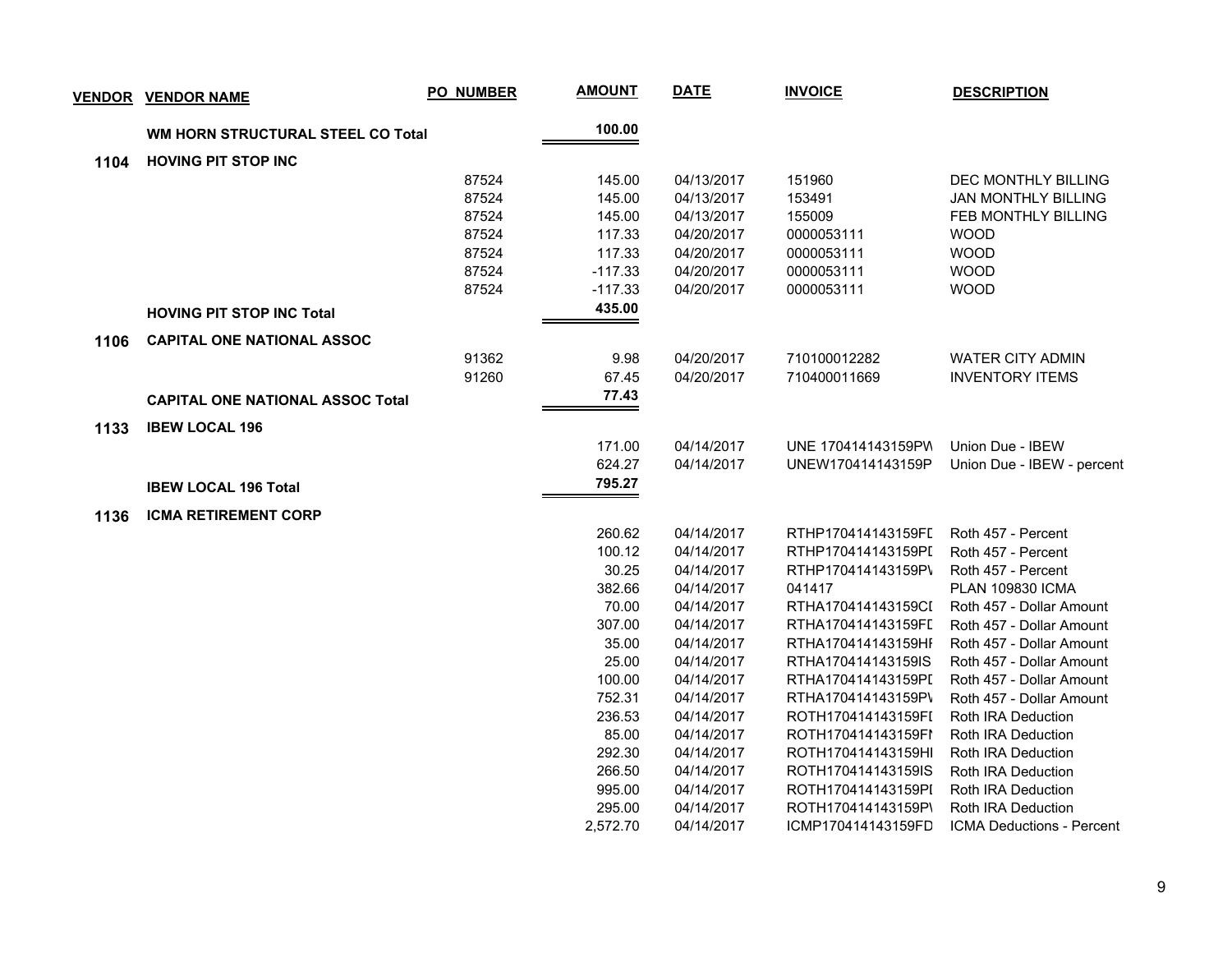| <b>VENDOR</b> | <b>VENDOR NAME</b>                 | PO_NUMBER | <b>AMOUNT</b> | <b>DATE</b> | <b>INVOICE</b>     | <b>DESCRIPTION</b>                  |
|---------------|------------------------------------|-----------|---------------|-------------|--------------------|-------------------------------------|
|               |                                    |           | 1,414.97      | 04/14/2017  | ICMP170414143159FN | <b>ICMA Deductions - Percent</b>    |
|               |                                    |           | 371.91        | 04/14/2017  | ICMP170414143159HF | ICMA Deductions - Percent           |
|               |                                    |           | 1,031.55      | 04/14/2017  | ICMP170414143159IS | ICMA Deductions - Percent           |
|               |                                    |           | 2,059.34      | 04/14/2017  | ICMP170414143159PD | <b>ICMA Deductions - Percent</b>    |
|               |                                    |           | 1,083.51      | 04/14/2017  | ICMP170414143159PV | ICMA Deductions - Percent           |
|               |                                    |           | 480.00        | 04/14/2017  | ICMA170414143159HF | <b>ICMA Deductions - Dollar Amt</b> |
|               |                                    |           | 875.00        | 04/14/2017  | ICMA170414143159IS | ICMA Deductions - Dollar Amt        |
|               |                                    |           | 7,753.07      | 04/14/2017  | ICMA170414143159PD | ICMA Deductions - Dollar Amt        |
|               |                                    |           | 4,925.07      | 04/14/2017  | ICMA170414143159PV | ICMA Deductions - Dollar Amt        |
|               |                                    |           | 225.41        | 04/14/2017  | ICMP170414143159CA | ICMA Deductions - Percent           |
|               |                                    |           | 1,183.29      | 04/14/2017  | ICMP170414143159CL | ICMA Deductions - Percent           |
|               |                                    |           | 636.60        | 04/14/2017  | E401170414143159PD | 401A Savings Plan Employee          |
|               |                                    |           | 771.21        | 04/14/2017  | E401170414143159PW | 401A Savings Plan Employee          |
|               |                                    |           | 923.07        | 04/14/2017  | ICMA170414143159CA | ICMA Deductions - Dollar Amt        |
|               |                                    |           | 1,798.00      | 04/14/2017  | ICMA170414143159CL | ICMA Deductions - Dollar Amt        |
|               |                                    |           | 1,675.00      | 04/14/2017  | ICMA170414143159FD | ICMA Deductions - Dollar Amt        |
|               |                                    |           | 817.31        | 04/14/2017  | ICMA170414143159FN | ICMA Deductions - Dollar Amt        |
|               |                                    |           | 200.91        | 04/14/2017  | E401170414143159CA | 401A Savings Plan Employee          |
|               |                                    |           | 526.22        | 04/14/2017  | E401170414143159CD | 401A Savings Plan Employee          |
|               |                                    |           | 424.64        | 04/14/2017  | E401170414143159FD | 401A Savings Plan Employee          |
|               |                                    |           | 543.05        | 04/14/2017  | E401170414143159FN | 401A Savings Plan Employee          |
|               |                                    |           | 219.80        | 04/14/2017  | E401170414143159HR | 401A Savings Plan Employee          |
|               |                                    |           | 313.43        | 04/14/2017  | E401170414143159IS | 401A Savings Plan Employee          |
|               |                                    |           | 424.64        | 04/14/2017  | C401170414143159FD | 401A Savings Plan Company           |
|               |                                    |           | 543.05        | 04/14/2017  | C401170414143159FN | 401A Savings Plan Company           |
|               |                                    |           | 219.80        | 04/14/2017  | C401170414143159HR | 401A Savings Plan Company           |
|               |                                    |           | 313.43        | 04/14/2017  | C401170414143159IS | 401A Savings Plan Company           |
|               |                                    |           | 636.60        | 04/14/2017  | C401170414143159PD | 401A Savings Plan Company           |
|               |                                    |           | 771.21        | 04/14/2017  | C401170414143159PW | 401A Savings Plan Company           |
|               |                                    |           | 200.91        | 04/14/2017  | C401170414143159CA | 401A Savings Plan Company           |
|               |                                    |           | 526.22        | 04/14/2017  | C401170414143159CD | 401A Savings Plan Company           |
|               | <b>ICMA RETIREMENT CORP Total</b>  |           | 40,694.21     |             |                    |                                     |
| 1171          | <b>ILLINOIS STATE POLICE</b>       |           |               |             |                    |                                     |
|               |                                    |           | 424.25        | 04/13/2017  | 033117             | FINGERPRINTS COST CNT 0632          |
|               | <b>ILLINOIS STATE POLICE Total</b> |           | 424.25        |             |                    |                                     |
| 1175          | <b>MARBERRY CLEANERS</b>           |           |               |             |                    |                                     |
|               |                                    | 87528     | 30.10         | 04/20/2017  | 040317             | POLICE DEPT MARCH 2017              |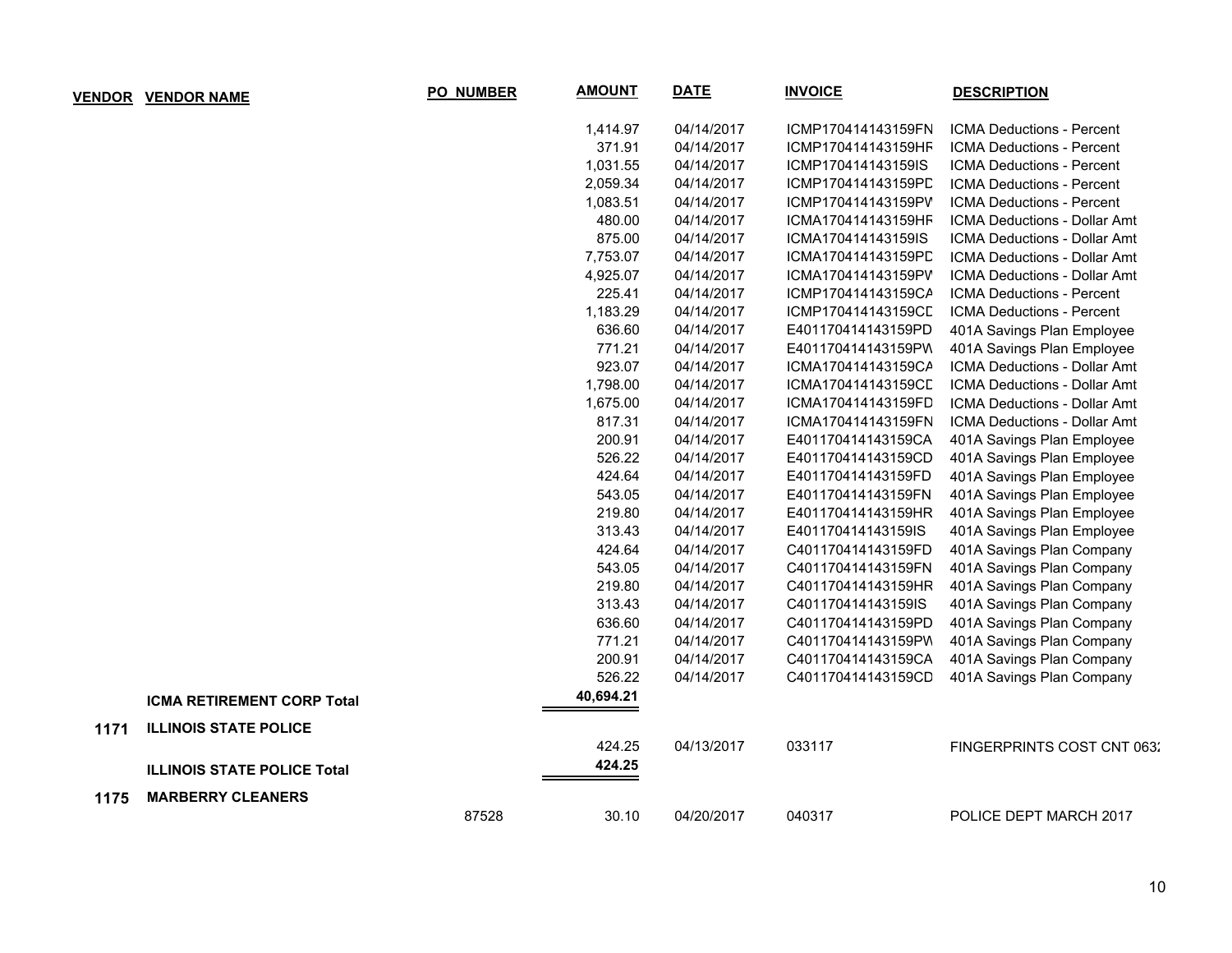| <b>VENDOR</b> | <b>VENDOR NAME</b>                          | <b>PO_NUMBER</b> | <b>AMOUNT</b> | <b>DATE</b> | <b>INVOICE</b> | <b>DESCRIPTION</b>          |
|---------------|---------------------------------------------|------------------|---------------|-------------|----------------|-----------------------------|
|               | <b>MARBERRY CLEANERS Total</b>              |                  | 30.10         |             |                |                             |
| 1180          | <b>ILLINOIS FIRE &amp; POLICE</b>           |                  |               |             |                |                             |
|               |                                             |                  | 375.00        | 04/13/2017  | 040617         | DON HAINES SEMINAR BOFPC    |
|               | <b>ILLINOIS FIRE &amp; POLICE Total</b>     |                  | 375.00        |             |                |                             |
| 1185          | <b>ILLINOIS MUNICIPAL LEAGUE</b>            |                  |               |             |                |                             |
|               |                                             | 91299            | 2,000.00      | 04/13/2017  | 2017-MEM       | 2017 RENEWAL DUES           |
|               | <b>ILLINOIS MUNICIPAL LEAGUE Total</b>      |                  | 2,000.00      |             |                |                             |
| 1215          | <b>ILLINOIS MUNICIPAL UTILITIES</b>         |                  |               |             |                |                             |
|               |                                             |                  | 3,057,366.77  | 04/13/2017  | 041317         | ELEC BILL MARCH 2017        |
|               | <b>ILLINOIS MUNICIPAL UTILITIES Total</b>   |                  | 3,057,366.77  |             |                |                             |
| 1223          | <b>INITIAL IMPRESSIONS EMBROIDERY</b>       |                  |               |             |                |                             |
|               |                                             | 87543            | 26.00         | 04/13/2017  | 6583           | <b>EMBROIDERY - PD</b>      |
|               |                                             | 87543            | 20.00         | 04/20/2017  | 6584           | <b>EMBROIDERY - PD</b>      |
|               | <b>INITIAL IMPRESSIONS EMBROIDERY Total</b> |                  | 46.00         |             |                |                             |
| 1225          | <b>INSIGHT PUBLIC SECTOR</b>                |                  |               |             |                |                             |
|               |                                             | 91102            | 1,749.70      | 04/13/2017  | 1100524733     | BARRACUDA UPDATE/SVC AGF    |
|               | <b>INSIGHT PUBLIC SECTOR Total</b>          |                  | 1,749.70      |             |                |                             |
| 1240          | <b>INTERSTATE BATTERY SYSTEM OF</b>         |                  |               |             |                |                             |
|               |                                             | 91148            | 201.95        | 04/13/2017  | 50327124       | <b>INVENTORY ITEMS</b>      |
|               |                                             | 91155            | 117.95        | 04/13/2017  | 50327125       | <b>INVENTORY ITEMS</b>      |
|               |                                             | 91196            | 1,008.60      | 04/13/2017  | 60339320       | <b>INVENTORY ITEMS</b>      |
|               |                                             | 91210            | 420.40        | 04/20/2017  | 1915201017182  | <b>INVENTORY ITEMS</b>      |
|               | <b>INTERSTATE BATTERY SYSTEM OF Total</b>   |                  | 1,748.90      |             |                |                             |
| 1267          | IT SOLUTIONS GROUP INC                      |                  |               |             |                |                             |
|               |                                             | 91158            | 1,800.00      | 04/13/2017  | 3851           | SUPPORT SVCS - 4-8~7-8-17   |
|               | IT SOLUTIONS GROUP INC Total                |                  | 1,800.00      |             |                |                             |
| 1275          | <b>JAMES D SKAAR LAW OFFICES</b>            |                  |               |             |                |                             |
|               |                                             |                  | 225.00        | 04/20/2017  | 041317         | RE: 4055 PRAIRIE CROSSING D |
|               | <b>JAMES D SKAAR LAW OFFICES Total</b>      |                  | 225.00        |             |                |                             |
| 1286          | <b>JG UNIFORMS INC</b>                      |                  |               |             |                |                             |
|               |                                             | 87544            | 231.06        | 04/20/2017  | 16742          | UNIFORMS - PD               |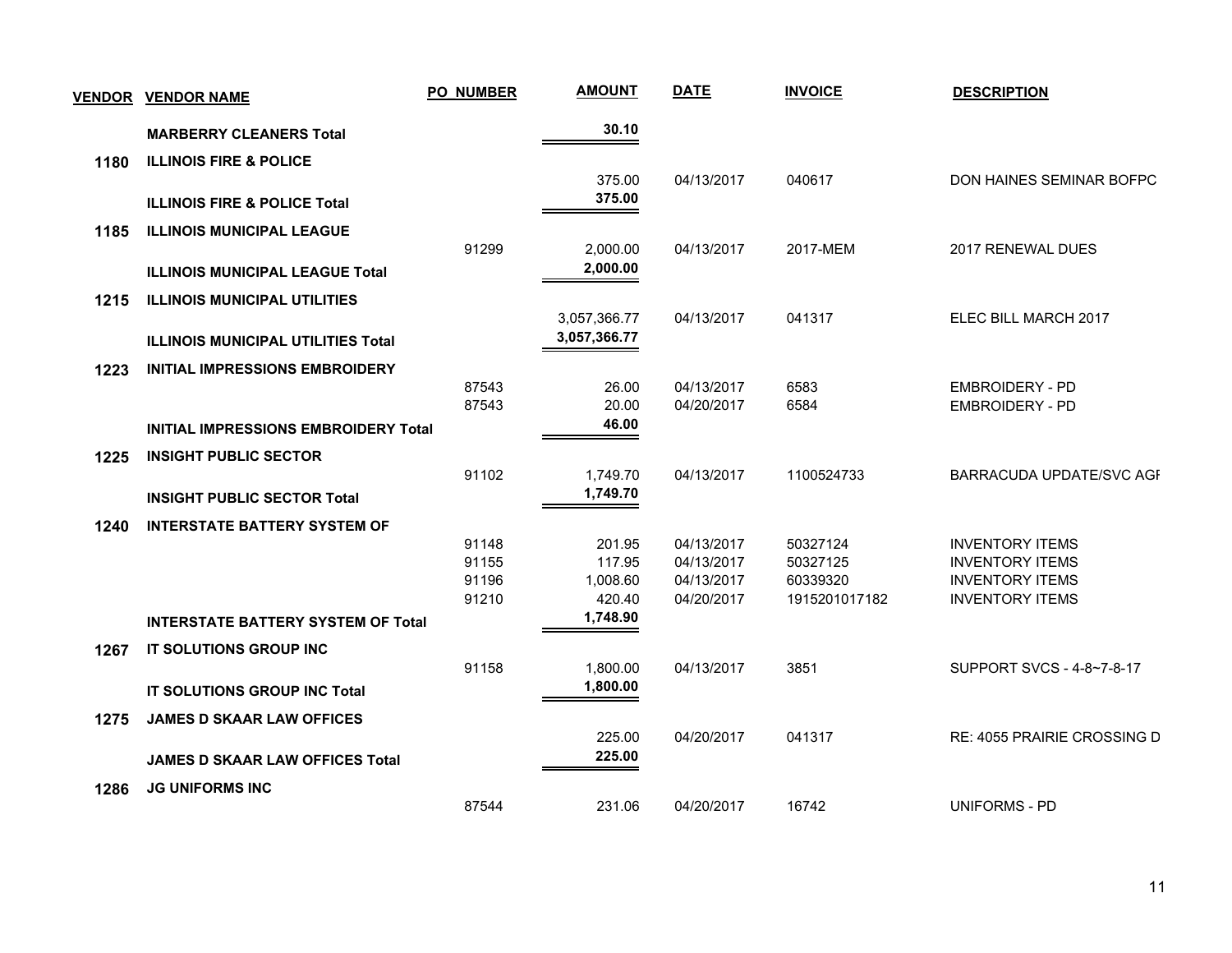| VENDOR | <b>VENDOR NAME</b>                         | <b>PO_NUMBER</b> | <b>AMOUNT</b> | <b>DATE</b> | <b>INVOICE</b> | <b>DESCRIPTION</b>        |
|--------|--------------------------------------------|------------------|---------------|-------------|----------------|---------------------------|
|        | <b>JG UNIFORMS INC Total</b>               |                  | 231.06        |             |                |                           |
| 1313   | <b>KANE COUNTY RECORDERS OFFICE</b>        |                  |               |             |                |                           |
|        |                                            |                  | 987.00        | 04/20/2017  | 032717FP       | <b>21 FENCE PERMITS</b>   |
|        |                                            |                  | 94.00         | 04/20/2017  | 4000GW         | 4000 GREENWILLOW/965 RSRV |
|        | <b>KANE COUNTY RECORDERS OFFICE Total</b>  |                  | 1,081.00      |             |                |                           |
|        | <b>KANE MCKENNA &amp; ASSOCIATES</b>       |                  |               |             |                |                           |
| 1324   |                                            | 88852            | 287.50        | 04/20/2017  | 14632          | THE QUAD PROJECT BILLING  |
|        |                                            |                  | 287.50        |             |                |                           |
|        | <b>KANE MCKENNA &amp; ASSOCIATES Total</b> |                  |               |             |                |                           |
| 1325   | <b>KANE COUNTY CLERK</b>                   |                  |               |             |                |                           |
|        |                                            |                  | 11.00         | 04/20/2017  | 041717         | NOTARY CHURNEY            |
|        | <b>KANE COUNTY CLERK Total</b>             |                  | 11.00         |             |                |                           |
| 1327   | <b>KANE COUNTY FAIR</b>                    |                  |               |             |                |                           |
|        |                                            |                  | 382.13        | 04/20/2017  | FY 2017        | DEBT PAYMENT MANNION PRC  |
|        |                                            |                  | 382.13        | 04/20/2017  | FY 2017        | DEBT PAYMENT MANNION PRC  |
|        |                                            |                  | 382.13        | 04/20/2017  | FY 2017        | DEBT PAYMENT MANNION PRC  |
|        |                                            |                  | 382.13        | 04/20/2017  | FY 2017        | DEBT PAYMENT MANNION PRC  |
|        |                                            |                  | 382.13        | 04/20/2017  | FY 2017        | DEBT PAYMENT MANNION PRC  |
|        |                                            |                  | 382.13        | 04/20/2017  | FY 2017        | DEBT PAYMENT MANNION PRC  |
|        |                                            |                  | 382.13        | 04/20/2017  | FY 2017        | DEBT PAYMENT MANNION PRC  |
|        |                                            |                  | 382.13        | 04/20/2017  | FY 2017        | DEBT PAYMENT MANNION PRC  |
|        |                                            |                  | 382.13        | 04/20/2017  | FY 2017        | DEBT PAYMENT MANNION PRC  |
|        |                                            |                  | 382.13        | 04/20/2017  | FY 2017        | DEBT PAYMENT MANNION PRC  |
|        |                                            |                  | 382.13        | 04/20/2017  | FY 2017        | DEBT PAYMENT MANNION PRC  |
|        |                                            |                  | 382.13        | 04/20/2017  | FY 2017        | DEBT PAYMENT MANNION PRC  |
|        | <b>KANE COUNTY FAIR Total</b>              |                  | 4,585.56      |             |                |                           |
| 1342   | <b>KARA CO INC</b>                         |                  |               |             |                |                           |
|        |                                            | 89346            | 110.00        | 04/13/2017  | 326421         | <b>INVENTORY ITEMS</b>    |
|        | <b>KARA CO INC Total</b>                   |                  | 110.00        |             |                |                           |
|        |                                            |                  |               |             |                |                           |
| 1372   | <b>KIPLINGER LETTER</b>                    |                  |               |             |                |                           |
|        |                                            |                  | 108.00        | 04/20/2017  | 3600050565-17  | <b>RENEWAL - B VANN</b>   |
|        | <b>KIPLINGER LETTER Total</b>              |                  | 108.00        |             |                |                           |
| 1374   | <b>ST CHARLES KIWANIS</b>                  |                  |               |             |                |                           |
|        |                                            |                  | 130.00        | 04/13/2017  | 041117         | RITA TUNGARE QTR APR-JUNE |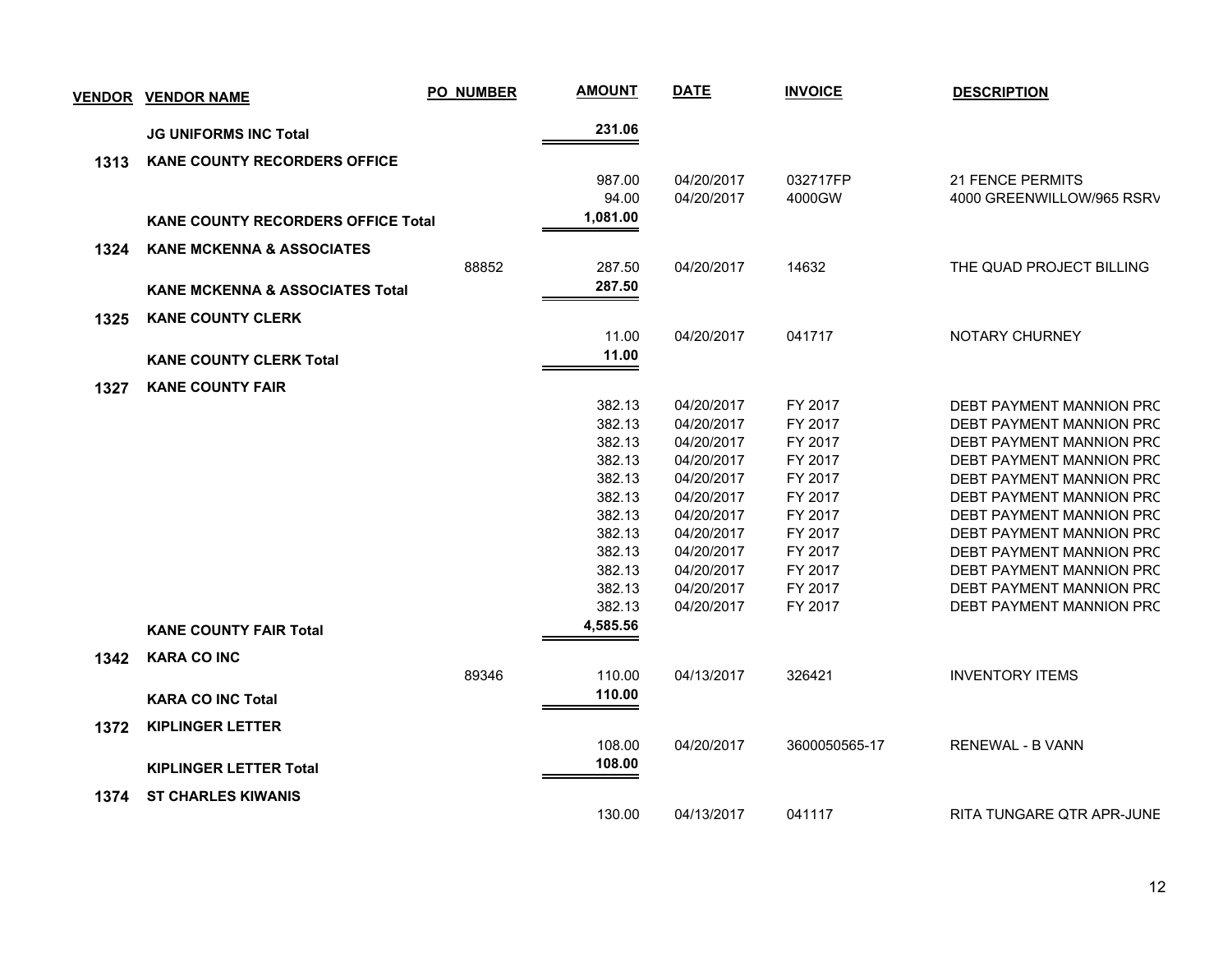| <b>VENDOR</b> | <b>VENDOR NAME</b>                            | <b>PO_NUMBER</b> | <b>AMOUNT</b> | <b>DATE</b> | <b>INVOICE</b> | <b>DESCRIPTION</b>              |
|---------------|-----------------------------------------------|------------------|---------------|-------------|----------------|---------------------------------|
|               | <b>ST CHARLES KIWANIS Total</b>               |                  | 130.00        |             |                |                                 |
| 1387          | <b>KONICA MINOLTA BUS SOLUTIONS</b>           |                  |               |             |                |                                 |
|               |                                               |                  | 517.92        | 04/13/2017  | 9003352588     | <b>MONTHLY BILLING</b>          |
|               |                                               | 90841            | 11,548.00     | 04/20/2017  | 244209143      | FINANCE COLORED COPIER          |
|               | <b>KONICA MINOLTA BUS SOLUTIONS Total</b>     |                  | 12,065.92     |             |                |                                 |
| 1403          | <b>WEST VALLEY GRAPHICS &amp; PRINT</b>       |                  |               |             |                |                                 |
|               |                                               | 87537            | 76.50         | 04/20/2017  | 15024          | <b>BUSINESS CARDS BRIAN OKO</b> |
|               |                                               | 91231            | 86.00         | 04/20/2017  | 15045          | PROPERTY FORMS                  |
|               |                                               | 91230            | 86.00         | 04/20/2017  | 15046          | <b>CODE ENFORCEMENT FORMS</b>   |
|               | <b>WEST VALLEY GRAPHICS &amp; PRINT Total</b> |                  | 248.50        |             |                |                                 |
| 1409          | <b>ANDREW LAMELA</b>                          |                  |               |             |                |                                 |
|               |                                               |                  | 36.00         | 04/13/2017  | 041817         | PER DIEM 4-18 THRU 4-20-17      |
|               | <b>ANDREW LAMELA Total</b>                    |                  | 36.00         |             |                |                                 |
| 1442          | <b>LAZARUS HOUSE</b>                          |                  |               |             |                |                                 |
|               |                                               |                  | 134.00        | 04/13/2017  | 040517         | <b>GIVING FRIDAY</b>            |
|               | <b>LAZARUS HOUSE Total</b>                    |                  | 134.00        |             |                |                                 |
| 1489          | <b>LOWES</b>                                  |                  |               |             |                |                                 |
|               |                                               | 87587            | 176.67        | 04/13/2017  | 02338/03-22-17 | <b>MISC HARDWARE/SUPPLIES</b>   |
|               |                                               | 87587            | 41.89         | 04/13/2017  | 02474          | MISC HARDWARE/SUPPLIES          |
|               |                                               | 87587            | 38.75         | 04/13/2017  | 02934/03-27-17 | MISC HARDWARE/SUPPLIES          |
|               |                                               | 87587            | 22.99         | 04/20/2017  | 01712          | MISC HARDWARE/SUPPLIES          |
|               |                                               | 87587            | 86.43         | 04/20/2017  | 02134/02-08-17 | MISC HARDWARE/SUPPLIES          |
|               |                                               | 91195            | 13.23         | 04/20/2017  | 02236/03-29-17 | <b>INVENTORY ITEMS</b>          |
|               |                                               | 87754            | 16.52         | 04/20/2017  | 02264/03-29-17 | <b>MISC HARDWARE/SUPPLIES</b>   |
|               |                                               | 87587            | 19.72         | 04/20/2017  | 03619/03-31-17 | <b>MISC SUPPLIES</b>            |
|               |                                               | 91179            | 76.77         | 04/20/2017  | 73727          | <b>INVENTORY ITEMS</b>          |
|               |                                               | 91194            | 72.45         | 04/20/2017  | 73730          | <b>INVENTORY ITEMS</b>          |
|               |                                               | 91195            | 43.69         | 04/20/2017  | 73736          | <b>INVENTORY ITEMS</b>          |
|               | <b>LOWES Total</b>                            |                  | 609.11        |             |                |                                 |
| 1510          | <b>ERIC MAJEWSKI</b>                          |                  |               |             |                |                                 |
|               |                                               |                  | 30.00         | 04/13/2017  | 041817         | PER DIEM 4-18 THRU 4-19-17      |
|               | <b>ERIC MAJEWSKI Total</b>                    |                  | 30.00         |             |                |                                 |
| 1532          | <b>MARSHALLS TOWING &amp; RECOVERY</b>        |                  |               |             |                |                                 |
|               |                                               | 87541            | 145.00        | 04/13/2017  | 21451          | POLICE DEPT TOWING              |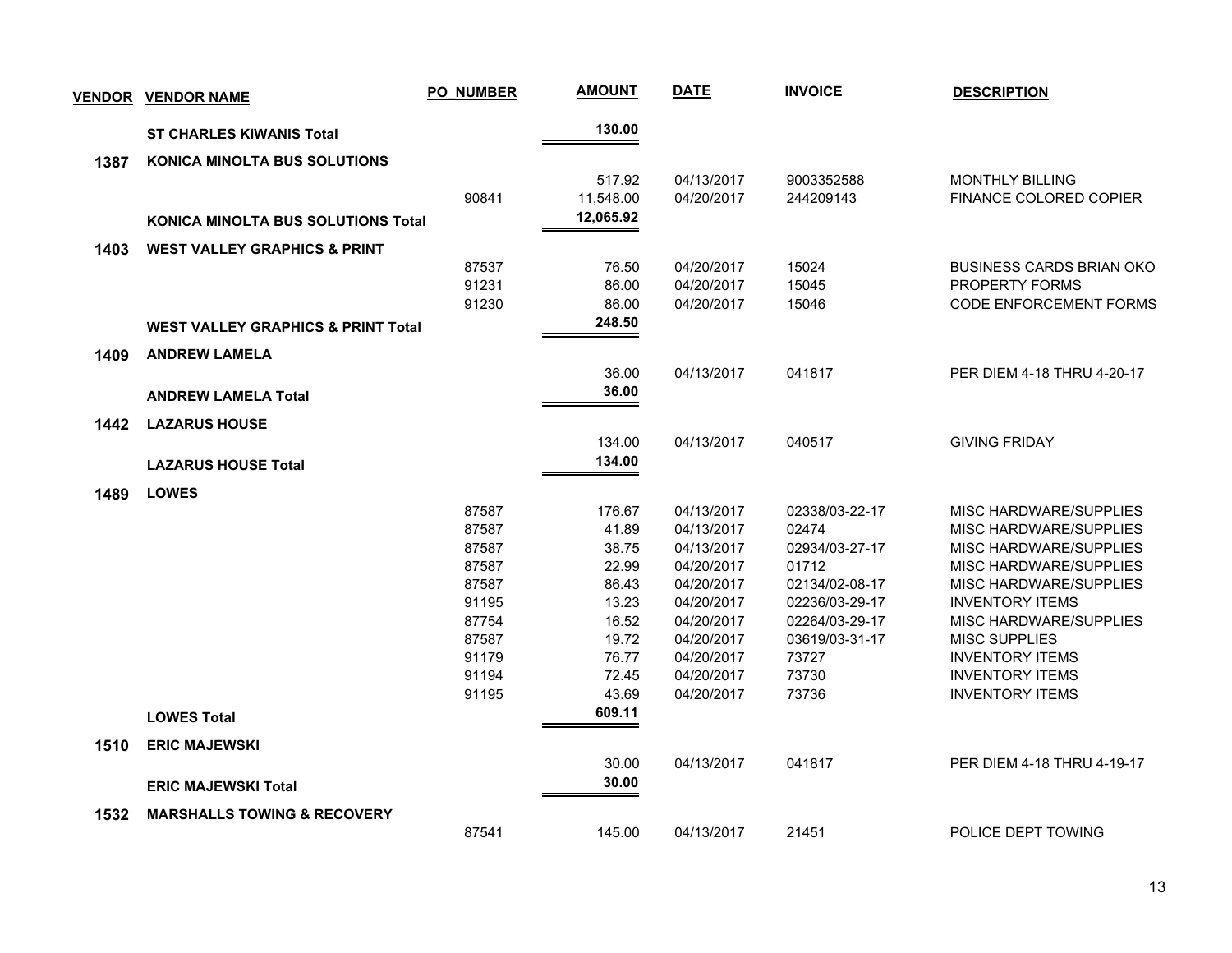| <b>VENDOR</b> | <b>VENDOR NAME</b>                             | <b>PO_NUMBER</b> | <b>AMOUNT</b>        | <b>DATE</b>              | <b>INVOICE</b>     | <b>DESCRIPTION</b>                           |
|---------------|------------------------------------------------|------------------|----------------------|--------------------------|--------------------|----------------------------------------------|
|               | <b>MARSHALLS TOWING &amp; RECOVERY Total</b>   |                  | 145.00               |                          |                    |                                              |
| 1551          | <b>KATY MASINICK</b>                           |                  |                      |                          |                    |                                              |
|               | <b>KATY MASINICK Total</b>                     |                  | 100.00<br>100.00     | 04/13/2017               | 040717             | SAFETY BOOTS REI 3/26/17                     |
| 1571          | <b>MCCANN INDUSTRIES INC</b>                   |                  |                      |                          |                    |                                              |
|               |                                                | 91397            | 346.66               | 04/20/2017               | 07220493           | <b>MISC PARTS</b>                            |
|               | <b>MCCANN INDUSTRIES INC Total</b>             |                  | 346.66               |                          |                    |                                              |
| 1585          | <b>MEADE ELECTRIC COMPANY INC</b>              |                  |                      |                          |                    |                                              |
|               |                                                | 91249<br>88053   | 1,858.47<br>1,512.00 | 04/20/2017<br>04/20/2017 | 676985<br>678872   | TRAFFIC SIGNAL PECK/CAMP I<br>SVC MARCH 2017 |
|               | <b>MEADE ELECTRIC COMPANY INC Total</b>        |                  | 3,370.47             |                          |                    |                                              |
|               |                                                |                  |                      |                          |                    |                                              |
| 1598          | <b>MENARDS INC</b>                             | 87723            | 10.68                | 04/20/2017               | 53380              | MISC HARDWARE/SUPPLIES                       |
|               |                                                | 87723            | 84.68                | 04/20/2017               | 53864              | MISC SUPPLIES/HARDWARE                       |
|               | <b>MENARDS INC Total</b>                       |                  | 95.36                |                          |                    |                                              |
| 1600          | <b>MENDEL PLUMBING &amp; HEATING INC</b>       |                  |                      |                          |                    |                                              |
|               |                                                | 91248            | 982.75               | 04/13/2017               | 276003             | <b>SERVICE REPAIR</b>                        |
|               | <b>MENDEL PLUMBING &amp; HEATING INC Total</b> |                  | 982.75               |                          |                    |                                              |
| 1603          | <b>METRO WEST COG</b>                          |                  |                      |                          |                    |                                              |
|               |                                                | 91297            | 11,620.00            | 04/20/2017               | 2966               | RENEWAL DUES TO 4/30/18                      |
|               | <b>METRO WEST COG Total</b>                    |                  | 11,620.00            |                          |                    |                                              |
| 1604          | <b>METRO TANK AND PUMP COMPANY</b>             |                  |                      |                          |                    |                                              |
|               |                                                | 91277            | 1,417.00<br>1,417.00 | 04/13/2017               | 14131              | <b>METRO LINE TEST</b>                       |
|               | <b>METRO TANK AND PUMP COMPANY Total</b>       |                  |                      |                          |                    |                                              |
| 1613          | <b>METROPOLITAN ALLIANCE OF POL</b>            |                  |                      | 04/14/2017               | UNP 170414143159PD | Union Dues - IMAP                            |
|               |                                                |                  | 967.50<br>102.00     | 04/14/2017               | UNPS170414143159PI | Union Dues-Police Sergeants                  |
|               | <b>METROPOLITAN ALLIANCE OF POL Total</b>      |                  | 1,069.50             |                          |                    |                                              |
| 1626          | <b>MIDWEST AIR PRO</b>                         |                  |                      |                          |                    |                                              |
|               |                                                | 90457            | 439.62               | 04/20/2017               | 13020              | PLATE/TRANSMITTER                            |
|               | <b>MIDWEST AIR PRO Total</b>                   |                  | 439.62               |                          |                    |                                              |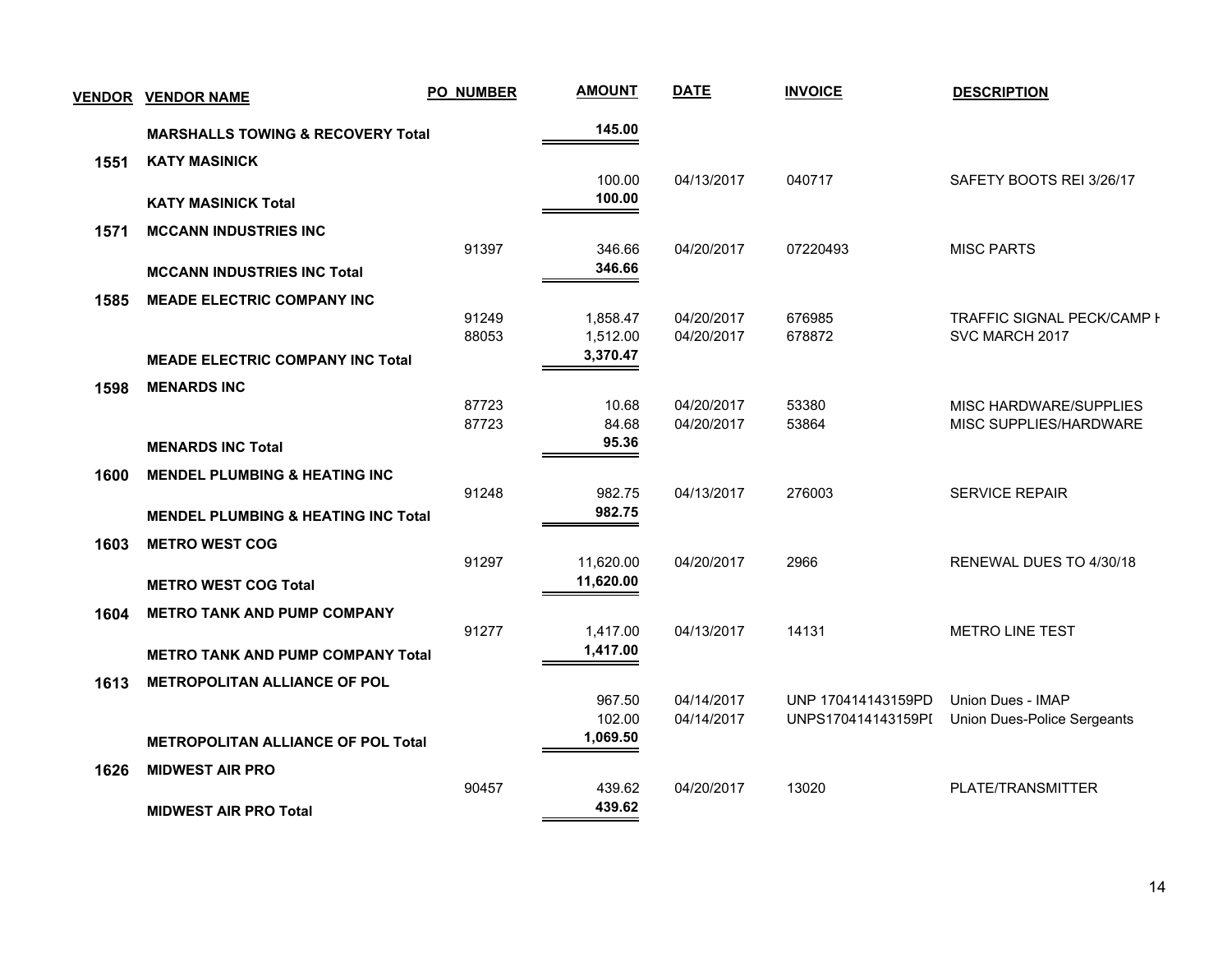| <u>VENDOR</u> | <b>VENDOR NAME</b>                         | <b>PO_NUMBER</b> | <b>AMOUNT</b>          | <b>DATE</b>              | <b>INVOICE</b>       | <b>DESCRIPTION</b>                              |
|---------------|--------------------------------------------|------------------|------------------------|--------------------------|----------------------|-------------------------------------------------|
| 1643          | MILSOFT UTILITY SOLUTIONS INC              |                  |                        |                          |                      |                                                 |
|               |                                            | 87513            | 10,034.60<br>10,034.60 | 04/20/2017               | 20171346             | <b>HOSTED CALLS</b>                             |
|               | <b>MILSOFT UTILITY SOLUTIONS INC Total</b> |                  |                        |                          |                      |                                                 |
| 1651          | <b>MNJ TECHNOLOGIES DIRECT INC</b>         | 91087            | 61.38                  | 04/20/2017               | 0003525273           | MICROSFT MOUSE WIRELESS                         |
|               | <b>MNJ TECHNOLOGIES DIRECT INC Total</b>   |                  | 61.38                  |                          |                      |                                                 |
|               | <b>FERGUSON ENTERPRISES INC</b>            |                  |                        |                          |                      |                                                 |
| 1668          |                                            | 91117            | 167.28                 | 04/13/2017               | 3835534              | <b>INVENTORY ITEMS</b>                          |
|               |                                            | 91263            | 2.42                   | 04/13/2017               | 3863582              | <b>INVENTORY ITEMS</b>                          |
|               | <b>FERGUSON ENTERPRISES INC Total</b>      |                  | 169.70                 |                          |                      |                                                 |
| 1686          | <b>NAPA AUTO PARTS</b>                     |                  |                        |                          |                      |                                                 |
|               |                                            | 87577            | 37.54                  | 04/20/2017               | 533104               | MISC SUPPLIES FLEET DEPT                        |
|               | <b>NAPA AUTO PARTS Total</b>               |                  | 37.54                  |                          |                      |                                                 |
| 1704          | <b>NCPERS IL IMRF</b>                      |                  |                        |                          |                      |                                                 |
|               |                                            |                  | 8.00                   | 04/14/2017               | NCP2170414143159PI   | <b>NCPERS 2</b>                                 |
|               |                                            |                  | 16.00                  | 04/14/2017               | NCP2170414143159PV   | NCPERS 2                                        |
|               | <b>NCPERS IL IMRF Total</b>                |                  | 24.00                  |                          |                      |                                                 |
| 1705          | <b>NEENAH FOUNDRY COMPANY CORP</b>         |                  |                        |                          |                      |                                                 |
|               |                                            | 91191            | 1,938.00               | 04/20/2017               | 211770               | <b>INVENTORY ITEMS</b>                          |
|               | NEENAH FOUNDRY COMPANY CORP Total          |                  | 1,938.00               |                          |                      |                                                 |
| 1745          | <b>NICOR</b>                               |                  |                        |                          |                      |                                                 |
|               |                                            |                  | 113.99                 | 04/13/2017               | 1000 1 APR 5 2017    | MONTHLY BILLING THRU 4/4/17                     |
|               |                                            |                  | 27.75                  | 04/13/2017               | 1000 6 APR 5 2017    | MONTHLY BILLING THRU 4/4/17                     |
|               |                                            |                  | 556.01                 | 04/13/2017               | 1000 7 APR 5 2017    | MONTHLY BILLING THRU 4/4/17                     |
|               |                                            |                  | 394.72                 | 04/13/2017               | 2485 8 APR 5 2017    | MONTHLY BILLING THRU 4/4/17                     |
|               |                                            |                  | 7,236.72<br>8,329.19   | 04/13/2017               | 8317 9 APR 3 2017    | MONTHLY BILLING THRU 3-24-1                     |
|               | <b>NICOR Total</b>                         |                  |                        |                          |                      |                                                 |
| 1747          | <b>COMPASS MINERALS AMERICA INC</b>        |                  |                        |                          |                      |                                                 |
|               |                                            | 52               | 21,677.16              | 04/13/2017               | 71620929             | PRETREATED ROAD SALT                            |
|               |                                            | 51               | 3,011.82               | 04/13/2017               | 71621198             | <b>BULK COARSE LA ROCK</b>                      |
|               |                                            | 51<br>52         | 2,882.52<br>10,206.32  | 04/13/2017<br>04/20/2017 | 71621640<br>71624835 | <b>COARSE ROCK SALT</b><br><b>SALT DELIVERY</b> |
|               |                                            |                  | 37,777.82              |                          |                      |                                                 |
|               | <b>COMPASS MINERALS AMERICA INC Total</b>  |                  |                        |                          |                      |                                                 |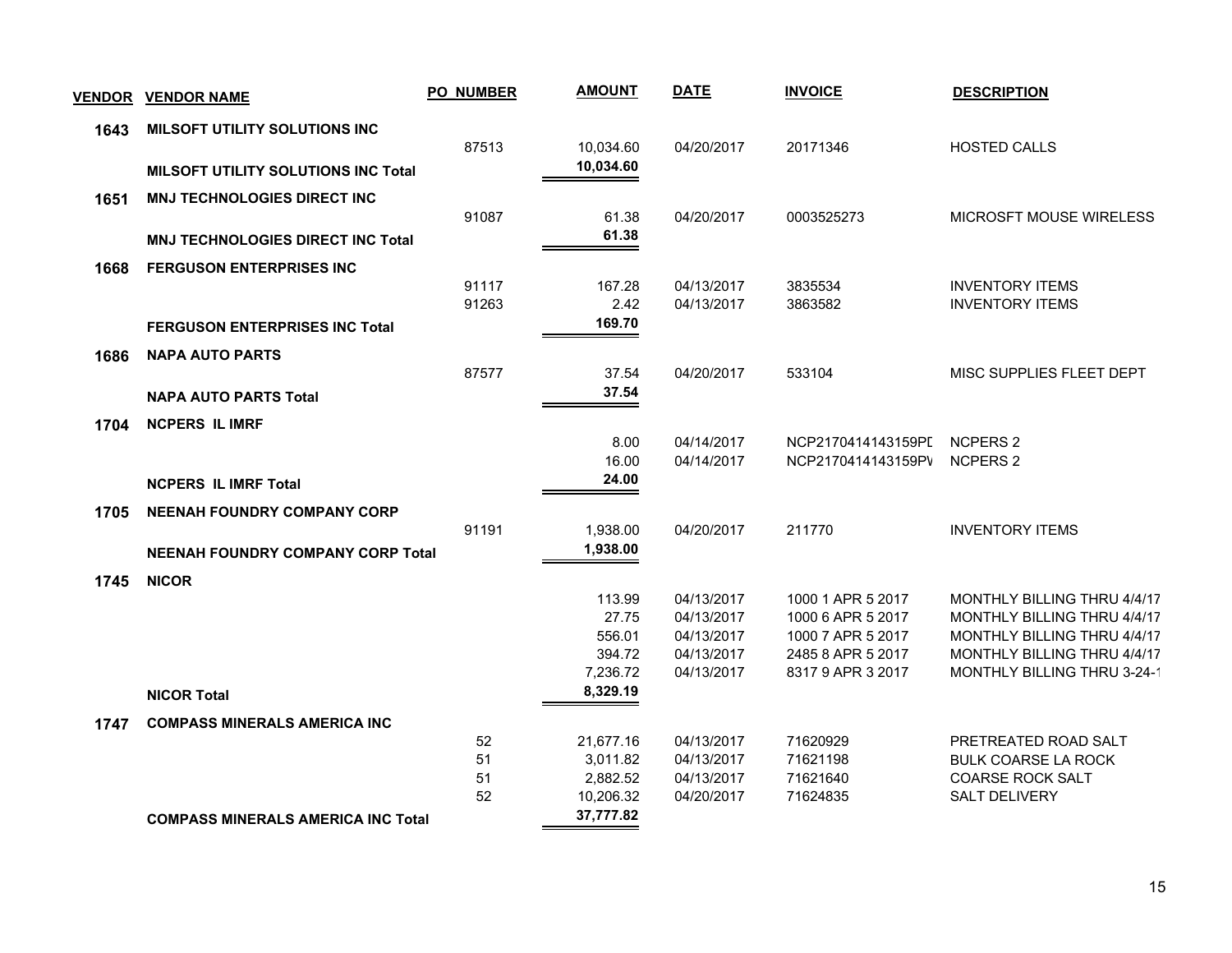| <b>VENDOR</b> | <b>VENDOR NAME</b>                    | <b>PO_NUMBER</b> | <b>AMOUNT</b> | <b>DATE</b> | <b>INVOICE</b>     | <b>DESCRIPTION</b>            |
|---------------|---------------------------------------|------------------|---------------|-------------|--------------------|-------------------------------|
| 1749          | NORTHWEST COLLECTORS INC              |                  |               |             |                    |                               |
|               |                                       |                  | 200.40        | 04/13/2017  | 41117UB405         | <b>COLLECTION EXPENSES</b>    |
|               | <b>NORTHWEST COLLECTORS INC Total</b> |                  | 200.40        |             |                    |                               |
| 1769          | <b>OEI PRODUCTS INC</b>               |                  |               |             |                    |                               |
|               |                                       | 91226            | 174.40        | 04/20/2017  | 5269               | <b>INVENTORY ITEMS</b>        |
|               | <b>OEI PRODUCTS INC Total</b>         |                  | 174.40        |             |                    |                               |
| 1775          | <b>RAY O'HERRON CO</b>                |                  |               |             |                    |                               |
|               |                                       | 87545            | 66.68         | 04/13/2017  | 1715968-IN         | UNIFORMS - PD                 |
|               |                                       | 87545            | 51.28         | 04/20/2017  | 1717548-IN         | <b>UNIFORMS - PD</b>          |
|               |                                       | 87545            | 1,320.76      | 04/20/2017  | 1717549-IN         | POLICE DEPT UNIFORMS          |
|               | <b>RAY O'HERRON CO Total</b>          |                  | 1,438.72      |             |                    |                               |
| 1783          | ON TIME EMBROIDERY INC                |                  |               |             |                    |                               |
|               |                                       | 87627            | 61.00         | 04/13/2017  | 40003              | FIRE DEPT UNIFORMS            |
|               |                                       | 87627            | 159.00        | 04/13/2017  | 40406              | FIRE DEPT UNIFORMS            |
|               |                                       | 87627            | 110.00        | 04/20/2017  | 40384              | NAMEPLATE/PANTS               |
|               | ON TIME EMBROIDERY INC Total          |                  | 330.00        |             |                    |                               |
| 1793          | <b>OTIS ELEVATOR CO</b>               |                  |               |             |                    |                               |
|               |                                       | 91146            | 1,472.40      | 04/13/2017  | CY05303417         | ELEVATOR SVC CONTRACT         |
|               | <b>OTIS ELEVATOR CO Total</b>         |                  | 1,472.40      |             |                    |                               |
| 1797          | <b>PACE SUBURBAN BUS</b>              |                  |               |             |                    |                               |
|               |                                       | 88734            | 3,370.91      | 04/13/2017  | 463979             | SVCS JAN 2017                 |
|               | <b>PACE SUBURBAN BUS Total</b>        |                  | 3,370.91      |             |                    |                               |
| 1814          | <b>PATTEN INDUSTRIES INC</b>          |                  |               |             |                    |                               |
|               |                                       | 90704            | 117.30        | 04/20/2017  | P60C0230234        | <b>INVENTORY ITEMS</b>        |
|               | <b>PATTEN INDUSTRIES INC Total</b>    |                  | 117.30        |             |                    |                               |
| 1850          | PICTOMETRY INTERNATIONAL CORP         |                  |               |             |                    |                               |
|               |                                       | 90962            | 2,200.00      | 04/13/2017  | US39262            | PICTOMETRY CONNECT            |
|               | PICTOMETRY INTERNATIONAL CORP Total   |                  | 2,200.00      |             |                    |                               |
| 1861          | <b>POLICE PENSION FUND</b>            |                  |               |             |                    |                               |
|               |                                       |                  | 4,440.56      | 04/14/2017  | PLP2170414143159PD | Police Pension Tier 2         |
|               |                                       |                  | 15,490.51     | 04/14/2017  | PLPN170414143159PL | Police Pension                |
|               |                                       |                  | 460.42        | 04/14/2017  | POLP170414143159PI | Police Pension - non deferred |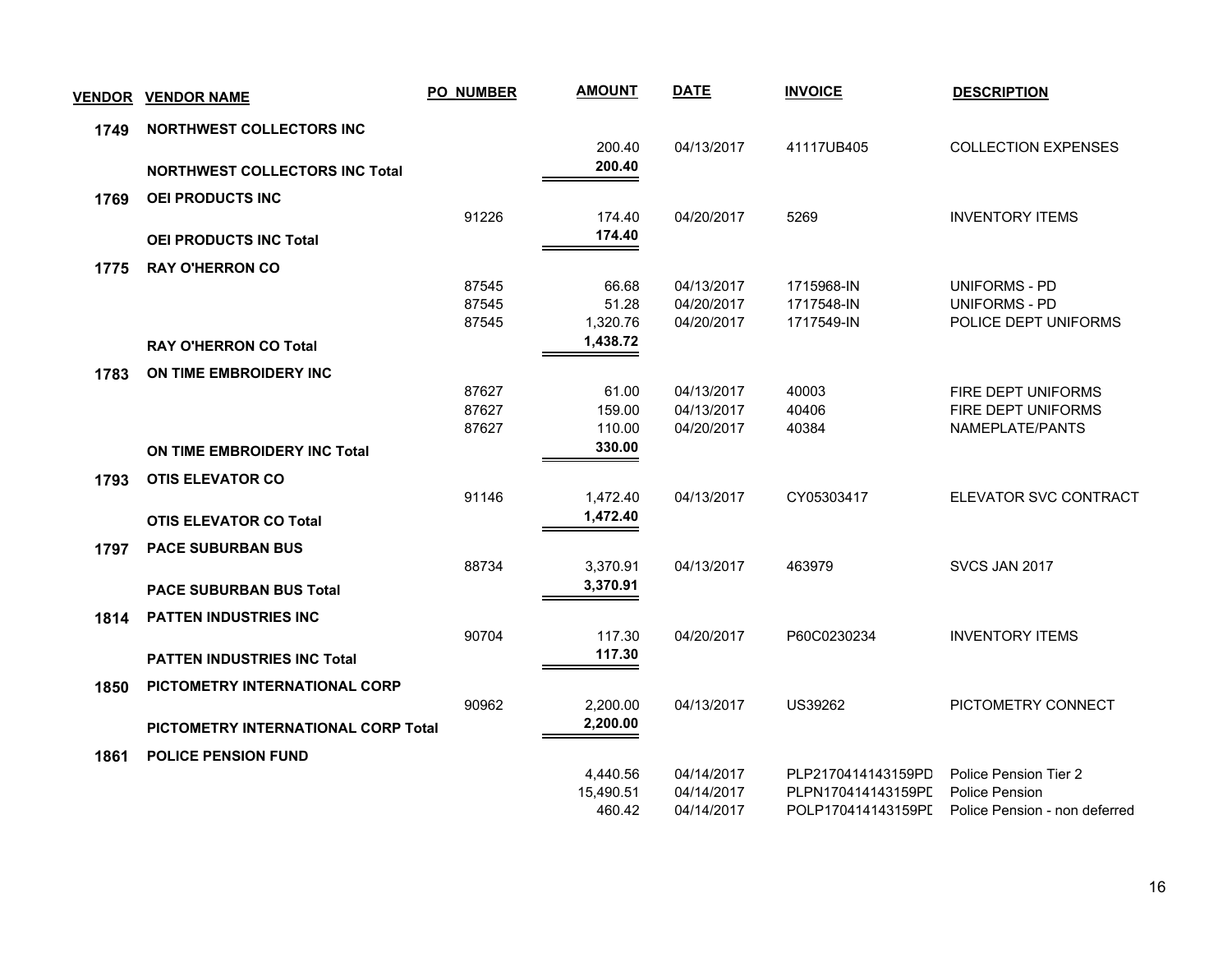| <u>VENDOR</u> | <u>VENDOR NAME</u>                         | <b>PO_NUMBER</b> | <b>AMOUNT</b>   | <b>DATE</b>              | <b>INVOICE</b>     | <b>DESCRIPTION</b>                                |
|---------------|--------------------------------------------|------------------|-----------------|--------------------------|--------------------|---------------------------------------------------|
|               | <b>POLICE PENSION FUND Total</b>           |                  | 20,391.49       |                          |                    |                                                   |
| 1883          | <b>POWER EQUIPMENT LEASING</b>             |                  |                 |                          |                    |                                                   |
|               |                                            | 91220            | 3,600.00        | 04/20/2017               | 25815-01           | VERSALIFT RENTAL 3-31~4-27                        |
|               | <b>POWER EQUIPMENT LEASING Total</b>       |                  | 3,600.00        |                          |                    |                                                   |
| 1890          | <b>LEGAL SHIELD</b>                        |                  |                 |                          |                    |                                                   |
|               |                                            |                  | 14.26           | 04/14/2017               | PPLS170414143159FC | Pre-Paid Legal Services                           |
|               |                                            |                  | 8.75            | 04/14/2017               | PPLS170414143159FN | Pre-Paid Legal Services                           |
|               |                                            |                  | 8.75            | 04/14/2017               | PPLS170414143159HF | Pre-Paid Legal Services                           |
|               |                                            |                  | 136.09<br>8.75  | 04/14/2017               | PPLS170414143159PD | Pre-Paid Legal Services                           |
|               |                                            |                  | 176.60          | 04/14/2017               | PPLS170414143159PV | Pre-Paid Legal Services                           |
|               | <b>LEGAL SHIELD Total</b>                  |                  |                 |                          |                    |                                                   |
| 1898          | <b>PRIORITY PRODUCTS INC</b>               |                  |                 |                          |                    |                                                   |
|               |                                            | 87568<br>87568   | 152.96<br>52.32 | 04/13/2017<br>04/20/2017 | 906346<br>906807   | MISC SUPPLIES - FLEET<br>MISC SUPPLIES FLEET DEPT |
|               |                                            |                  | 205.28          |                          |                    |                                                   |
|               | <b>PRIORITY PRODUCTS INC Total</b>         |                  |                 |                          |                    |                                                   |
| 1900          | <b>PROVIDENT LIFE &amp; ACCIDENT</b>       |                  |                 |                          |                    |                                                   |
|               |                                            |                  | 26.76           | 04/14/2017               | POPT170414143159FL | Provident Optional Life                           |
|               | <b>PROVIDENT LIFE &amp; ACCIDENT Total</b> |                  | 26.76           |                          |                    |                                                   |
| 1940          | <b>RADCO COMMUNICATIONS INC</b>            |                  |                 |                          |                    |                                                   |
|               |                                            | 87529            | 272.46          | 04/13/2017               | 82145              | SQUAD REPAIRS 22,31,30                            |
|               |                                            | 90724            | 3,515.72        | 04/20/2017               | 82134              | SERVICE V#43                                      |
|               |                                            | 87529            | 293.13          | 04/20/2017               | 82152              | <b>SVC UNIT 25 &amp; 33</b>                       |
|               | <b>RADCO COMMUNICATIONS INC Total</b>      |                  | 4,081.31        |                          |                    |                                                   |
| 2032          | POMPS TIRE SERVICE INC                     |                  |                 |                          |                    |                                                   |
|               |                                            | 88906            | 3.00            | 04/20/2017               | 640050215          | <b>SCRAP DISPOSAL FEE</b>                         |
|               | <b>POMPS TIRE SERVICE INC Total</b>        |                  | 3.00            |                          |                    |                                                   |
| 2037          | <b>ROTARY CLUB OF ST CHARLES</b>           |                  |                 |                          |                    |                                                   |
|               |                                            |                  | 225.00          | 04/13/2017               | 3395               | PETER SUHR MEMBERSHIP                             |
|               | <b>ROTARY CLUB OF ST CHARLES Total</b>     |                  | 225.00          |                          |                    |                                                   |
| 2080          | <b>JERRY SCHOMER</b>                       |                  |                 |                          |                    |                                                   |
|               |                                            |                  | 74.00           | 04/20/2017               | 042817             | <b>PER DIEM 4-28-17</b>                           |
|               | <b>JERRY SCHOMER Total</b>                 |                  | 74.00           |                          |                    |                                                   |
|               |                                            |                  |                 |                          |                    |                                                   |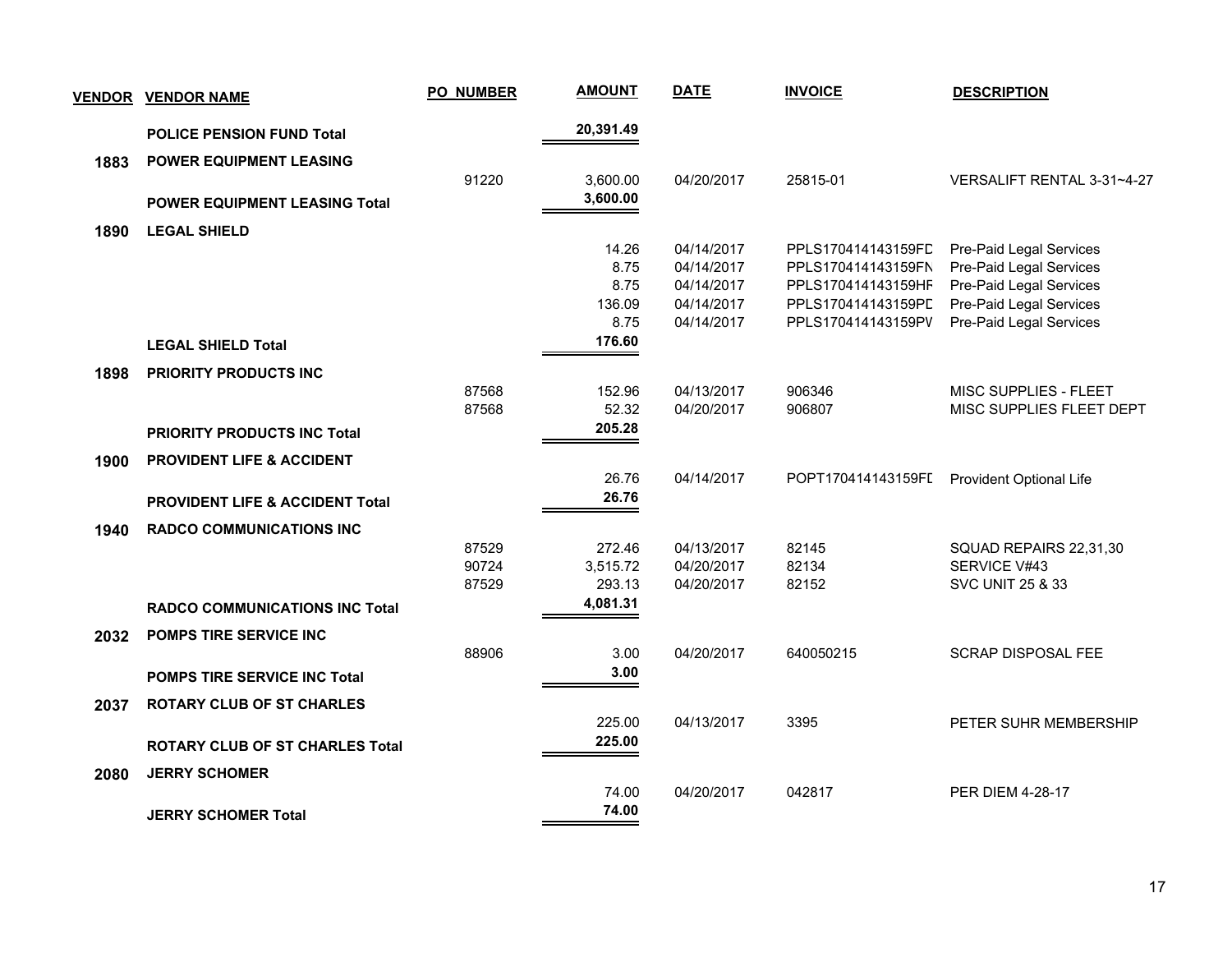| <b>VENDOR</b> | <b>VENDOR NAME</b>                          | PO_NUMBER | <b>AMOUNT</b>    | <b>DATE</b> | <b>INVOICE</b>     | <b>DESCRIPTION</b>         |
|---------------|---------------------------------------------|-----------|------------------|-------------|--------------------|----------------------------|
| 2137          | <b>SHERWIN WILLIAMS</b>                     |           |                  |             |                    |                            |
|               |                                             | 87590     | 71.27            | 04/20/2017  | 9557-8             | <b>MISC PAINT SUPPLIES</b> |
|               |                                             | 87590     | 110.58<br>181.85 | 04/20/2017  | 9622-0             | PAINT SUPPLIES             |
|               | <b>SHERWIN WILLIAMS Total</b>               |           |                  |             |                    |                            |
| 2156          | <b>SIRCHIE FINGERPRINT LABS</b>             | 91178     | 101.26           | 04/13/2017  | 0294877-IN         | MISC SUPPLIES - PD         |
|               | SIRCHIE FINGERPRINT LABS Total              |           | 101.26           |             |                    |                            |
|               |                                             |           |                  |             |                    |                            |
| 2157          | <b>SISLERS ICE &amp; DAIRY LTD</b>          | 87650     | 51.75            | 04/13/2017  | 318789             | <b>ICE DELIVERY</b>        |
|               | <b>SISLERS ICE &amp; DAIRY LTD Total</b>    |           | 51.75            |             |                    |                            |
|               |                                             |           |                  |             |                    |                            |
| 2163          | <b>SKYLINE TREE SERVICE &amp;</b>           | 87833     | 1,860.00         | 04/13/2017  | 3590               | 403 WALNUT ST              |
|               |                                             | 87833     | 222.50           | 04/13/2017  | 3595               | 213 S 10TH AVE             |
|               |                                             | 91181     | 795.00           | 04/20/2017  | 3605               | SVC @ SUBSTATION #9        |
|               |                                             | 87833     | 611.80           | 04/20/2017  | 3607               | <b>TREE REMOVAL</b>        |
|               | <b>SKYLINE TREE SERVICE &amp; Total</b>     |           | 3,489.30         |             |                    |                            |
| 2168          | SMITH ECOLOGICAL SYSTEMS INC                |           |                  |             |                    |                            |
|               |                                             | 90872     | 85.62            | 04/20/2017  | 20515              | HIGH CAPACITY TEF SEAT     |
|               | <b>SMITH ECOLOGICAL SYSTEMS INC Total</b>   |           | 85.62            |             |                    |                            |
| 2169          | <b>CLARK BAIRD SMITH LLP</b>                |           |                  |             |                    |                            |
|               |                                             |           | 1,018.75         | 04/20/2017  | 8423               | SVCS FOR MARCH 2017        |
|               | <b>CLARK BAIRD SMITH LLP Total</b>          |           | 1,018.75         |             |                    |                            |
| 2201          | <b>STANDARD EQUIPMENT CO</b>                |           |                  |             |                    |                            |
|               |                                             | 91415     | 12.45            | 04/20/2017  | C <sub>19473</sub> | RO 57982 VEH 1817          |
|               | <b>STANDARD EQUIPMENT CO Total</b>          |           | 12.45            |             |                    |                            |
| 2214          | <b>ST CHARLES CHAMBER OF COMMERCE</b>       |           |                  |             |                    |                            |
|               |                                             |           | 60.00            | 04/20/2017  | 041117             | JOB FAIR MAY 17, 2017      |
|               | <b>ST CHARLES CHAMBER OF COMMERCE Total</b> |           | 60.00            |             |                    |                            |
| 2226          | <b>ST CHARLES NORTH HIGH SCHOOL</b>         |           |                  |             |                    |                            |
|               |                                             |           | 1,000.00         | 04/13/2017  | 031517             | YOUTH COMM - FUND REQUES   |
|               | ST CHARLES NORTH HIGH SCHOOL Total          |           | 1,000.00         |             |                    |                            |
| 2235          | <b>STEINER ELECTRIC COMPANY</b>             |           |                  |             |                    |                            |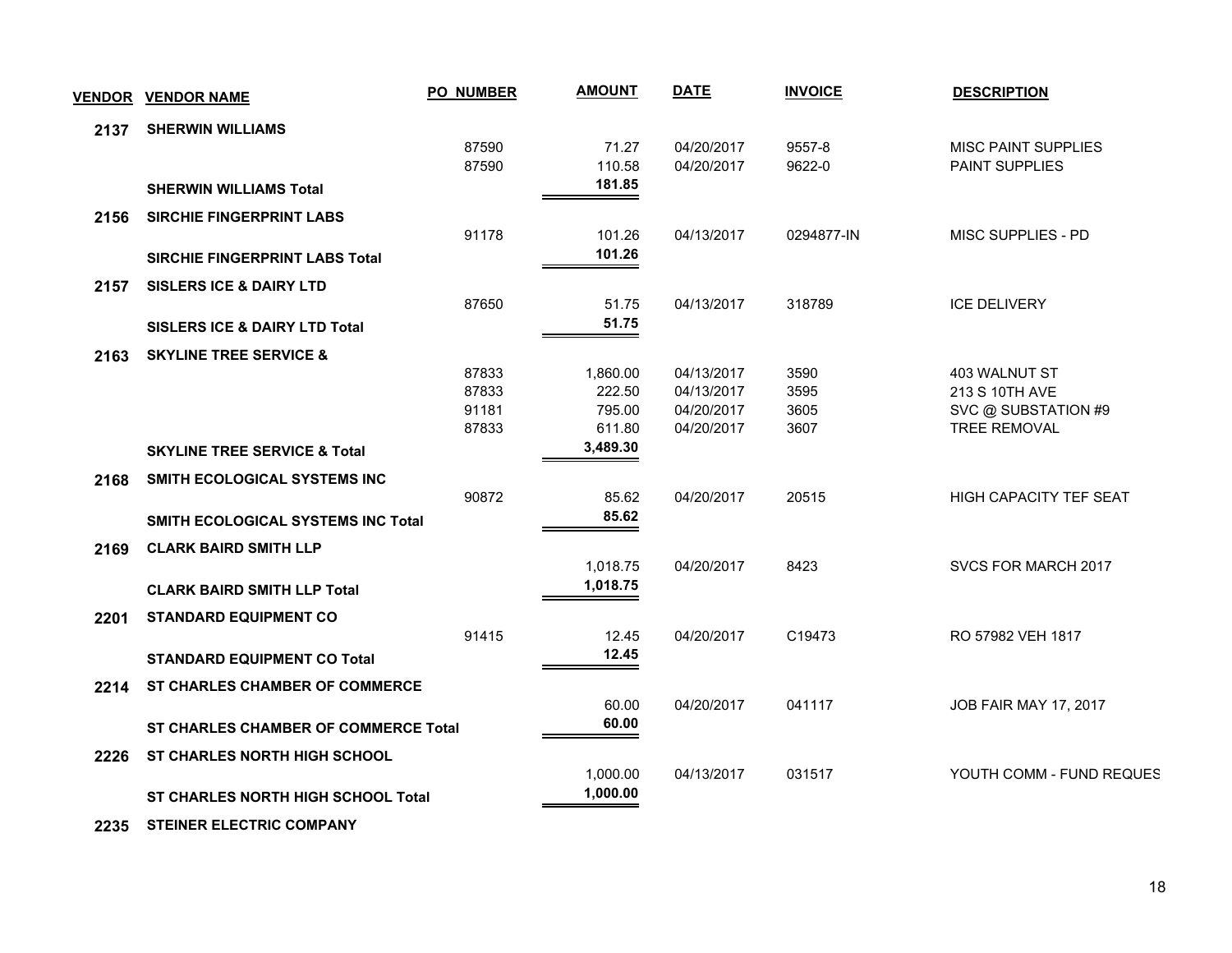| <b>VENDOR</b> | <b>VENDOR NAME</b>                          | <b>PO NUMBER</b> | <b>AMOUNT</b> | <b>DATE</b> | <b>INVOICE</b>     | <b>DESCRIPTION</b>            |
|---------------|---------------------------------------------|------------------|---------------|-------------|--------------------|-------------------------------|
|               |                                             | 91154            | 38.11         | 04/13/2017  | S005666502.001     | CAROL C2535 3C/18/S PVC       |
|               |                                             | 87719            | 100.55        | 04/13/2017  | S005666523.001     | <b>BATTERY</b>                |
|               |                                             | 90053            | 12,776.40     | 04/20/2017  | S005567209.001     | <b>INVENTORY ITEMS</b>        |
|               |                                             | 90612            | 12,573.60     | 04/20/2017  | S005591708.001     | <b>INVENTORY ITEMS</b>        |
|               |                                             | 91036            | 848.90        | 04/20/2017  | S005657852.001     | <b>INVENTORY ITEMS</b>        |
|               | <b>STEINER ELECTRIC COMPANY Total</b>       |                  | 26,337.56     |             |                    |                               |
| 2274          | <b>ROBERT SURRATT</b>                       |                  |               |             |                    |                               |
|               |                                             |                  | 140.34        | 04/20/2017  | 041517             | <b>JEANS - KOHL'S 4-15-17</b> |
|               | <b>ROBERT SURRATT Total</b>                 |                  | 140.34        |             |                    |                               |
| 2300          | <b>TEMCO MACHINERY INC</b>                  |                  |               |             |                    |                               |
|               |                                             | 87574            | 159.57        | 04/13/2017  | AG55423            | <b>MISC PARTS</b>             |
|               |                                             | 87574            | 368.66        | 04/13/2017  | AG55466            | <b>MISC PARTS</b>             |
|               |                                             | 91166            | 164.97        | 04/13/2017  | AG55495            | <b>INVENTORY ITEMS</b>        |
|               |                                             | 87574            | 1,063.88      | 04/20/2017  | AG55525            | TIE ROD ENDS                  |
|               |                                             | 87574            | 1,790.73      | 04/20/2017  | AG55627            | <b>COMPRESSOR</b>             |
|               | <b>TEMCO MACHINERY INC Total</b>            |                  | 3,547.81      |             |                    |                               |
| 2301          | <b>GENERAL CHAUFFERS SALES DRIVER</b>       |                  |               |             |                    |                               |
|               |                                             |                  | 154.50        | 04/14/2017  | UNT 170414143159CD | Union Dues - Teamsters        |
|               |                                             |                  | 121.00        | 04/14/2017  | UNT 170414143159FN | <b>Union Dues - Teamsters</b> |
|               |                                             |                  | 2,214.50      | 04/14/2017  | UNT 170414143159PW | <b>Union Dues - Teamsters</b> |
|               | <b>GENERAL CHAUFFERS SALES DRIVER Total</b> |                  | 2,490.00      |             |                    |                               |
| 2306          | <b>TEMPLE DISPLAY LTD</b>                   |                  |               |             |                    |                               |
|               |                                             | 91145            | 13,315.00     | 04/20/2017  | 16473              | <b>INVENTORY ITEMS</b>        |
|               | <b>TEMPLE DISPLAY LTD Total</b>             |                  | 13,315.00     |             |                    |                               |
| 2311          | <b>TESTING SERVICE CORP</b>                 |                  |               |             |                    |                               |
|               |                                             | 90578            | 10,600.00     | 04/13/2017  | IN105699           | <b>SOIL BORINGS</b>           |
|               | <b>TESTING SERVICE CORP Total</b>           |                  | 10,600.00     |             |                    |                               |
| 2314          | 3M<br><b>VHS0733</b>                        |                  |               |             |                    |                               |
|               |                                             | 91062            | 297.00        | 04/13/2017  | SS54396            | <b>INVENTORY ITEMS</b>        |
|               |                                             | 89827            | 1,593.00      | 04/13/2017  | SS55205            | <b>INVENTORY ITEMS</b>        |
|               |                                             | 91208            | 1,593.00      | 04/20/2017  | SS56382            | <b>INVENTORY ITEMS</b>        |
|               |                                             | 91208            | 1,008.00      | 04/20/2017  | SS56383            | <b>INVENTORY ITEMS</b>        |
|               | VHS0733 Total<br>3M                         |                  | 4,491.00      |             |                    |                               |
|               |                                             |                  |               |             |                    |                               |

 **2316 APC STORE**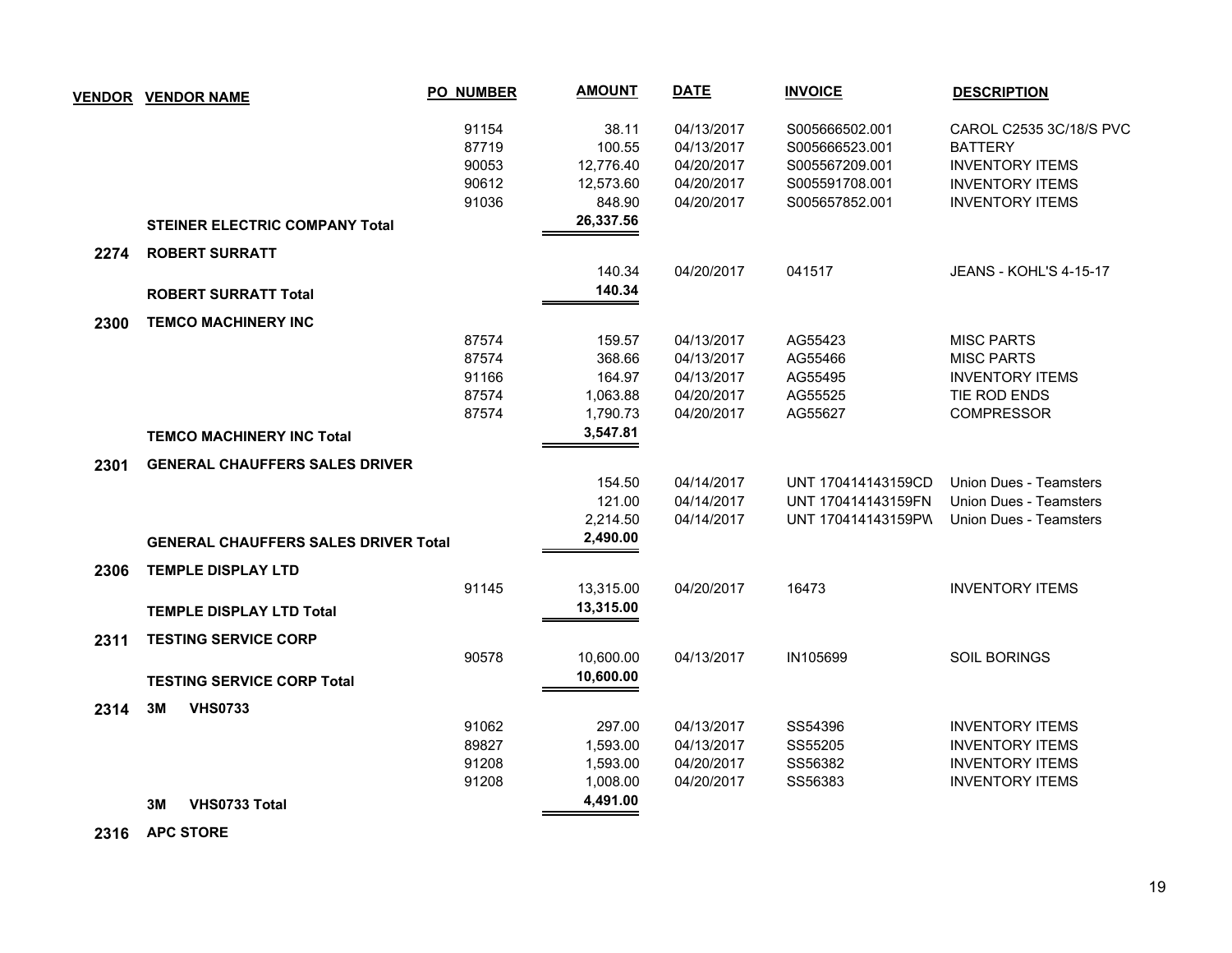| <b>VENDOR</b> | <b>VENDOR NAME</b>                                                 | <b>PO_NUMBER</b>                 | <b>AMOUNT</b>                                  | <b>DATE</b>                                          | <b>INVOICE</b>                          | <b>DESCRIPTION</b>                                                                                    |
|---------------|--------------------------------------------------------------------|----------------------------------|------------------------------------------------|------------------------------------------------------|-----------------------------------------|-------------------------------------------------------------------------------------------------------|
|               |                                                                    | 91283<br>91314                   | 76.32<br>65.78<br>328.62                       | 04/13/2017<br>04/13/2017<br>04/13/2017               | 478-430409A<br>478-433171<br>478-433391 | PAY ACCT 4175 TO REV CREDI<br><b>INVENTORY ITEMS</b><br><b>INVENTORY ITEMS</b>                        |
|               | <b>APC STORE Total</b>                                             |                                  | 470.72                                         |                                                      |                                         |                                                                                                       |
| 2363          | TROTTER & ASSOCIATES INC                                           |                                  |                                                |                                                      |                                         |                                                                                                       |
|               |                                                                    | 88928<br>91159<br>91180<br>87696 | 78,897.26<br>1,050.00<br>3,800.00<br>46,208.25 | 04/20/2017<br>04/20/2017<br>04/20/2017<br>04/20/2017 | 13204<br>13256<br>13257<br>13262        | SS&DR SUB CONSULTANTS<br>PRAIRIE WTR MODELING -2<br>PRAIRIE WATER MODELING<br>PHOSPHORUS REMOVAL IEPA |
|               | <b>TROTTER &amp; ASSOCIATES INC Total</b>                          |                                  | 129,955.51                                     |                                                      |                                         |                                                                                                       |
| 2364          | <b>TROJAN TECHNOLOGIES LLC</b>                                     | 91108                            | 4,882.39                                       | 04/13/2017                                           | SLS/10260126                            | <b>SEAL KIT/LAMP/CLEANER</b>                                                                          |
|               | <b>TROJAN TECHNOLOGIES LLC Total</b>                               | 91108                            | 1,391.10<br>6,273.49                           | 04/13/2017                                           | SLS/10260127                            | SEAL KIT/WIPER/BEARING                                                                                |
| 2373          | <b>TYLER MEDICAL SERVICES</b>                                      |                                  |                                                |                                                      |                                         |                                                                                                       |
|               | <b>TYLER MEDICAL SERVICES Total</b>                                | 89950<br>87683                   | 460.00<br>310.00<br>770.00                     | 04/13/2017<br>04/20/2017                             | 385598<br>385760                        | <b>WELLNESS FAIR</b><br>MONTHLY RANDOMS                                                               |
| 2383          | UNITED STATES POSTAL SERVICE                                       |                                  |                                                |                                                      |                                         |                                                                                                       |
|               | UNITED STATES POSTAL SERVICE Total                                 |                                  | 4,000.00<br>4,000.00                           | 04/20/2017                                           | 6116619-0417                            | POSTAGE METER REIMB                                                                                   |
| 2401          | UNIVERSAL UTILITY SUPPLY INC                                       |                                  |                                                |                                                      |                                         |                                                                                                       |
|               |                                                                    | 90775<br>91365                   | 3,196.92<br>442.25<br>3,639.17                 | 04/13/2017<br>04/20/2017                             | 3024193<br>3024287                      | <b>BASE PLATE</b><br><b>INVENTORY ITEMS</b>                                                           |
|               | UNIVERSAL UTILITY SUPPLY INC Total                                 |                                  |                                                |                                                      |                                         |                                                                                                       |
| 2403          | <b>UNITED PARCEL SERVICE</b><br><b>UNITED PARCEL SERVICE Total</b> |                                  | 94.75<br>94.75                                 | 04/13/2017                                           | 0000650961147                           | WEEKLY SHIPPING COSTS                                                                                 |
| 2410          | <b>VALLEY LOCK CO</b>                                              | 87720                            | 45.00                                          | 04/20/2017                                           | 61152                                   | 10 KEYS FOR ELEVATOR                                                                                  |
|               | <b>VALLEY LOCK CO Total</b>                                        |                                  | 45.00                                          |                                                      |                                         |                                                                                                       |
| 2413          | <b>VALLEY FIRE PROTECTION SERVICE</b>                              |                                  |                                                |                                                      |                                         |                                                                                                       |
|               |                                                                    | 91327                            | 435.00                                         | 04/13/2017                                           | 137022                                  | SERVICE CALL 100 ILLNOIS AVI                                                                          |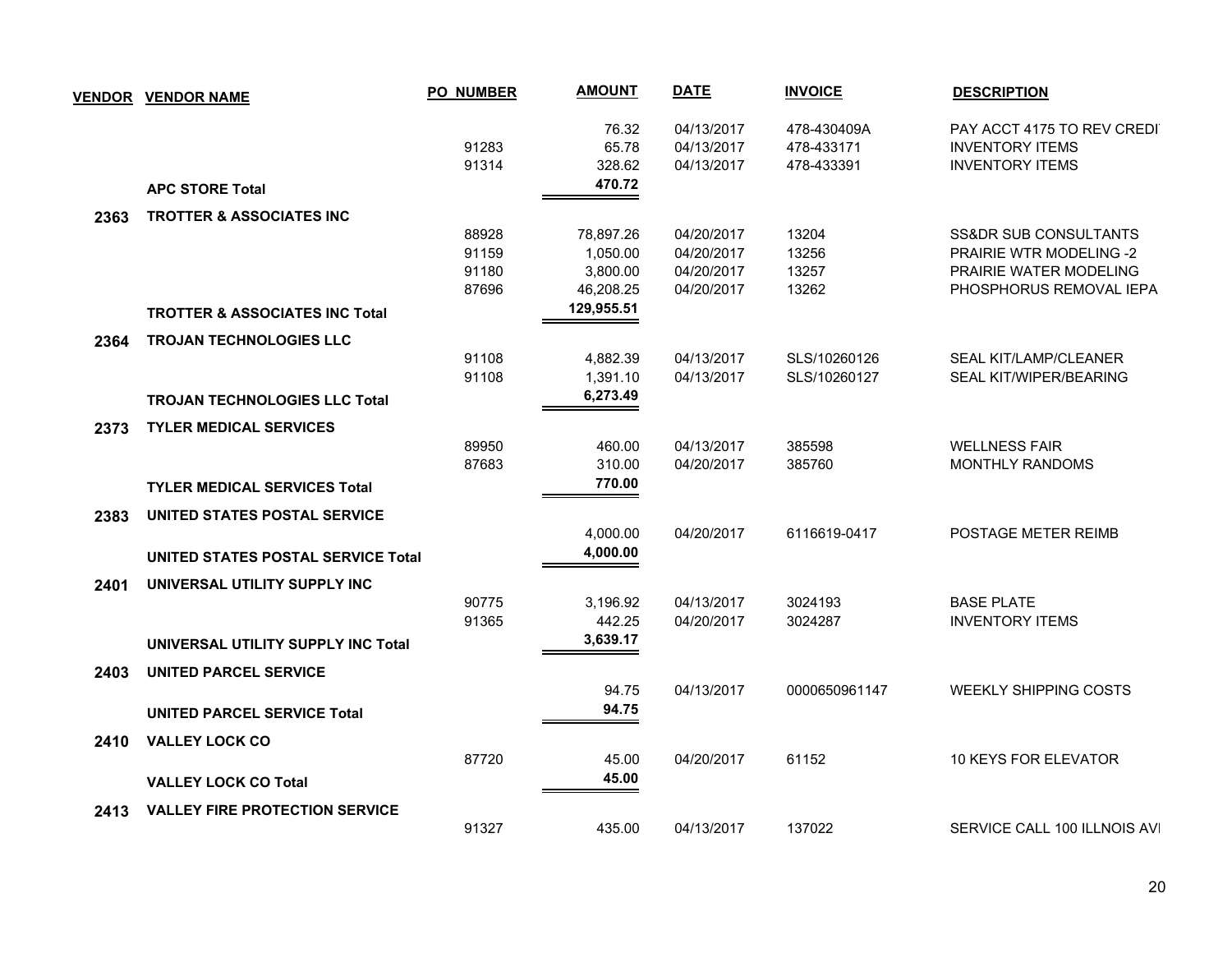| <b>VENDOR</b> | <b>VENDOR NAME</b>                          | <b>PO_NUMBER</b> | <b>AMOUNT</b>   | <b>DATE</b> | <b>INVOICE</b>         | <b>DESCRIPTION</b>                                   |
|---------------|---------------------------------------------|------------------|-----------------|-------------|------------------------|------------------------------------------------------|
|               | <b>VALLEY FIRE PROTECTION SERVICE Total</b> |                  | 435.00          |             |                        |                                                      |
| 2428          | <b>VERMEER MIDWEST</b>                      |                  |                 |             |                        |                                                      |
|               |                                             | 91090            | 265.89          | 04/13/2017  | PA7945                 | <b>BATTERY CABLE</b>                                 |
|               |                                             | 91175            | 1,710.00        | 04/13/2017  | R13165                 | <b>VALUE PACKAGE</b>                                 |
|               | <b>VERMEER MIDWEST Total</b>                |                  | 1,975.89        |             |                        |                                                      |
| 2429          | <b>VERIZON WIRELESS</b>                     |                  |                 |             |                        |                                                      |
|               |                                             |                  | 8,372.45        | 04/13/2017  | 9783246189             |                                                      |
|               | <b>VERIZON WIRELESS Total</b>               |                  | 8,372.45        |             |                        |                                                      |
|               |                                             |                  |                 |             |                        |                                                      |
| 2432          | <b>VESCO DIVISION OF THE STRAITS</b>        |                  |                 |             |                        |                                                      |
|               |                                             | 91288            | 92.18           | 04/20/2017  | 40257                  | <b>XEROGRAPHIC BOND PAPER</b>                        |
|               | <b>VESCO DIVISION OF THE STRAITS Total</b>  |                  | 92.18           |             |                        |                                                      |
| 2455          | <b>RICHARD WADDA</b>                        |                  |                 |             |                        |                                                      |
|               |                                             |                  | 155.10          | 04/13/2017  | 041217                 | SAFETY BOOTS AMAZON 4/4/17                           |
|               | <b>RICHARD WADDA Total</b>                  |                  | 155.10          |             |                        |                                                      |
| 2470          | <b>WAREHOUSE DIRECT</b>                     |                  |                 |             |                        |                                                      |
|               |                                             | 91093            | 21.22           | 04/13/2017  | 3415174-0              | OFFICE SUPPLIES - FD                                 |
|               |                                             | 87534            | 18.87           | 04/13/2017  | 3417876-0              | OFFICE SUPPLIES - PD                                 |
|               |                                             | 87649            | 71.44           | 04/13/2017  | 3417905-0              | OFFICE SUPPLIES - PW                                 |
|               |                                             | 87534            | 17.22           | 04/13/2017  | 3419025-0              | OFFICE SUPPLIES - PD                                 |
|               |                                             | 87557            | 39.82           | 04/13/2017  | 3419032-0              | OFFICE SUPPLIES - CDE                                |
|               |                                             | 91161            | 827.98          | 04/13/2017  | 3421805-0              | OFFICE CHAIRS                                        |
|               |                                             | 87534            | 141.63          | 04/20/2017  | 3428386-0              | OFFICE SUPPLIES - PD                                 |
|               |                                             | 87534            | 43.84           | 04/20/2017  | 3428448-0              | OFFICE SUPPLIES - PD                                 |
|               |                                             | 88488            | 34.24           | 04/20/2017  | 3431463-0              | OFFICE SUPPLIES - BCE                                |
|               |                                             | 87772            | 347.47          | 04/20/2017  | 3432262-0              | OFFICE SUPPLIES FOR CITY H                           |
|               |                                             | 87609            | 245.67          | 04/20/2017  | 87609                  | OFFICE SUPPLIES - ELEC/ENG                           |
|               |                                             | 88059            | 37.44           | 04/20/2017  | 3427014-0              | OFFICE SUPPLIES - CA                                 |
|               |                                             | 87653            | 24.52           | 04/20/2017  | 3427037-0              | OFFICE SUPPLIES - PW                                 |
|               |                                             | 91161            | 88.50           | 04/13/2017  | 3423429-0              | SHIPPING - IN#3421805-0                              |
|               |                                             | 88488            | 133.13          | 04/13/2017  | 3423657-0              | OFFICE SUPPLIES - BCE                                |
|               |                                             | 88488<br>87772   | 142.83<br>23.91 | 04/13/2017  | 3425024-0<br>3425863-0 | <b>OFFICE SUPPLIES - BCE</b><br>OFFICE SUPPLIES - CH |
|               |                                             |                  | 2,259.73        | 04/13/2017  |                        |                                                      |
|               | <b>WAREHOUSE DIRECT Total</b>               |                  |                 |             |                        |                                                      |

 **2485 WBK ENGINEERING LLC**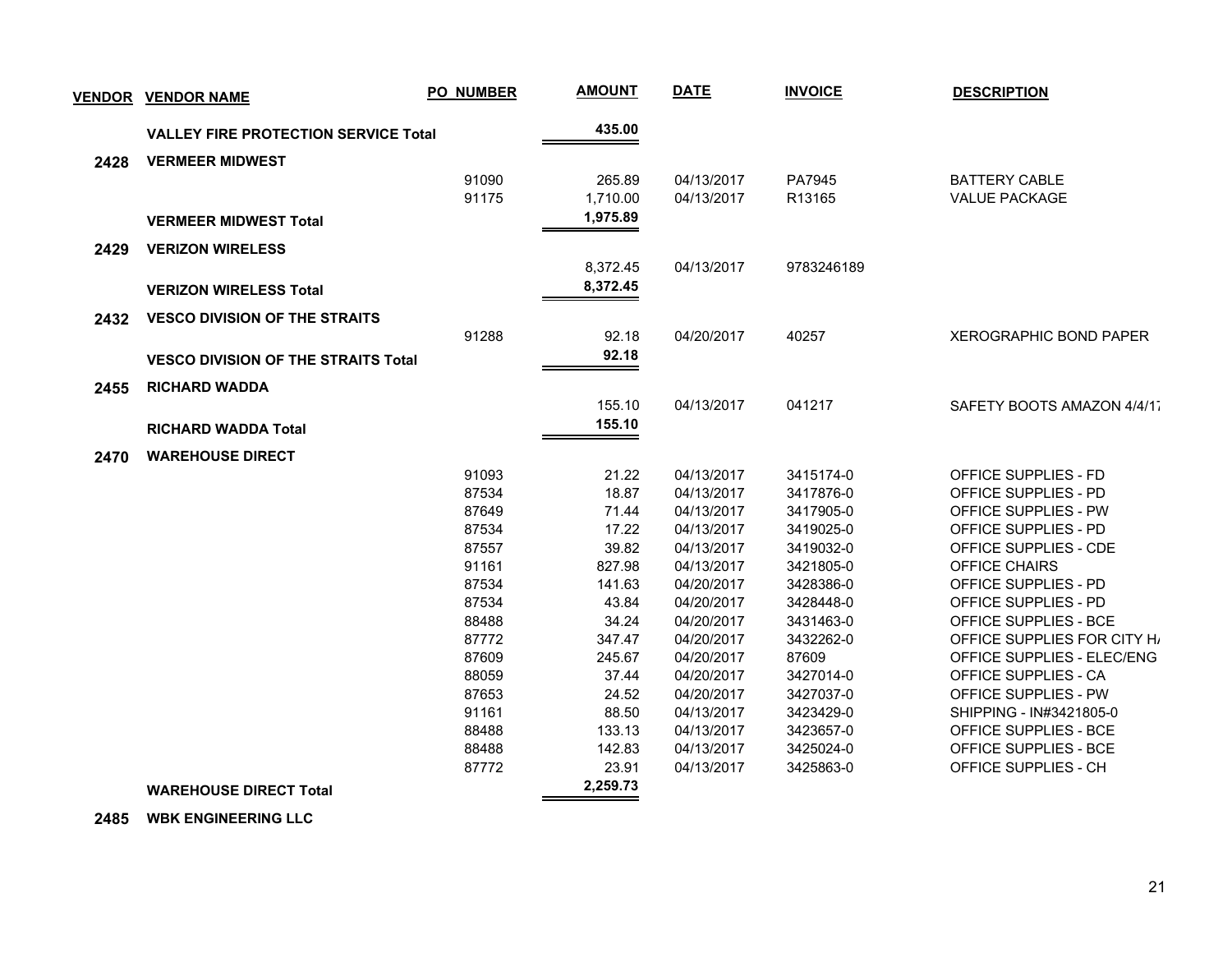| <b>VENDOR</b> | <b>VENDOR NAME</b>                      | PO_NUMBER | <b>AMOUNT</b> | <b>DATE</b> | <b>INVOICE</b>     | <b>DESCRIPTION</b>          |
|---------------|-----------------------------------------|-----------|---------------|-------------|--------------------|-----------------------------|
|               |                                         | 88713     | 1,331.00      | 04/13/2017  | 17610              | IL 31 CULVERT IMPRVMNTS     |
|               |                                         | 88798     | 603.00        | 04/20/2017  | 17645              | <b>STC KINETIC SCULPURE</b> |
|               |                                         | 89354     | 3,271.50      | 04/20/2017  | 17646              | <b>RIVER PRK CONCEPT</b>    |
|               |                                         | 91078     | 4,445.00      | 04/20/2017  | 17647              | PRAIRIE WINDS SBDVSN        |
|               | <b>WBK ENGINEERING LLC Total</b>        |           | 9,650.50      |             |                    |                             |
| 2495          | <b>WEST SIDE TRACTOR SALES CO</b>       |           |               |             |                    |                             |
|               |                                         | 87576     | 208.31        | 04/20/2017  | N50367             | SUPPLIES - FLEET DEPT       |
|               | <b>WEST SIDE TRACTOR SALES CO Total</b> |           | 208.31        |             |                    |                             |
| 2506          | <b>EESCO</b>                            |           |               |             |                    |                             |
|               |                                         | 91124     | 787.50        | 04/13/2017  | 925885             | <b>INVENTORY ITEMS</b>      |
|               |                                         | 90899     | 180.00        | 04/13/2017  | 927294             | <b>INVENTORY ITEMS</b>      |
|               |                                         | 91124     | 73.50         | 04/13/2017  | 927295             | <b>INVENTORY ITEMS</b>      |
|               |                                         | 91124     | 77.10         | 04/13/2017  | 929829             | <b>INVENTORY ITEMS</b>      |
|               |                                         | 91124     | 244.40        | 04/13/2017  | 930021             | <b>INVENTORY ITEMS</b>      |
|               |                                         | 89639     | 3,198.40      | 04/20/2017  | 981548             | <b>INVENTORY ITEMS</b>      |
|               |                                         | 91124     | 4.40          | 04/20/2017  | 949240             | <b>INVENTORY ITEMS</b>      |
|               |                                         | 89828     | 717.60        | 04/20/2017  | 957585             | <b>INVENTORY ITEMS</b>      |
|               | <b>EESCO Total</b>                      |           | 5,282.90      |             |                    |                             |
| 2545          | <b>GRAINGER INC</b>                     |           |               |             |                    |                             |
|               |                                         | 91104     | 608.40        | 04/13/2017  | 9393603825         | <b>INVENTORY ITEMS</b>      |
|               |                                         | 91105     | 21.34         | 04/13/2017  | 9393603833         | PIPE THREAD 120VAC          |
|               |                                         | 91130     | 389.00        | 04/13/2017  | 9393817060         | <b>REEL ROLLER</b>          |
|               |                                         | 91142     | 152.60        | 04/13/2017  | 9395194831         | <b>TRAFFIC CONES</b>        |
|               |                                         | 90930     | 33.60         | 04/20/2017  | 9381757815         | WINDOW/DOOR SEALANT         |
|               |                                         | 91100     | 18.48         | 04/20/2017  | 9391401768         | STANCHION KIT/HAND RAIL     |
|               |                                         | 91252     | 577.06        | 04/20/2017  | 9404629397         | <b>INVENTORY ITEMS</b>      |
|               |                                         | 91212     | 214.44        | 04/20/2017  | 9401462313         | CAP MOUNTED EAR MUFF        |
|               |                                         | 91206     | 147.86        | 04/20/2017  | 9401654430         | <b>WORK BOOTS</b>           |
|               |                                         | 90793     | 114.60        | 04/20/2017  | 9402183769         | PED ELECTRODE PADS          |
|               |                                         | 91216     | 215.22        | 04/20/2017  | 9402653662         | <b>SPOLENOID ASSEMBLY</b>   |
|               |                                         | 91222     | 29.03         | 04/20/2017  | 9403121834         | <b>TRASH GRABBER</b>        |
|               |                                         | 91271     | 61.80         | 04/20/2017  | 9404629389         | <b>INVENTORY ITEMS</b>      |
|               | <b>GRAINGER INC Total</b>               |           | 2,583.43      |             |                    |                             |
| 2637          | <b>ILLINOIS DEPT OF REVENUE</b>         |           |               |             |                    |                             |
|               |                                         |           | 124,604.83    | 04/13/2017  | 041317             | ELEC EXCISE TAX MARCH 2017  |
|               |                                         |           | 601.00        | 04/14/2017  | ILST170414143159CA | Illinois State Tax          |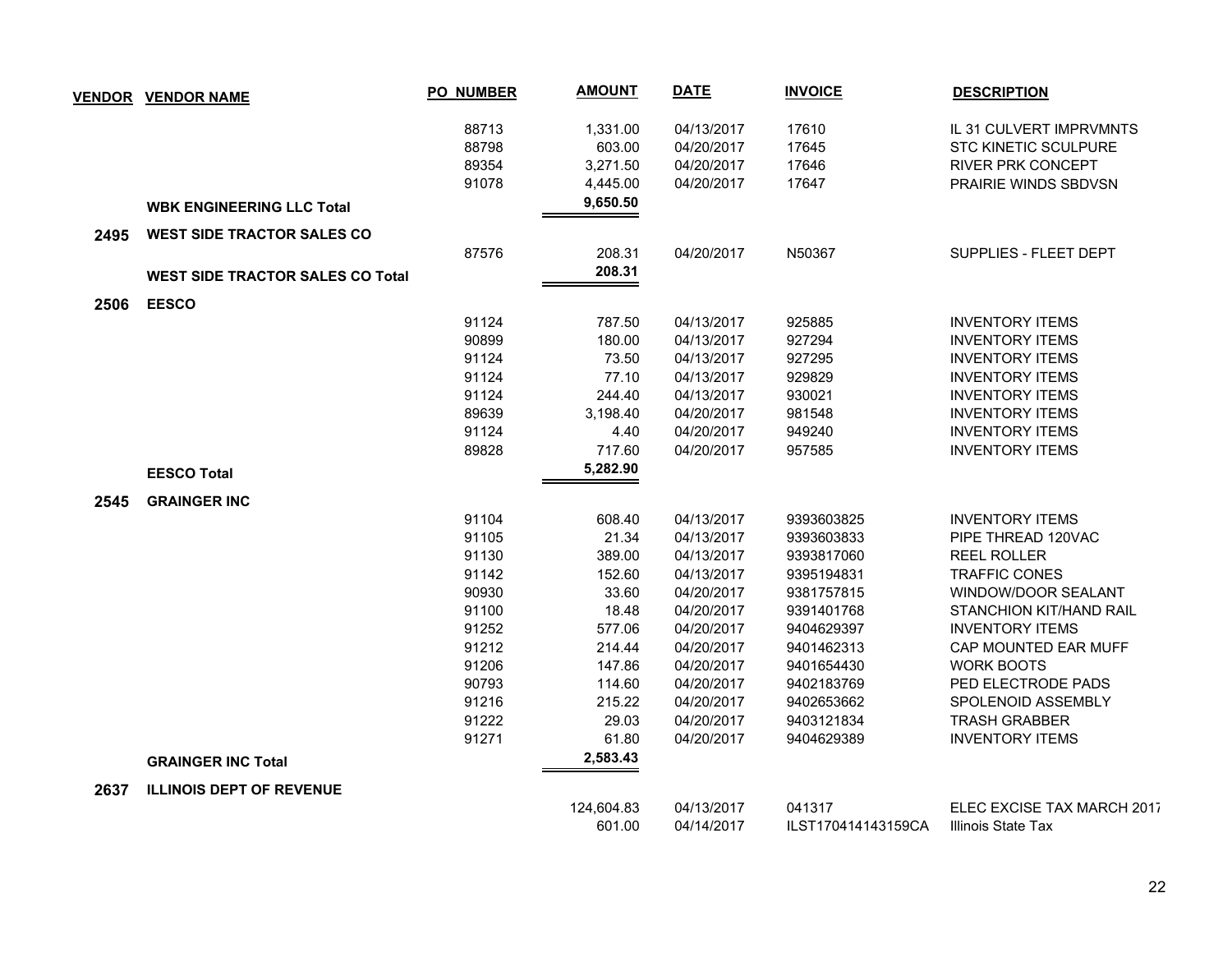|      | <b>VENDOR VENDOR NAME</b>             | <b>PO_NUMBER</b> | <b>AMOUNT</b> | <b>DATE</b> | <b>INVOICE</b>     | <b>DESCRIPTION</b>             |
|------|---------------------------------------|------------------|---------------|-------------|--------------------|--------------------------------|
|      |                                       |                  | 1,451.67      | 04/14/2017  | ILST170414143159CD | Illinois State Tax             |
|      |                                       |                  | 6,164.27      | 04/14/2017  | ILST170414143159FD | Illinois State Tax             |
|      |                                       |                  | 1,686.19      | 04/14/2017  | ILST170414143159FN | Illinois State Tax             |
|      |                                       |                  | 570.11        | 04/14/2017  | ILST170414143159HR | Illinois State Tax             |
|      |                                       |                  | 1,259.89      | 04/14/2017  | ILST170414143159IS | Illinois State Tax             |
|      |                                       |                  | 7,535.71      | 04/14/2017  | ILST170414143159PD | Illinois State Tax             |
|      |                                       |                  | 9,644.05      | 04/14/2017  | ILST170414143159PW | Illinois State Tax             |
|      | <b>ILLINOIS DEPT OF REVENUE Total</b> |                  | 153,517.72    |             |                    |                                |
| 2638 | <b>INTERNAL REVENUE SERVICE</b>       |                  |               |             |                    |                                |
|      |                                       |                  | 1,227.13      | 04/14/2017  | FICA170414143159CA | FICA Employee                  |
|      |                                       |                  | 2,781.15      | 04/14/2017  | FICA170414143159CD | FICA Employee                  |
|      |                                       |                  | 467.81        | 04/14/2017  | FICA170414143159FD | FICA Employee                  |
|      |                                       |                  | 3,157.34      | 04/14/2017  | FICA170414143159FN | FICA Employee                  |
|      |                                       |                  | 1,094.89      | 04/14/2017  | FICA170414143159HR | FICA Employee                  |
|      |                                       |                  | 2,453.81      | 04/14/2017  | FICA170414143159IS | FICA Employee                  |
|      |                                       |                  | 256.05        | 04/14/2017  | MEDR170414143159H  | Medicare Employer              |
|      |                                       |                  | 573.87        | 04/14/2017  | MEDR170414143159IS | Medicare Employer              |
|      |                                       |                  | 3,462.79      | 04/14/2017  | MEDR170414143159P  | Medicare Employer              |
|      |                                       |                  | 4,116.91      | 04/14/2017  | MEDR170414143159P  | Medicare Employer              |
|      |                                       |                  | 3,459.61      | 04/14/2017  | MEDE170414143159PI | Medicare Employee              |
|      |                                       |                  | 4,116.91      | 04/14/2017  | MEDE170414143159P' | Medicare Employee              |
|      |                                       |                  | 287.03        | 04/14/2017  | MEDR170414143159C  | Medicare Employer              |
|      |                                       |                  | 650.44        | 04/14/2017  | MEDR170414143159C  | Medicare Employer              |
|      |                                       |                  | 2,785.89      | 04/14/2017  | MEDR170414143159FI | Medicare Employer              |
|      |                                       |                  | 738.43        | 04/14/2017  | MEDR170414143159FI | Medicare Employer              |
|      |                                       |                  | 287.03        | 04/14/2017  | MEDE170414143159C. | Medicare Employee              |
|      |                                       |                  | 650.44        | 04/14/2017  | MEDE170414143159C  | Medicare Employee              |
|      |                                       |                  | 2,789.07      | 04/14/2017  | MEDE170414143159FI | Medicare Employee              |
|      |                                       |                  | 738.43        | 04/14/2017  | MEDE170414143159FI | Medicare Employee              |
|      |                                       |                  | 256.05        | 04/14/2017  | MEDE170414143159H  | Medicare Employee              |
|      |                                       |                  | 573.87        | 04/14/2017  | MEDE170414143159IS | Medicare Employee              |
|      |                                       |                  | 25,065.37     | 04/14/2017  | FIT 170414143159FD | <b>Federal Withholding Tax</b> |
|      |                                       |                  | 6,609.79      | 04/14/2017  | FIT 170414143159FN | Federal Withholding Tax        |
|      |                                       |                  | 2,260.45      | 04/14/2017  | FIT 170414143159HR | Federal Withholding Tax        |
|      |                                       |                  | 4,060.83      | 04/14/2017  | FIT 170414143159IS | <b>Federal Withholding Tax</b> |
|      |                                       |                  | 28,727.05     | 04/14/2017  | FIT 170414143159PD | Federal Withholding Tax        |
|      |                                       |                  | 35,730.75     | 04/14/2017  | FIT 170414143159PW | Federal Withholding Tax        |
|      |                                       |                  | 1,094.89      | 04/14/2017  | FICE170414143159HR | <b>FICA Employer</b>           |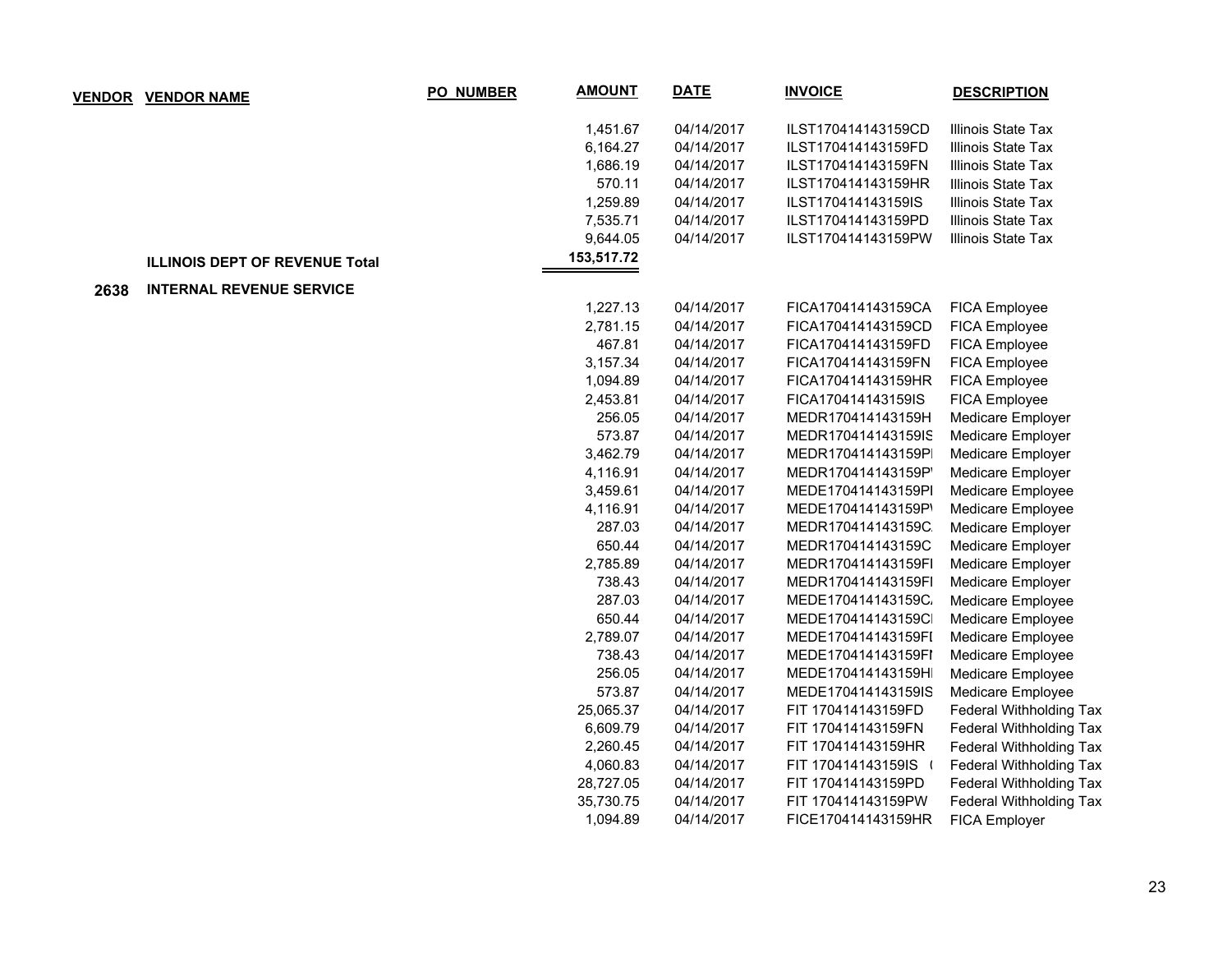|      | <b>VENDOR VENDOR NAME</b>             | <b>PO_NUMBER</b> | <b>AMOUNT</b> | <b>DATE</b> | <b>INVOICE</b>      | <b>DESCRIPTION</b>        |
|------|---------------------------------------|------------------|---------------|-------------|---------------------|---------------------------|
|      |                                       |                  | 2,453.81      | 04/14/2017  | FICE170414143159IS  | FICA Employer             |
|      |                                       |                  | 2,136.26      | 04/14/2017  | FICE170414143159PD  | FICA Employer             |
|      |                                       |                  | 17,603.12     | 04/14/2017  | FICE170414143159PV  | <b>FICA Employer</b>      |
|      |                                       |                  | 2,240.26      | 04/14/2017  | FIT 170414143159CA  | Federal Withholding Tax   |
|      |                                       |                  | 5,403.46      | 04/14/2017  | FIT 170414143159CD  | Federal Withholding Tax   |
|      |                                       |                  | 2,122.61      | 04/14/2017  | FICA170414143159PD  | FICA Employee             |
|      |                                       |                  | 17,603.12     | 04/14/2017  | FICA170414143159PW  | FICA Employee             |
|      |                                       |                  | 1,227.13      | 04/14/2017  | FICE170414143159CA  | FICA Employer             |
|      |                                       |                  | 2,781.15      | 04/14/2017  | FICE170414143159CD  | FICA Employer             |
|      |                                       |                  | 454.16        | 04/14/2017  | FICE170414143159FD  | FICA Employer             |
|      |                                       |                  | 3,157.34      | 04/14/2017  | FICE170414143159FN  | FICA Employer             |
|      | <b>INTERNAL REVENUE SERVICE Total</b> |                  | 197,656.50    |             |                     |                           |
| 2639 | <b>STATE DISBURSEMENT UNIT</b>        |                  |               |             |                     |                           |
|      |                                       |                  | 440.93        | 04/14/2017  | 0000000371704141431 | IL Child Support Amount 1 |
|      |                                       |                  | 465.36        | 04/14/2017  | 0000000641704141431 | IL Child Support Amount 2 |
|      |                                       |                  | 795.70        | 04/14/2017  | 0000001351704141431 | IL Child Support Amount 1 |
|      |                                       |                  | 600.00        | 04/14/2017  | 0000001911704141431 | IL Child Support Amount 1 |
|      |                                       |                  | 471.13        | 04/14/2017  | 0000001911704141431 | IL Child Support Amount 1 |
|      |                                       |                  | 817.98        | 04/14/2017  | 0000001971704141431 | IL CS Maintenance 1       |
|      |                                       |                  | 180.00        | 04/14/2017  | 0000012671704141431 | IL Child Support Amount 1 |
|      |                                       |                  | 1,661.54      | 04/14/2017  | 0000002021704141431 | IL CS Maintenance 1       |
|      |                                       |                  | 545.00        | 04/14/2017  | 0000002061704141431 | IL Child Support Amount 1 |
|      |                                       |                  | 580.00        | 04/14/2017  | 0000002921704141431 | IL Child Support Amount 1 |
|      |                                       |                  | 369.23        | 04/14/2017  | 0000004861704141431 | IL Child Support Amount 1 |
|      |                                       |                  | 334.16        | 04/14/2017  | 0000011631704141431 | IL Child Support Amount 1 |
|      |                                       |                  | 700.15        | 04/14/2017  | 0000012251704141431 | IL Child Support Amount 1 |
|      | <b>STATE DISBURSEMENT UNIT Total</b>  |                  | 7,961.18      |             |                     |                           |
| 2643 | <b>DELTA DENTAL</b>                   |                  |               |             |                     |                           |
|      |                                       |                  | 4,063.68      | 04/10/2017  | 041017              | DELTA DENTAL CLAIMS       |
|      |                                       |                  | 6,235.55      | 04/17/2017  | 041717              | DELTA DENTAL CLAIMS       |
|      | <b>DELTA DENTAL Total</b>             |                  | 10,299.23     |             |                     |                           |
| 2644 | <b>IMRF</b>                           |                  |               |             |                     |                           |
|      |                                       |                  | 281,122.75    | 04/10/2017  | 041017              | EE/ER VOLUNTARY MAR 2017  |
|      | <b>IMRF Total</b>                     |                  | 281,122.75    |             |                     |                           |
| 2648 | <b>HEALTH CARE SERVICE CORP</b>       |                  |               |             |                     |                           |
|      |                                       |                  | 111,853.38    | 04/17/2017  | 041717              | <b>MEDICAL CLAIMS</b>     |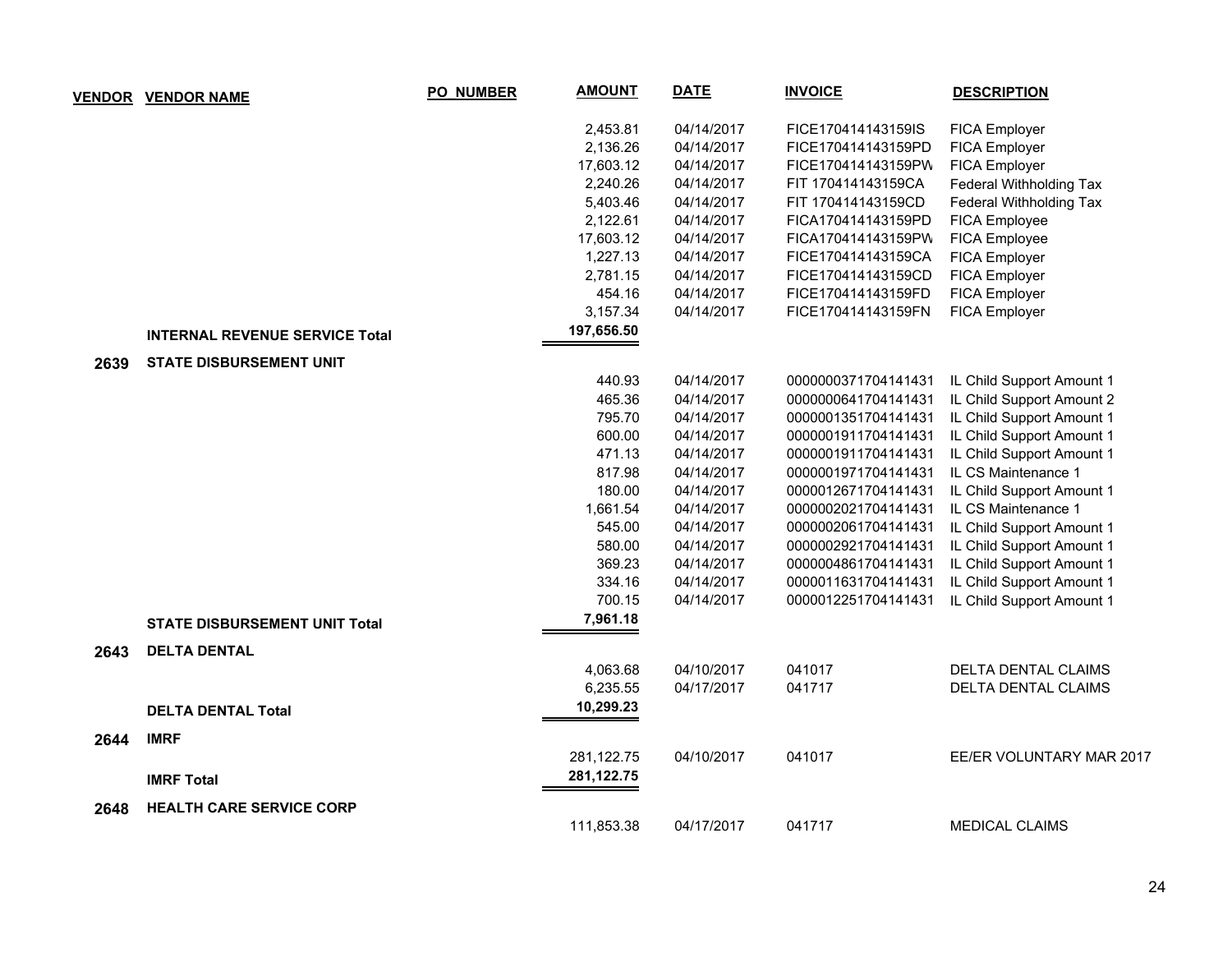|      | <b>VENDOR VENDOR NAME</b>                   | <b>PO_NUMBER</b> | <b>AMOUNT</b> | <b>DATE</b> | <b>INVOICE</b>     | <b>DESCRIPTION</b>            |
|------|---------------------------------------------|------------------|---------------|-------------|--------------------|-------------------------------|
|      | <b>HEALTH CARE SERVICE CORP Total</b>       |                  | 111,853.38    |             |                    |                               |
| 2652 | <b>JPMORGAN CHASE BANK NA</b>               |                  |               |             |                    |                               |
|      |                                             |                  | 734.72        | 04/13/2017  | 032717SS           |                               |
|      |                                             |                  | 177.58        | 04/13/2017  | 032717CA           | <b>CC CHARGES MARCH 2017</b>  |
|      |                                             |                  | 1,158.40      | 04/13/2017  | 032717CM           | CC CHARGES MARCH 2017         |
|      |                                             |                  | 1,234.04      | 04/13/2017  | 032717DB           | CC CHARGES MARCH 2017         |
|      |                                             |                  | 847.50        | 04/13/2017  | 032717KY           | CC CHARGES MARCH 2017         |
|      |                                             |                  | 1,359.50      | 04/13/2017  | 032717LG           | CC CHARGES MARCH 2017         |
|      |                                             |                  | 85.53         | 04/13/2017  | 032717RT           | CC CHARGES MARCH 2017         |
|      |                                             |                  | 1,286.11      | 04/13/2017  | 032717TB           | CC CHARGES MARCH 2017         |
|      |                                             |                  | 277.34        | 04/13/2017  | 032717TN           | CC CHARGES MARCH 2017         |
|      |                                             |                  | 702.48        | 04/13/2017  | 032717DK           | CC CHARGES MARCH 2017         |
|      |                                             |                  | 69.77         | 04/13/2017  | 032717JK           | CC CHARGES MARCH 2017         |
|      |                                             |                  | 1,843.18      | 04/13/2017  | 032717JM           | CC CHARGES MARCH 2017         |
|      |                                             |                  | 57.41         | 04/13/2017  | 032717JS           | CC CHARGES MARCH 2017         |
|      |                                             |                  | 33.00         | 04/13/2017  | 032717KC           | CC CHARGES MARCH 2017         |
|      |                                             |                  | 43,399.12     | 04/13/2017  | 032717KD           | CC CHARGES MARCH 2017         |
|      | <b>JPMORGAN CHASE BANK NA Total</b>         |                  | 53,265.68     |             |                    |                               |
| 2656 | <b>DISH DBS CORP</b>                        |                  |               |             |                    |                               |
|      |                                             | 87782            | 92.02         | 04/13/2017  | 040517             | BILLING THRU 5/19/17          |
|      | <b>DISH DBS CORP Total</b>                  |                  | 92.02         |             |                    |                               |
| 2673 | <b>RUSSELL C COLBY</b>                      |                  |               |             |                    |                               |
|      |                                             |                  | 333.00        | 04/20/2017  | 050517             | PER DIEM APA - 5-5 THRU 5-9-1 |
|      | <b>RUSSELL C COLBY Total</b>                |                  | 333.00        |             |                    |                               |
| 2683 | <b>CONTINENTAL AMERICAN INSURANCE</b>       |                  |               |             |                    |                               |
|      |                                             |                  | 59.89         | 04/14/2017  | ACCG170414143159FI | <b>AFLAC Accident Plan</b>    |
|      |                                             |                  | 17.47         | 04/14/2017  | ACCG170414143159FI | <b>AFLAC Accident Plan</b>    |
|      |                                             |                  | 17.48         | 04/14/2017  | ACCG170414143159IS | <b>AFLAC Accident Plan</b>    |
|      |                                             |                  | 123.69        | 04/14/2017  | ACCG170414143159Pl | <b>AFLAC Accident Plan</b>    |
|      |                                             |                  | 68.07         | 04/14/2017  | ACCG170414143159P' | <b>AFLAC Accident Plan</b>    |
|      | <b>CONTINENTAL AMERICAN INSURANCE Total</b> |                  | 286.60        |             |                    |                               |
| 2695 | <b>JOHNATHON N LOSURDO</b>                  |                  |               |             |                    |                               |
|      |                                             |                  | 36.00         | 04/13/2017  | 041817             | PER DIEM 4-18 THRU 4-20-17    |
|      | <b>JOHNATHON N LOSURDO Total</b>            |                  | 36.00         |             |                    |                               |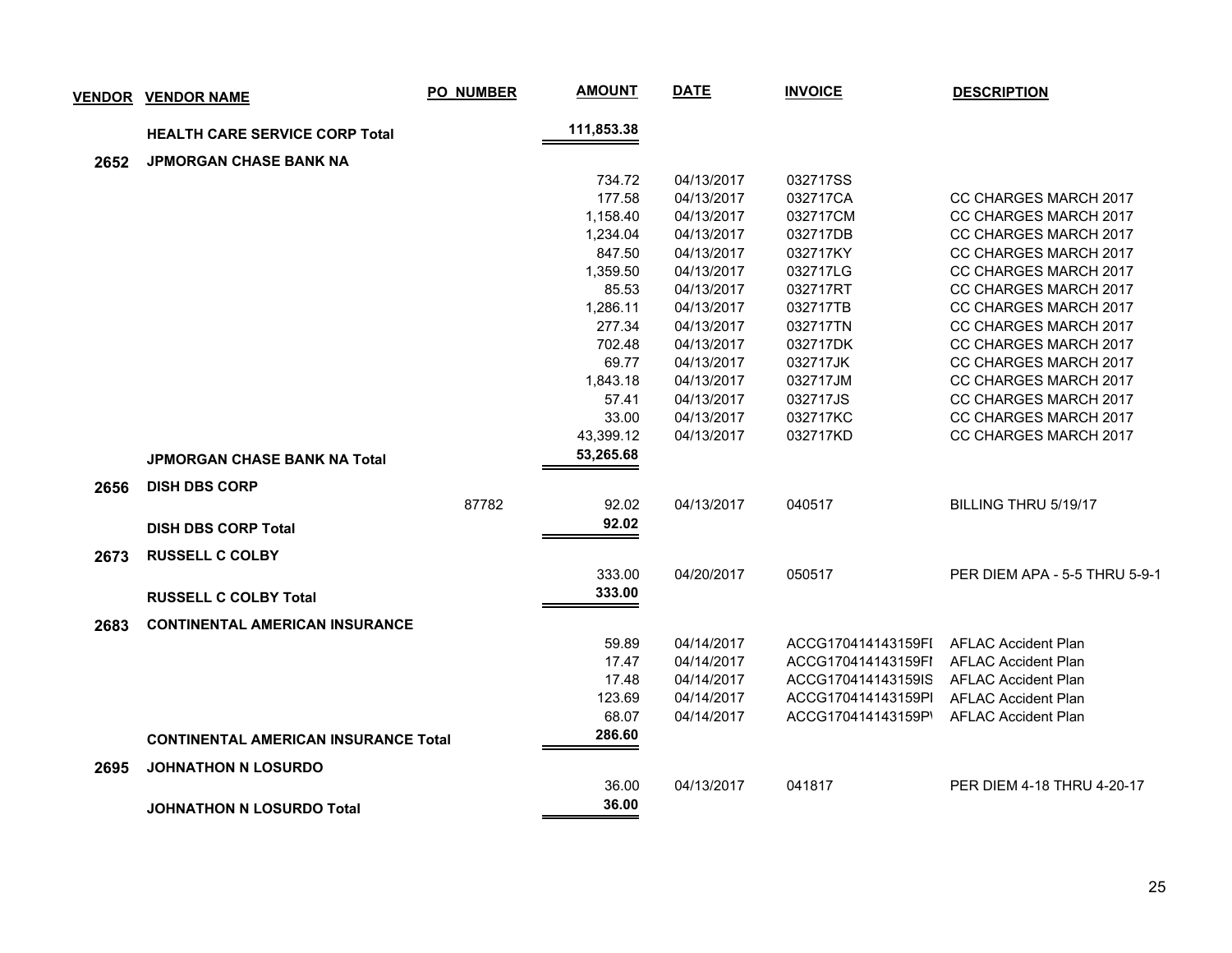|      | <u>VENDOR VENDOR NAME</u>                  | <b>PO NUMBER</b> | <b>AMOUNT</b>         | <b>DATE</b>              | <b>INVOICE</b>              | <b>DESCRIPTION</b>                                      |
|------|--------------------------------------------|------------------|-----------------------|--------------------------|-----------------------------|---------------------------------------------------------|
| 2737 | <b>R A ADAMS ENTERPRISES INC</b>           |                  |                       |                          |                             |                                                         |
|      | <b>R A ADAMS ENTERPRISES INC Total</b>     | 91009            | 270.85<br>270.85      | 04/20/2017               | 799052                      | <b>JACK</b>                                             |
|      |                                            |                  |                       |                          |                             |                                                         |
| 2740 | C H HAGER EXCAVATING INC                   | 42               | 6,581.50              | 04/13/2017               | 172                         | <b>CRUSHED LIMESTONE</b>                                |
|      |                                            | 42               | 6,282.21<br>12,863.71 | 04/13/2017               | 173                         | <b>CRUSHED LIMESTONE</b>                                |
|      | <b>C H HAGER EXCAVATING INC Total</b>      |                  |                       |                          |                             |                                                         |
| 2756 | <b>RXBENEFITS INC.</b>                     |                  | 37,737.14             | 04/21/2017               | 58369                       | PRESCRIPTION CLAIMS                                     |
|      | <b>RXBENEFITS INC. Total</b>               |                  | 37,737.14             |                          |                             |                                                         |
| 2778 | <b>CLIENT FIRST CONSULTING GROUP</b>       |                  |                       |                          |                             |                                                         |
|      | <b>CLIENT FIRST CONSULTING GROUP Total</b> | 88387            | 1,518.75<br>1,518.75  | 04/20/2017               | 7521                        | MARCH SERVICES IT ASSISTAN                              |
| 2803 | <b>MATTHEW WILSON</b>                      |                  |                       |                          |                             |                                                         |
|      |                                            |                  | 327.80                | 04/13/2017               | 041017                      | PER DIEM 4/23-28 IPSI BASIC                             |
|      | <b>MATTHEW WILSON Total</b>                |                  | 327.80                |                          |                             |                                                         |
| 2840 | <b>ST CHARLES ARTS COUNCIL</b>             |                  |                       |                          |                             |                                                         |
|      | <b>ST CHARLES ARTS COUNCIL Total</b>       | 89324            | 1,050.00<br>1,050.00  | 04/20/2017               | 040717                      | ARTS COUNCIL ECON DEV PR(                               |
| 2878 | <b>JASON ROWE</b>                          |                  |                       |                          |                             |                                                         |
|      |                                            |                  | 118.23                | 04/20/2017               | 041817                      | SAFETY BOOTS DICK'S 4/14/17                             |
|      | <b>JASON ROWE Total</b>                    |                  | 118.23                |                          |                             |                                                         |
| 2901 | <b>FLOW TECHNICS INC</b>                   |                  |                       |                          |                             |                                                         |
|      |                                            | 91188<br>91273   | 2,500.00<br>494.50    | 04/20/2017<br>04/20/2017 | INV000005713<br>INV00005726 | PUMP PULL AND INSTALL<br><b>LABOR AND SHOP SUPPLIES</b> |
|      | <b>FLOW TECHNICS INC Total</b>             |                  | 2,994.50              |                          |                             |                                                         |
| 2916 | <b>HAYDEN AND COMPANY</b>                  |                  |                       |                          |                             |                                                         |
|      |                                            | 90527            | 5,720.00<br>5,720.00  | 04/20/2017               | 13688                       | MISC SUPPLIES - FD                                      |
|      | <b>HAYDEN AND COMPANY Total</b>            |                  |                       |                          |                             |                                                         |
| 2921 | <b>STRYPES PLUS MORE INC</b>               | 90943            | 135.00                | 04/13/2017               | 13772                       | <b>INSTALL VINYL PRINT</b>                              |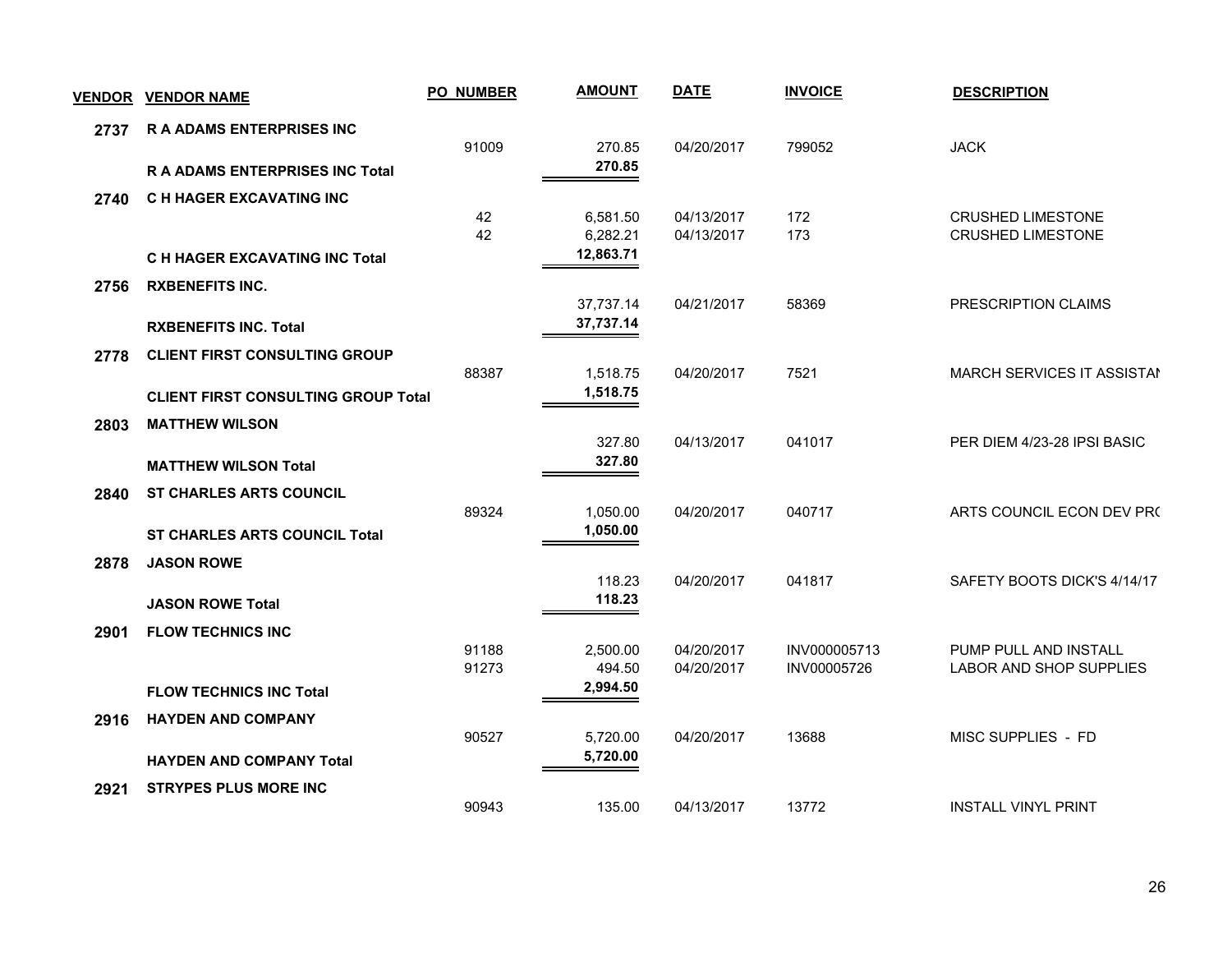| 135.00<br><b>STRYPES PLUS MORE INC Total</b><br>2929<br><b>FOOTE MIELKE CHAVEZ &amp; O'NEIL</b><br>04/13/2017<br>3753<br>3,200.00<br>3,200.00<br><b>FOOTE MIELKE CHAVEZ &amp; O'NEIL Total</b><br><b>MARY PORTER</b><br>2950<br>91127<br>173.75<br>04/13/2017<br>1902624604<br><b>INVENTORY ITEMS</b><br>173.75<br><b>MARY PORTER Total</b><br><b>HOSCHEIT MCGUIRK MCCRACKEN &amp;</b><br>2974<br>04/20/2017<br>1,000.00<br>A25059-1-0317<br>580.00<br>04/20/2017<br>A25059-10-0317<br>2,180.00<br>04/20/2017<br>A25059-2-0317<br>4,000.00<br>04/20/2017<br>A25059-3-0317<br>260.00<br>04/20/2017<br>A25059-5-0317<br>3,680.00<br>04/20/2017<br>A25059-7-0317<br>2,500.00<br>04/20/2017<br>A25059-8-0317<br>14,200.00<br><b>HOSCHEIT MCGUIRK MCCRACKEN &amp; Total</b><br><b>HAWKINS INC</b><br>2990<br>50<br><b>CHEMICALS</b><br>5,358.21<br>04/13/2017<br>4047171<br>50<br>4057152<br><b>CHLORINE</b><br>270.00<br>04/20/2017<br>5,628.21<br><b>HAWKINS INC Total</b><br><b>JET SERVICES INC</b><br>3002<br>87547<br>130.00<br>04/20/2017<br>990020715<br>SHREDDING SVC<br>130.00<br><b>JET SERVICES INC Total</b><br><b>RIVER CORRIDOR FOUNDATION</b><br>3008<br>1,668.00<br>04/20/2017<br>$\overline{2}$<br><b>VOLUNTEER DATABASE</b><br>1,668.00<br><b>RIVER CORRIDOR FOUNDATION Total</b><br><b>AARON PETSCHOW</b><br>3021<br>93.09<br>04/20/2017<br>041417<br>(2) JEANS DULUTH 3/19/17<br>93.09<br><b>AARON PETSCHOW Total</b><br>3097<br><b>PATRICK SKARBONKIEWICZ</b><br>129.99<br>04/20/2017<br>041917<br>129.99<br><b>PATRICK SKARBONKIEWICZ Total</b> | <b>VENDOR VENDOR NAME</b> | PO_NUMBER | <b>AMOUNT</b> | <b>DATE</b> | <b>INVOICE</b> | <b>DESCRIPTION</b>           |  |
|-------------------------------------------------------------------------------------------------------------------------------------------------------------------------------------------------------------------------------------------------------------------------------------------------------------------------------------------------------------------------------------------------------------------------------------------------------------------------------------------------------------------------------------------------------------------------------------------------------------------------------------------------------------------------------------------------------------------------------------------------------------------------------------------------------------------------------------------------------------------------------------------------------------------------------------------------------------------------------------------------------------------------------------------------------------------------------------------------------------------------------------------------------------------------------------------------------------------------------------------------------------------------------------------------------------------------------------------------------------------------------------------------------------------------------------------------------------------------------------------------------------------------------------------------------------------|---------------------------|-----------|---------------|-------------|----------------|------------------------------|--|
|                                                                                                                                                                                                                                                                                                                                                                                                                                                                                                                                                                                                                                                                                                                                                                                                                                                                                                                                                                                                                                                                                                                                                                                                                                                                                                                                                                                                                                                                                                                                                                   |                           |           |               |             |                |                              |  |
|                                                                                                                                                                                                                                                                                                                                                                                                                                                                                                                                                                                                                                                                                                                                                                                                                                                                                                                                                                                                                                                                                                                                                                                                                                                                                                                                                                                                                                                                                                                                                                   |                           |           |               |             |                |                              |  |
|                                                                                                                                                                                                                                                                                                                                                                                                                                                                                                                                                                                                                                                                                                                                                                                                                                                                                                                                                                                                                                                                                                                                                                                                                                                                                                                                                                                                                                                                                                                                                                   |                           |           |               |             |                | MARCH ORDINANCE PROSECL      |  |
|                                                                                                                                                                                                                                                                                                                                                                                                                                                                                                                                                                                                                                                                                                                                                                                                                                                                                                                                                                                                                                                                                                                                                                                                                                                                                                                                                                                                                                                                                                                                                                   |                           |           |               |             |                |                              |  |
|                                                                                                                                                                                                                                                                                                                                                                                                                                                                                                                                                                                                                                                                                                                                                                                                                                                                                                                                                                                                                                                                                                                                                                                                                                                                                                                                                                                                                                                                                                                                                                   |                           |           |               |             |                |                              |  |
|                                                                                                                                                                                                                                                                                                                                                                                                                                                                                                                                                                                                                                                                                                                                                                                                                                                                                                                                                                                                                                                                                                                                                                                                                                                                                                                                                                                                                                                                                                                                                                   |                           |           |               |             |                |                              |  |
|                                                                                                                                                                                                                                                                                                                                                                                                                                                                                                                                                                                                                                                                                                                                                                                                                                                                                                                                                                                                                                                                                                                                                                                                                                                                                                                                                                                                                                                                                                                                                                   |                           |           |               |             |                |                              |  |
|                                                                                                                                                                                                                                                                                                                                                                                                                                                                                                                                                                                                                                                                                                                                                                                                                                                                                                                                                                                                                                                                                                                                                                                                                                                                                                                                                                                                                                                                                                                                                                   |                           |           |               |             |                |                              |  |
|                                                                                                                                                                                                                                                                                                                                                                                                                                                                                                                                                                                                                                                                                                                                                                                                                                                                                                                                                                                                                                                                                                                                                                                                                                                                                                                                                                                                                                                                                                                                                                   |                           |           |               |             |                | <b>MONTHLY BILLING MARCH</b> |  |
|                                                                                                                                                                                                                                                                                                                                                                                                                                                                                                                                                                                                                                                                                                                                                                                                                                                                                                                                                                                                                                                                                                                                                                                                                                                                                                                                                                                                                                                                                                                                                                   |                           |           |               |             |                |                              |  |
|                                                                                                                                                                                                                                                                                                                                                                                                                                                                                                                                                                                                                                                                                                                                                                                                                                                                                                                                                                                                                                                                                                                                                                                                                                                                                                                                                                                                                                                                                                                                                                   |                           |           |               |             |                |                              |  |
|                                                                                                                                                                                                                                                                                                                                                                                                                                                                                                                                                                                                                                                                                                                                                                                                                                                                                                                                                                                                                                                                                                                                                                                                                                                                                                                                                                                                                                                                                                                                                                   |                           |           |               |             |                |                              |  |
|                                                                                                                                                                                                                                                                                                                                                                                                                                                                                                                                                                                                                                                                                                                                                                                                                                                                                                                                                                                                                                                                                                                                                                                                                                                                                                                                                                                                                                                                                                                                                                   |                           |           |               |             |                |                              |  |
|                                                                                                                                                                                                                                                                                                                                                                                                                                                                                                                                                                                                                                                                                                                                                                                                                                                                                                                                                                                                                                                                                                                                                                                                                                                                                                                                                                                                                                                                                                                                                                   |                           |           |               |             |                |                              |  |
|                                                                                                                                                                                                                                                                                                                                                                                                                                                                                                                                                                                                                                                                                                                                                                                                                                                                                                                                                                                                                                                                                                                                                                                                                                                                                                                                                                                                                                                                                                                                                                   |                           |           |               |             |                |                              |  |
|                                                                                                                                                                                                                                                                                                                                                                                                                                                                                                                                                                                                                                                                                                                                                                                                                                                                                                                                                                                                                                                                                                                                                                                                                                                                                                                                                                                                                                                                                                                                                                   |                           |           |               |             |                |                              |  |
|                                                                                                                                                                                                                                                                                                                                                                                                                                                                                                                                                                                                                                                                                                                                                                                                                                                                                                                                                                                                                                                                                                                                                                                                                                                                                                                                                                                                                                                                                                                                                                   |                           |           |               |             |                |                              |  |
|                                                                                                                                                                                                                                                                                                                                                                                                                                                                                                                                                                                                                                                                                                                                                                                                                                                                                                                                                                                                                                                                                                                                                                                                                                                                                                                                                                                                                                                                                                                                                                   |                           |           |               |             |                |                              |  |
|                                                                                                                                                                                                                                                                                                                                                                                                                                                                                                                                                                                                                                                                                                                                                                                                                                                                                                                                                                                                                                                                                                                                                                                                                                                                                                                                                                                                                                                                                                                                                                   |                           |           |               |             |                |                              |  |
|                                                                                                                                                                                                                                                                                                                                                                                                                                                                                                                                                                                                                                                                                                                                                                                                                                                                                                                                                                                                                                                                                                                                                                                                                                                                                                                                                                                                                                                                                                                                                                   |                           |           |               |             |                |                              |  |
|                                                                                                                                                                                                                                                                                                                                                                                                                                                                                                                                                                                                                                                                                                                                                                                                                                                                                                                                                                                                                                                                                                                                                                                                                                                                                                                                                                                                                                                                                                                                                                   |                           |           |               |             |                |                              |  |
|                                                                                                                                                                                                                                                                                                                                                                                                                                                                                                                                                                                                                                                                                                                                                                                                                                                                                                                                                                                                                                                                                                                                                                                                                                                                                                                                                                                                                                                                                                                                                                   |                           |           |               |             |                |                              |  |
|                                                                                                                                                                                                                                                                                                                                                                                                                                                                                                                                                                                                                                                                                                                                                                                                                                                                                                                                                                                                                                                                                                                                                                                                                                                                                                                                                                                                                                                                                                                                                                   |                           |           |               |             |                |                              |  |
|                                                                                                                                                                                                                                                                                                                                                                                                                                                                                                                                                                                                                                                                                                                                                                                                                                                                                                                                                                                                                                                                                                                                                                                                                                                                                                                                                                                                                                                                                                                                                                   |                           |           |               |             |                |                              |  |
|                                                                                                                                                                                                                                                                                                                                                                                                                                                                                                                                                                                                                                                                                                                                                                                                                                                                                                                                                                                                                                                                                                                                                                                                                                                                                                                                                                                                                                                                                                                                                                   |                           |           |               |             |                |                              |  |
|                                                                                                                                                                                                                                                                                                                                                                                                                                                                                                                                                                                                                                                                                                                                                                                                                                                                                                                                                                                                                                                                                                                                                                                                                                                                                                                                                                                                                                                                                                                                                                   |                           |           |               |             |                |                              |  |
|                                                                                                                                                                                                                                                                                                                                                                                                                                                                                                                                                                                                                                                                                                                                                                                                                                                                                                                                                                                                                                                                                                                                                                                                                                                                                                                                                                                                                                                                                                                                                                   |                           |           |               |             |                |                              |  |
|                                                                                                                                                                                                                                                                                                                                                                                                                                                                                                                                                                                                                                                                                                                                                                                                                                                                                                                                                                                                                                                                                                                                                                                                                                                                                                                                                                                                                                                                                                                                                                   |                           |           |               |             |                |                              |  |
|                                                                                                                                                                                                                                                                                                                                                                                                                                                                                                                                                                                                                                                                                                                                                                                                                                                                                                                                                                                                                                                                                                                                                                                                                                                                                                                                                                                                                                                                                                                                                                   |                           |           |               |             |                |                              |  |
|                                                                                                                                                                                                                                                                                                                                                                                                                                                                                                                                                                                                                                                                                                                                                                                                                                                                                                                                                                                                                                                                                                                                                                                                                                                                                                                                                                                                                                                                                                                                                                   |                           |           |               |             |                |                              |  |
|                                                                                                                                                                                                                                                                                                                                                                                                                                                                                                                                                                                                                                                                                                                                                                                                                                                                                                                                                                                                                                                                                                                                                                                                                                                                                                                                                                                                                                                                                                                                                                   |                           |           |               |             |                | SAFETY BOOTS 4/18/17 RWS     |  |
|                                                                                                                                                                                                                                                                                                                                                                                                                                                                                                                                                                                                                                                                                                                                                                                                                                                                                                                                                                                                                                                                                                                                                                                                                                                                                                                                                                                                                                                                                                                                                                   |                           |           |               |             |                |                              |  |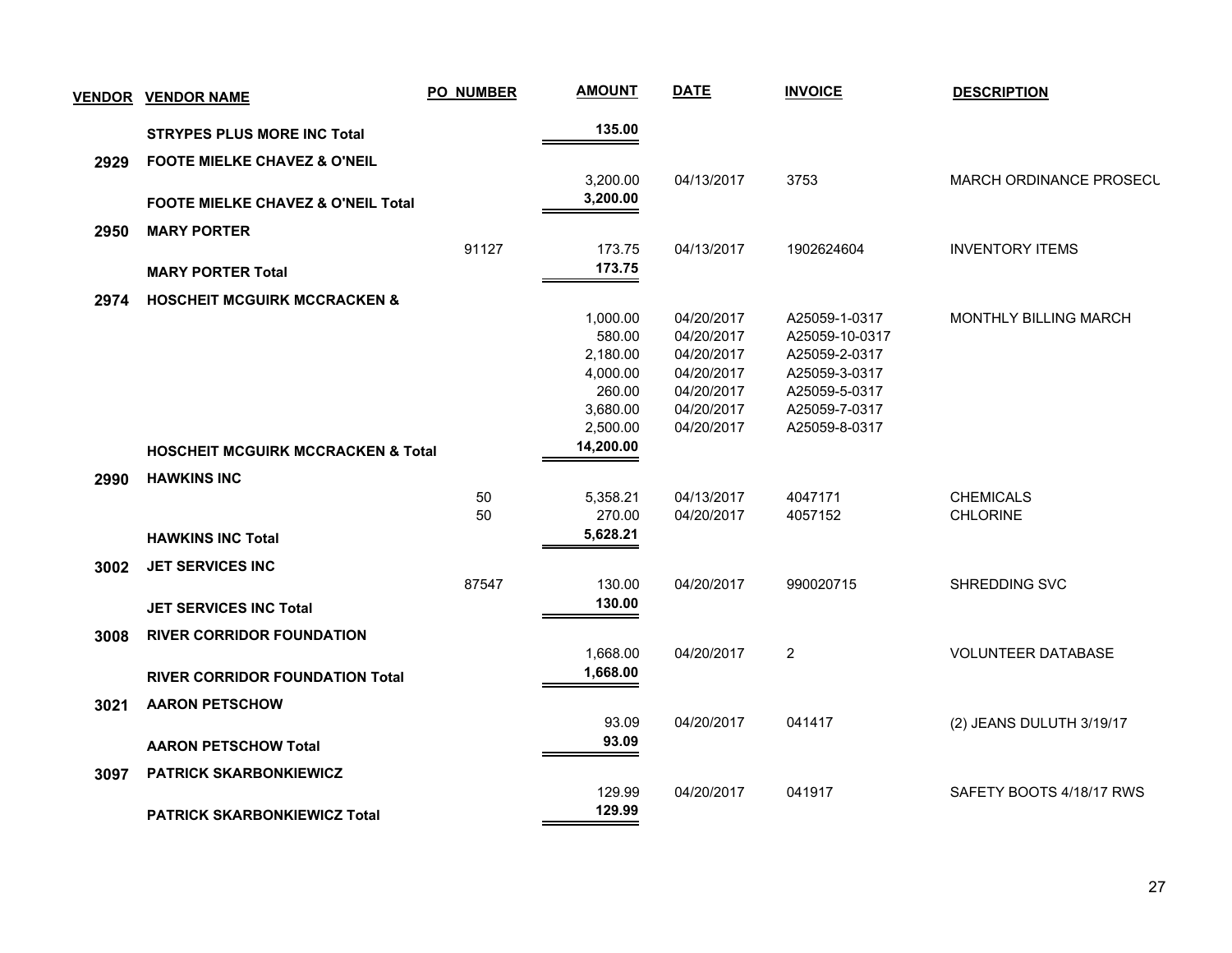| <b>VENDOR</b> | <b>VENDOR NAME</b>                           | <b>PO NUMBER</b> | <b>AMOUNT</b> | <b>DATE</b> | <b>INVOICE</b>       | <b>DESCRIPTION</b>          |
|---------------|----------------------------------------------|------------------|---------------|-------------|----------------------|-----------------------------|
| 3102          | <b>RUSH PARTS CENTERS OF ILLINOIS</b>        |                  |               |             |                      |                             |
|               |                                              | 87571            | 69.22         | 04/13/2017  | 3005869647           | V#1724 RO#57826             |
|               |                                              | 87571            | 60.14         | 04/20/2017  | 3005914705           | V#1943 RO#57831             |
|               |                                              | 87571            | 31.60         | 04/20/2017  | 3005915136           | V#1943 RO#57831             |
|               |                                              | 87571            | 52.16         | 04/20/2017  | 3005916457           | V#1943 RO#57831             |
|               |                                              | 87571            | 89.90         | 04/20/2017  | 3005920071           | V#1797 RO#57834             |
|               |                                              | 87571            | 236.95        | 04/20/2017  | 3005951572           | VEH 1798 RO57852            |
|               |                                              | 87571            | 135.98        | 04/13/2017  | 3005898968           | SENSOR ASSEMBLY ENG OIL     |
|               |                                              | 87571            | 505.99        | 04/13/2017  | 3005899330           | V#1797 RO#57834             |
|               |                                              | 87571            | 656.10        | 04/13/2017  | 30058998955          | V#1943 RO#57831             |
|               | <b>RUSH PARTS CENTERS OF ILLINOIS Total</b>  |                  | 1,838.04      |             |                      |                             |
| 3107          | <b>DR SUDS LLC</b>                           |                  |               |             |                      |                             |
|               |                                              | 87521            | 125.00        | 04/20/2017  | 10101                | <b>PD CAR WASHES</b>        |
|               | <b>DR SUDS LLC Total</b>                     |                  | 125.00        |             |                      |                             |
| 3116          | <b>CRAWFORD MURPHY &amp; TILLY INC</b>       |                  |               |             |                      |                             |
|               |                                              | 90620            | 7,340.56      | 04/13/2017  | 112981               | PRAIRIE CENTRE WTR MAIN     |
|               | <b>CRAWFORD MURPHY &amp; TILLY INC Total</b> |                  | 7,340.56      |             |                      |                             |
| 3147          | <b>DUPAGE TOPSOIL INC</b>                    |                  |               |             |                      |                             |
|               |                                              | 91001            | 670.00        | 04/20/2017  | 043879               | SEMIS PULV DIRT             |
|               | <b>DUPAGE TOPSOIL INC Total</b>              |                  | 670.00        |             |                      |                             |
| 3153          | <b>CALL ONE</b>                              |                  |               |             |                      |                             |
|               |                                              |                  | 3,618.92      | 04/20/2017  | 1214530-1139933-0411 | <b>MONTHLY BILLING</b>      |
|               | <b>CALL ONE Total</b>                        |                  | 3,618.92      |             |                      |                             |
|               |                                              |                  |               |             |                      |                             |
| 3182          | <b>OZINGA READY MIX CONCRETE INC</b>         | 44               | 695.00        | 04/13/2017  | 861949               | 818 HORNE ST                |
|               |                                              | 44               | 806.00        | 04/20/2017  | 862417               | 416 N 2ND AVE               |
|               |                                              | 44               | 907.00        | 04/20/2017  | 864472               | <b>CONCRETE</b>             |
|               | <b>OZINGA READY MIX CONCRETE INC Total</b>   |                  | 2,408.00      |             |                      |                             |
|               |                                              |                  |               |             |                      |                             |
| 3190          | <b>CRYE PRECISION LLC</b>                    |                  |               |             |                      |                             |
|               |                                              | 90044            | 1,525.20      | 04/20/2017  | IN00120843           | MISC SUPPLIES - PD          |
|               | <b>CRYE PRECISION LLC Total</b>              |                  | 1,525.20      |             |                      |                             |
| 3236          | <b>HR GREEN INC</b>                          |                  |               |             |                      |                             |
|               |                                              | 88258            | 5,981.00      | 04/13/2017  | 107716               | IL 7TH AVE TYLER BASIN PROJ |
|               |                                              | 87838            | 533.50        | 04/20/2017  | 110775               | 7TH AVE PHASING/DEV         |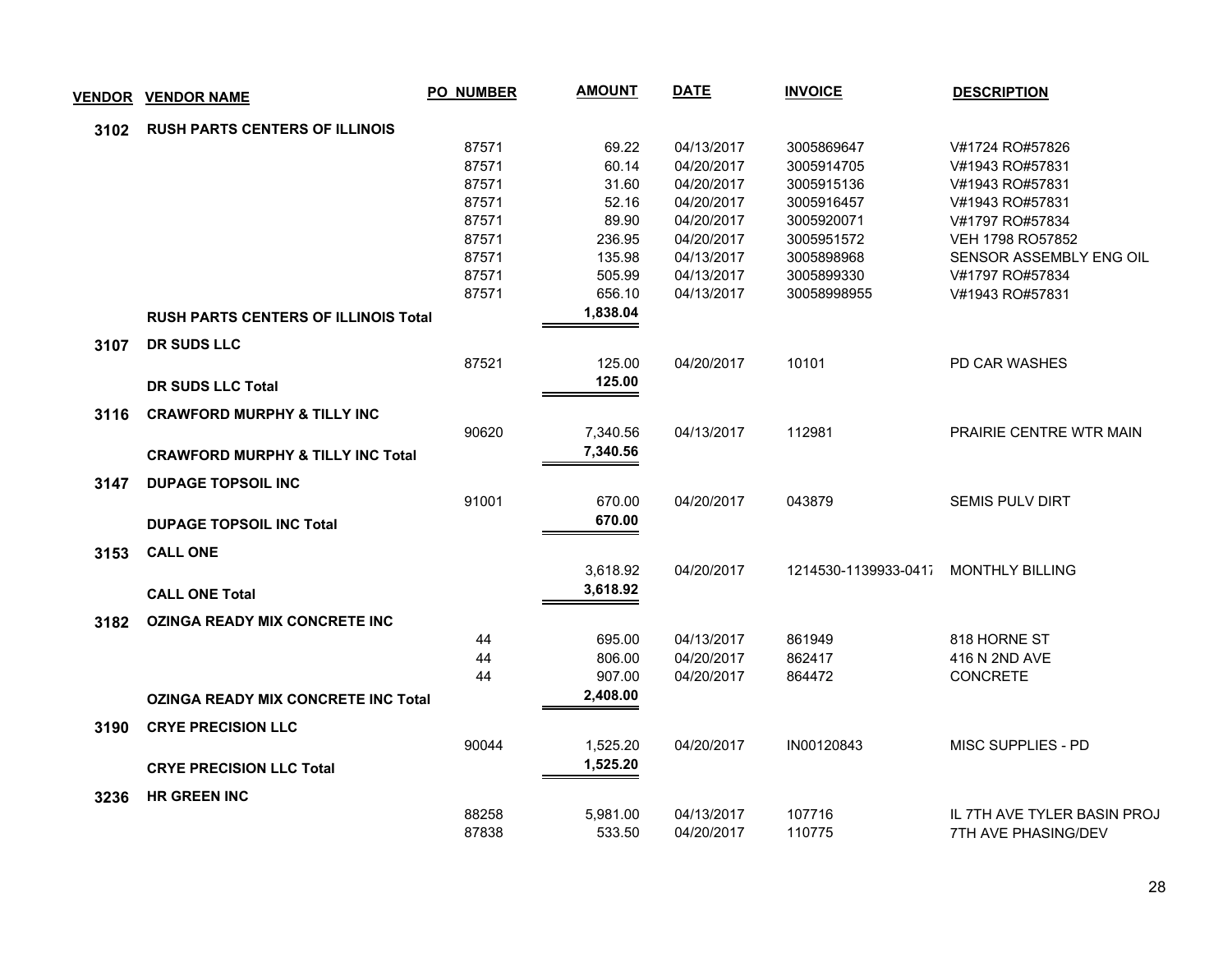|      | <u>VENDOR VENDOR NAME</u>                  | PO_NUMBER | <b>AMOUNT</b> | <b>DATE</b> | <b>INVOICE</b>     | <b>DESCRIPTION</b>        |
|------|--------------------------------------------|-----------|---------------|-------------|--------------------|---------------------------|
|      | <b>HR GREEN INC Total</b>                  |           | 6,514.50      |             |                    |                           |
| 3289 | VISION SERVICE PLAN OF IL NFP              |           |               |             |                    |                           |
|      |                                            |           | 5.68          | 04/14/2017  | VSP 170414143159CA | Vision Plan Pre-tax       |
|      |                                            |           | 56.76         | 04/14/2017  | VSP 170414143159CD | Vision Plan Pre-tax       |
|      |                                            |           | 195.03        | 04/14/2017  | VSP 170414143159FD | Vision Plan Pre-tax       |
|      |                                            |           | 41.81         | 04/14/2017  | VSP 170414143159FN | Vision Plan Pre-tax       |
|      |                                            |           | 12.11         | 04/14/2017  | VSP 170414143159HR | Vision Plan Pre-tax       |
|      |                                            |           | 51.27         | 04/14/2017  | VSP 170414143159IS | Vision Plan Pre-tax       |
|      |                                            |           | 202.06        | 04/14/2017  | VSP 170414143159PD | Vision Plan Pre-tax       |
|      |                                            |           | 310.33        | 04/14/2017  | VSP 170414143159PW | Vision Plan Pre-tax       |
|      |                                            |           | 72.39         | 04/20/2017  | 041917             | COBRA AND RETIREE APRIL   |
|      | <b>VISION SERVICE PLAN OF IL NFP Total</b> |           | 947.44        |             |                    |                           |
| 3298 | <b>JENNIFER KUHN</b>                       |           |               |             |                    |                           |
|      |                                            |           | 797.50        | 04/13/2017  | 194                | <b>COORD SVCS MARCH</b>   |
|      |                                            |           | 16.63         | 04/13/2017  | 194A               | <b>MILEAGE</b>            |
|      |                                            |           | 266.63        | 04/13/2017  | 195                | BOOK CLUB MTG/EC MTG/BOO  |
|      | <b>JENNIFER KUHN Total</b>                 |           | 1,080.76      |             |                    |                           |
| 3309 | <b>WAGEWORKS</b>                           |           |               |             |                    |                           |
|      |                                            | 87684     | 438.00        | 04/13/2017  | <b>INV88598</b>    | <b>FSA ADMIN FEES</b>     |
|      | <b>WAGEWORKS Total</b>                     |           | 438.00        |             |                    |                           |
| 3313 | PETERSON AND MATZ INC                      |           |               |             |                    |                           |
|      |                                            | 91020     | 1,057.58      | 04/13/2017  | 032416DWS          | PUMP LOBE KIT             |
|      | PETERSON AND MATZ INC Total                |           | 1,057.58      |             |                    |                           |
|      |                                            |           |               |             |                    |                           |
| 3317 | <b>TEREX UTILITIES INC</b>                 |           |               |             |                    |                           |
|      |                                            | 91234     | 86.30         | 04/20/2017  | 90829147           | RO 57887 VEH 1933         |
|      | <b>TEREX UTILITIES INC Total</b>           |           | 86.30         |             |                    |                           |
| 3323 | Nicholas Montalbano                        |           |               |             |                    |                           |
|      |                                            |           | 114.00        | 04/20/2017  | 041717             | RECERTIFICATION ASE       |
|      | Nicholas Montalbano Total                  |           | 114.00        |             |                    |                           |
| 3333 | <b>AMERICA IN BLOOM</b>                    |           |               |             |                    |                           |
|      |                                            | 91301     | 1,199.00      | 04/13/2017  | 031317             | REGISTRATION FEE AMERICAN |
|      | <b>AMERICA IN BLOOM Total</b>              |           | 1,199.00      |             |                    |                           |
|      |                                            |           |               |             |                    |                           |

 **3336 NETWORKFLEET INC**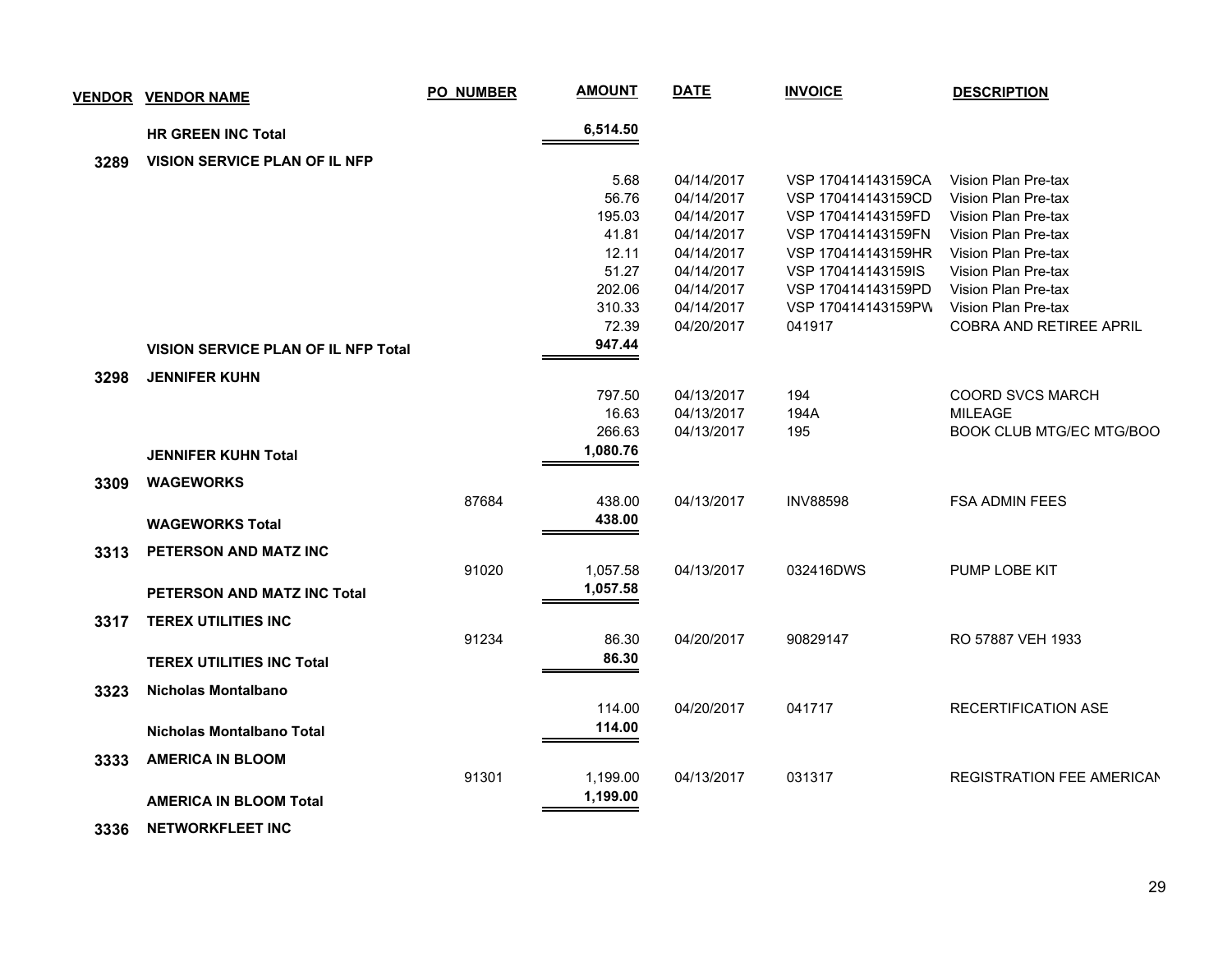| <b>VENDOR</b> | <b>VENDOR NAME</b>                         | PO_NUMBER | <b>AMOUNT</b> | <b>DATE</b> | <b>INVOICE</b> | <b>DESCRIPTION</b>           |
|---------------|--------------------------------------------|-----------|---------------|-------------|----------------|------------------------------|
|               |                                            | 88319     | 643.40        | 04/20/2017  | OSV00001032631 | MONTHLY BILLING MARCH        |
|               |                                            | 88319     | 102.00        | 04/20/2017  | OSV00001036572 | MONTHLY BILLING MARCH        |
|               |                                            | 88319     | 85.00         | 04/20/2017  | OSV00001040567 | <b>MONTHLY BILLING MARCH</b> |
|               | <b>NETWORKFLEET INC Total</b>              |           | 830.40        |             |                |                              |
| 3343          | <b>ILLINI POWER PRODUCTS COMPANY</b>       |           |               |             |                |                              |
|               |                                            | 90414     | 350.99        | 04/20/2017  | SWO014410-1    | <b>GENERATOR MAINTENANCE</b> |
|               |                                            | 90414     | 350.99        | 04/20/2017  | SWO014411-1    | <b>GENERATOR MAINTENANCE</b> |
|               |                                            | 90414     | 339.83        | 04/20/2017  | SWO014415-1    | <b>GENERATOR MAINTENANCE</b> |
|               |                                            | 90414     | 339.83        | 04/20/2017  | SWO014416-1    | <b>GENERATOR MAINTENANCE</b> |
|               |                                            | 90414     | 345.41        | 04/20/2017  | SWO014417-1    | <b>GENERATOR MAINTENANCE</b> |
|               |                                            | 90414     | 345.41        | 04/20/2017  | SWO014418-1    | <b>GENERATOR MAINTENANCE</b> |
|               |                                            | 90414     | 541.25        | 04/20/2017  | SWO014661-1    | <b>GENERATOR MAINTENANCE</b> |
|               |                                            | 90414     | 345.41        | 04/20/2017  | SWO014662-1    | <b>GENERATOR MAINTENANCE</b> |
|               |                                            | 90414     | 863.00        | 04/20/2017  | SWO014435-1    | <b>GENERATOR MAINTENANCE</b> |
|               |                                            | 90414     | 350.99        | 04/20/2017  | SWO014437-1    | <b>GENERATOR MAINTENANCE</b> |
|               |                                            | 90414     | 345.41        | 04/20/2017  | SWO014438-1    | <b>GENERATOR MAINTENANCE</b> |
|               |                                            | 90414     | 530.87        | 04/20/2017  | SWO014439-1    | <b>GENERATOR MAINTENANCE</b> |
|               |                                            | 90414     | 664.26        | 04/20/2017  | SWO014440-1    | <b>GENERATOR MAINTENANCE</b> |
|               |                                            | 90414     | 2,747.90      | 04/20/2017  | SWO014441-1    | <b>GENERATOR MAINTENANCE</b> |
|               |                                            | 90414     | 350.99        | 04/20/2017  | SWO014419-1    | <b>GENERATOR MAINTENANCE</b> |
|               |                                            | 90414     | 345.41        | 04/20/2017  | SWO014423-1    | <b>GENERATOR MAINTENANCE</b> |
|               |                                            | 90414     | 1,407.16      | 04/20/2017  | SWO014426-1    | <b>GENERATOR MAINTENANCE</b> |
|               |                                            | 90414     | 1,238.97      | 04/20/2017  | SWO014429-1    | <b>GENERATOR MAINTENANCE</b> |
|               |                                            | 90414     | 308.22        | 04/20/2017  | SWO014430-1    | <b>GENERATOR MAINTENANCE</b> |
|               |                                            | 90414     | 838.56        | 04/20/2017  | SWO014434-1    | <b>GENERATOR MAINTENANCE</b> |
|               | <b>ILLINI POWER PRODUCTS COMPANY Total</b> |           | 12,950.86     |             |                |                              |
| 3347          | <b>WAGEWORKS-ACH</b>                       |           |               |             |                |                              |
|               |                                            |           | 4,688.23      | 04/11/2017  | INV104650      | <b>FLEX SPENDING CLAIMS</b>  |
|               |                                            |           | 4,836.14      | 04/18/2017  | INV110630      | FLEX SPENDING CLAIMS         |
|               | <b>WAGEWORKS-ACH Total</b>                 |           | 9,524.37      |             |                |                              |
| 3354          | DITCH WITCH OF ILLINOIS INC                |           |               |             |                |                              |
|               |                                            | 91235     | 170.35        | 04/20/2017  | PSO043713-1    | <b>INVENTORY ITEMS</b>       |
|               | <b>DITCH WITCH OF ILLINOIS INC Total</b>   |           | 170.35        |             |                |                              |
| 3357          | <b>A&amp;L TOOLS INC</b>                   |           |               |             |                |                              |
|               |                                            | 91186     | 15.50         | 04/13/2017  | 03231740869    | SOLDER ATTACHEMENT           |
|               |                                            | 91183     | 97.75         | 04/13/2017  | 03231740870    | <b>BUTANE SOLDER</b>         |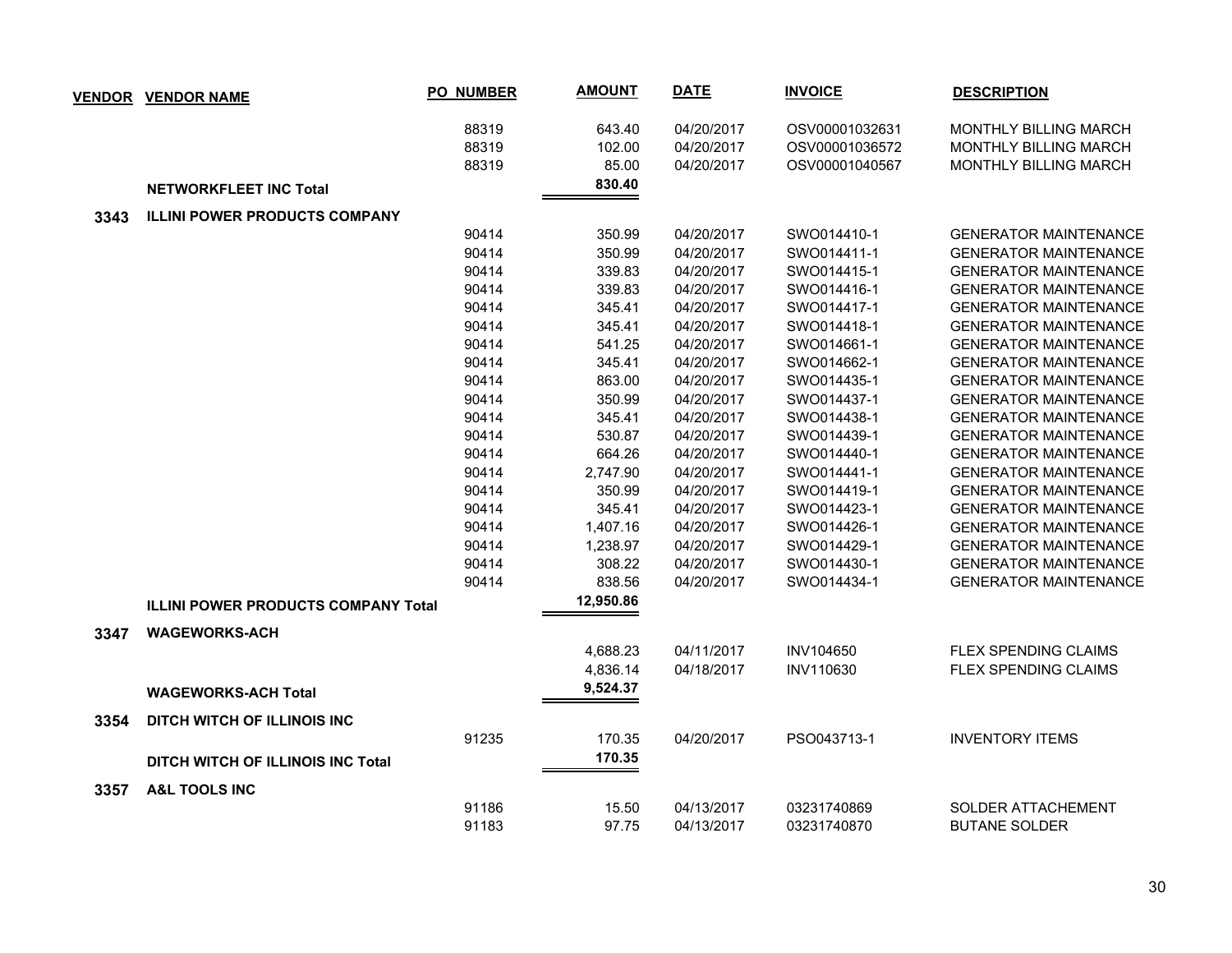| <b>VENDOR</b> | <b>VENDOR NAME</b>                        | <b>PO_NUMBER</b> | <b>AMOUNT</b> | <b>DATE</b> | <b>INVOICE</b> | <b>DESCRIPTION</b>            |
|---------------|-------------------------------------------|------------------|---------------|-------------|----------------|-------------------------------|
|               | <b>A&amp;L TOOLS INC Total</b>            |                  | 113.25        |             |                |                               |
| 3392          | <b>DULUTH HOLDINGS INC</b>                |                  |               |             |                |                               |
|               |                                           | 91211            | 56.49         | 04/20/2017  | P654467400014  | <b>CARPENTER TWILL PANTS</b>  |
|               | <b>DULUTH HOLDINGS INC Total</b>          |                  | 56.49         |             |                |                               |
| 3408          | <b>ULINE INC</b>                          |                  |               |             |                |                               |
|               |                                           | 91157            | 243.48        | 04/13/2017  | 85441216       | <b>MISC SUPPLIES</b>          |
|               | <b>ULINE INC Total</b>                    |                  | 243.48        |             |                |                               |
| 3433          | <b>INTERSTATE POWER SYSTEMS INC</b>       |                  |               |             |                |                               |
|               |                                           | 91240            | 295.00        | 04/20/2017  | R0420009359:01 | <b>LABOR</b>                  |
|               |                                           | 91241            | 295.00        | 04/20/2017  | R042009332:01  | DYNO TESTING                  |
|               |                                           | 91239            | 295.00        | 04/20/2017  | R042009333:01  | <b>LABOR</b>                  |
|               | <b>INTERSTATE POWER SYSTEMS INC Total</b> |                  | 885.00        |             |                |                               |
| 3460          | <b>Joseph Dony</b>                        |                  |               |             |                |                               |
|               |                                           |                  | 362.10        | 04/13/2017  | 040617         | <b>GUN PURCHASE</b>           |
|               | Joseph Dony Total                         |                  | 362.10        |             |                |                               |
| 3469          | <b>HEALTH ENDEAVORS SC</b>                |                  |               |             |                |                               |
|               |                                           | 90796            | 3,420.00      | 04/20/2017  | 6111           | MISC TESTING FOR EVALUATIO    |
|               | <b>HEALTH ENDEAVORS SC Total</b>          |                  | 3,420.00      |             |                |                               |
| 3517          | <b>MCHENRY ANALYTICAL WATER</b>           |                  |               |             |                |                               |
|               |                                           | 87835            | 190.00        | 04/20/2017  | 593736         | SOC SAMPLES FOR WATER DE      |
|               |                                           | 87835            | 72.00         | 04/20/2017  | 593847         | FLUORIDE SAMPLES WATER D      |
|               | <b>MCHENRY ANALYTICAL WATER Total</b>     |                  | 262.00        |             |                |                               |
| 3519          | <b>DAY ROBERT &amp; MORRISON PC</b>       |                  |               |             |                |                               |
|               |                                           |                  | 40.00         | 04/20/2017  | 29402          | FILE NO 16-02-1983 PHEASANT   |
|               | DAY ROBERT & MORRISON PC Total            |                  | 40.00         |             |                |                               |
| 3539          | PREVENTATIVE MAINTENANCE SYSTM            |                  |               |             |                |                               |
|               |                                           | 87551            | 140.00        | 04/13/2017  | 203474         | <b>TRUCK TESTING SERVICES</b> |
|               | PREVENTATIVE MAINTENANCE SYSTM Total      |                  | 140.00        |             |                |                               |
| 3561          | <b>ADVANCED ELEVATOR COMPANY</b>          |                  |               |             |                |                               |
|               |                                           | 87817            | 500.00        | 04/20/2017  | 40856          | <b>ELEV MAINTENANCE</b>       |
|               | <b>ADVANCED ELEVATOR COMPANY Total</b>    |                  | 500.00        |             |                |                               |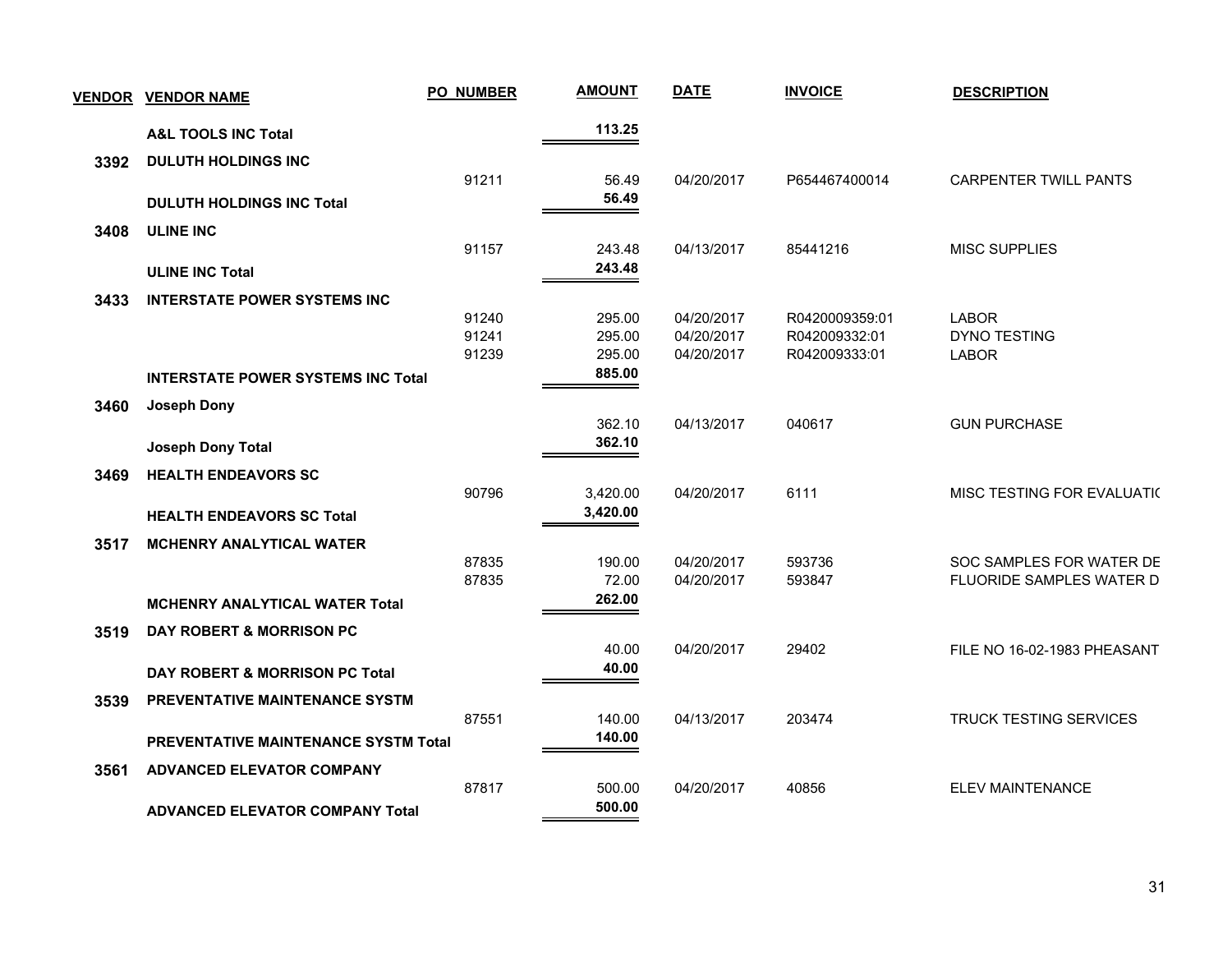| <b>VENDOR</b> | <b>VENDOR NAME</b>                      | <b>PO_NUMBER</b> | <b>AMOUNT</b>    | <b>DATE</b> | <b>INVOICE</b> | <b>DESCRIPTION</b>              |
|---------------|-----------------------------------------|------------------|------------------|-------------|----------------|---------------------------------|
| 3576          | <b>CAROLE MURPHY</b>                    |                  |                  |             |                |                                 |
|               |                                         |                  | 56.16<br>56.16   | 04/20/2017  | 041917         | <b>BYSTWD TABLE DECORATIONS</b> |
|               | <b>CAROLE MURPHY Total</b>              |                  |                  |             |                |                                 |
| 3640          | <b>Daniel Mormino</b>                   |                  |                  |             |                |                                 |
|               | <b>Daniel Mormino Total</b>             |                  | 103.68<br>103.68 | 04/20/2017  | 041717         | (4) JEANS MEIJER 4/16/17        |
|               |                                         |                  |                  |             |                |                                 |
| 3653          | <b>TYLER TECHNOLOGIES INC</b>           | 91043            | 3,575.00         | 04/20/2017  | 030-8185       | <b>BAR CODING EQUIPMENT</b>     |
|               |                                         |                  | 3,575.00         |             |                |                                 |
|               | <b>TYLER TECHNOLOGIES INC Total</b>     |                  |                  |             |                |                                 |
| 3658          | <b>LUTZCO INC</b>                       |                  |                  |             |                |                                 |
|               |                                         | 91139            | 117.70           | 04/20/2017  | 0033250-IN     | OVERALLS/JACKET                 |
|               | <b>LUTZCO INC Total</b>                 |                  | 117.70           |             |                |                                 |
| 3690          | K & R WHOLESALERS INC                   |                  |                  |             |                |                                 |
|               |                                         | 89443            | 1,259.93         | 04/13/2017  | 4846           | TIRE AND LABOR                  |
|               | K & R WHOLESALERS INC Total             |                  | 1,259.93         |             |                |                                 |
| 3739          | <b>ALAMON TELCO INC</b>                 |                  |                  |             |                |                                 |
|               |                                         | 90593            | 8,820.00         | 04/20/2017  | BILL0032413    | POLE INSPECTION                 |
|               |                                         | 90593            | 8,820.00         | 04/20/2017  | BILL0032413    | POLE INSPECTION                 |
|               |                                         | 90593            | $-8,820.00$      | 04/20/2017  | BILL0032413    | POLE INSPECTION                 |
|               |                                         | 90593            | $-8,820.00$      | 04/20/2017  | BILL0032413    | POLE INSPECTION                 |
|               | <b>ALAMON TELCO INC Total</b>           |                  | 0.00             |             |                |                                 |
| 3762          | <b>FIREHOUSE INNOVATIONS CORP</b>       |                  |                  |             |                |                                 |
|               |                                         | 90951            | 7,580.33         | 04/20/2017  | 001124         | MULTI-FORCE DOOR                |
|               | <b>FIREHOUSE INNOVATIONS CORP Total</b> |                  | 7,580.33         |             |                |                                 |
| 3771          | <b>BOERGER LLC</b>                      |                  |                  |             |                |                                 |
|               |                                         | 91109            | 2,342.30         | 04/13/2017  | 34002704       | PLATES/TRI-LOBE PROFILES        |
|               | <b>BOERGER LLC Total</b>                |                  | 2,342.30         |             |                |                                 |
|               |                                         |                  |                  |             |                |                                 |
| 3776          | <b>ABS GRAPHICS INC</b>                 | 91149            | 932.05           | 04/20/2017  | 011914         | ARBOR DAY BANNER                |
|               |                                         |                  | 932.05           |             |                |                                 |
|               | <b>ABS GRAPHICS INC Total</b>           |                  |                  |             |                |                                 |
| 3779          | <b>TFW SOLUTIONS INC</b>                |                  |                  |             |                |                                 |
|               |                                         | 91219            | 298.96           | 04/13/2017  | 121301         | REST @ 1618 TYLER RD            |